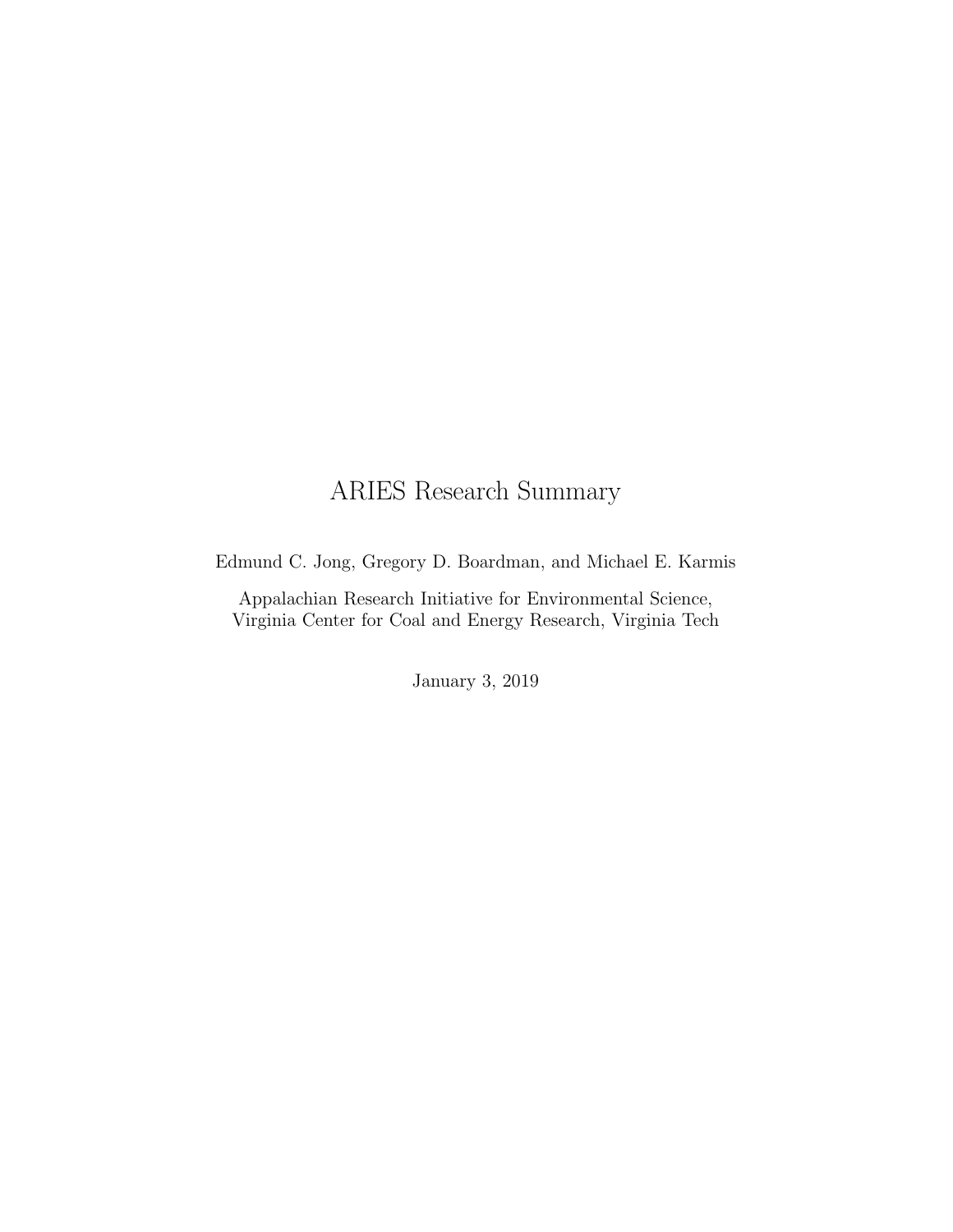# Introduction

In the mid-2000s, concerns were raised about the impact of Appalachian coal mining and especially mountaintop mining. These concerns were prompted by various research studies that alleged a direct link between coal mining and various negatively trending aspects of community health. Some studies related coal mining to higher rates of cancer and infant mortality. Other investigations claimed that coal mining perpetuated poverty and harms community character. These alarming reports prompted a significant public outcry that resulted in litigation and regulatory attention toward the coal industry.

In response, a number of meetings and strategic sessions were held in 2009 and 2010 to address these concerns. Major Appalachian coal producers, coal associations, and essential coal infrastructure companies participated in these conferences. After rigorous debate, the participants decided to form an independent research program designed to address community concerns through objective, focused research. This program was designated the Appalachian Research Initiative for Environmental Science (ARIES). ARIES would be a research consortium designed to elicit the participation of major research universities across the U.S. The primary objective of this research collaboration would be to investigate the impacts of coal mining and energy production on Appalachian communities. To support this goal, ARIES adopted a research paradigm that delivered objective, robust, and transparent results though the support of industry. This paradigm was composed of four core principles:

- 1. Independent research conducted at universities
- 2. Wide dissemination of results through peer-reviewed publications
- 3. Realistic timeframes for research and reporting
- 4. Applying sound scientific principles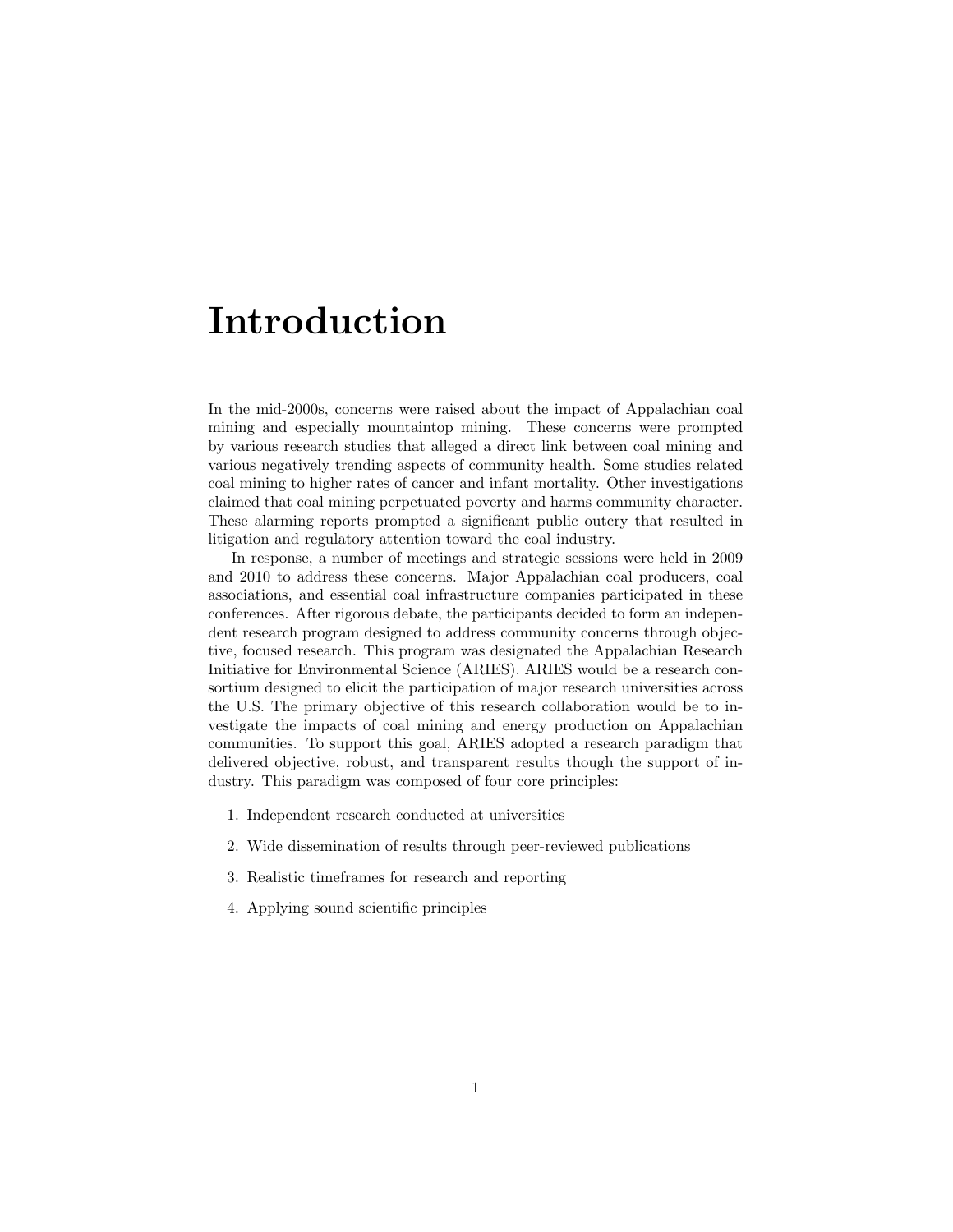The Virginia Center for Coal and Energy Research (VCCER) at Virginia Tech was tasked to lead and develop ARIES to ensure transparency, independence, and diverse involvement. Upon inception, ARIES was financially supported by a multi-year commitment from industrial affiliate partners. These partners were Alpha Natural Resources, International Coal Group, Massey Energy, Natural Resource Partners, TECO Coal Corporation, Patriot Coal Corporation, Cliffs Natural Resources, Mepco, CSX Corporation, and Norfolk Southern. The resulting grant of \$15 million was established by these affiliates to fund the ARIES program over the first five years. The ARIES program was announced publically on March 31, 2011. The announcement received immediate support from State governments including direct endorsements by the governors of five Appalachian states.

ARIES research encompassed four topic area categories: 1) Impacts on Ecosystems, 2) Waste and Water Management, 3) Environmentally Responsible Mining Technology, and 4) Health, Social and Economic Impacts. A brief description of each category is provided in the list that follows:

- Impacts on Ecosystems Changes to habitat, water chemistry, and other environmental variables from human development have direct implications for upland and aquatic ecosystems. Although some seemingly minute stressors result in minor impacts when acting individually, cumulative impacts and interactions may result in dramatic ecological effects. ARIES researchers investigated both issues of concern as well as the more subtle, complex stressors that were suspected of affecting the ecological balance around energy production industries. For this area, the impacts, if any, of mining activity and other notable anthropogenic activities on the Appalachian ecosystem were evaluated. If any effect was either identified prior to research or elucidated from ARIES research, possible means for preventing or mitigating negative effects were also examined.
- Waste and Water Management Concerns have been raised about the impact of mining operations on the chemistry of surface and ground water, especially implications for aquatic ecosystems and human health. The waste treatment methodology, placement of waste materials, and wastewater flow paths has been shown to affect surface and ground water. ARIES researchers expanded the current state of waste and water management methodologies by improving management principles and developing new water treatment methodologies/technologies. Additionally, ARIES researchers also addressed issues related to the prediction, impacts, and treatment of water chemistry concerns.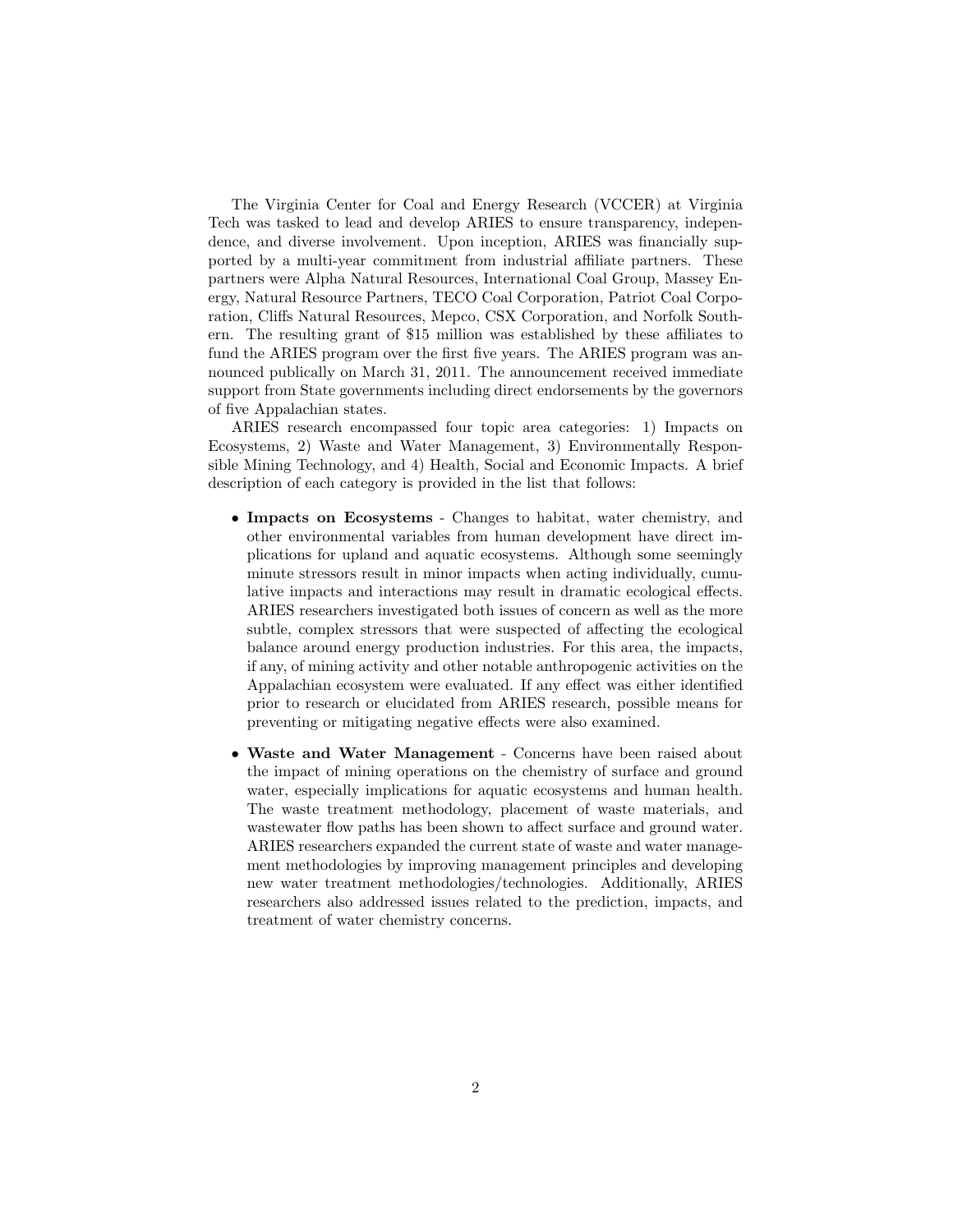- Environmentally Responsible Mining Technology Mining activities, like any large industrial or commercial project, generally result in significant disturbance of existing natural features. Research completed in this area examined techniques that would allow energy production industries to perform primary functions in a manner that improved the long-term sustainability of natural resources and geologic features relative to presently implemented methods. ARIES researchers investigated techniques and technologies that would allow mining activities to be conducted in a manner that minimized effects on air, water, and ecosystems.
- Health, Social and Economic Impacts Among the most controversial issues related to coal mining in Appalachia are the alleged impacts on community health in the context of both economic and human health. In terms of the economy, allegations have long existed regarding the resource curse that accompanies mining, which implies mining perpetuates poverty. For human health, mining operations have recently been identified as possible causes for a range of diseases from birth defects to cancer. To address these concerns, ARIES researchers evaluated the impacts of coal mining on the Appalachian community. A variety of research approaches were applied, including standard epidemiologic, pathway analysis, and factor association techniques to determine specific causes, if any, for these issues.

Research institutions that participated in ARIES included Virginia Tech, West Virginia University, Marshall University, University of Kentucky, Ohio State University, Pennsylvania State University, University of Pittsburgh, the Edward Via College of Osteopathic Medicine, Consultants in Epidemiology and Occupational Health, Georgetown University, Johns Hopkins University, University of Virginia at Wise, and St. Francis University in Pennsylvania. Since 2011, ARIES researchers produced nearly 100 peer-reviewed publications in addition to numerous conference presentations and papers. The research involved more than 75 undergraduate and graduate student researchers, as well as 60 faculty and research associates. The chapters that follow contain an executive summary of key findings organized by research group within each research category. The researchers listed under each summary heading represent the Primary Investigators (PI) indicated in the proposals approved by ARIES. Each project may have also included a number of research associates and students that meaningfully contributed to the summarized research.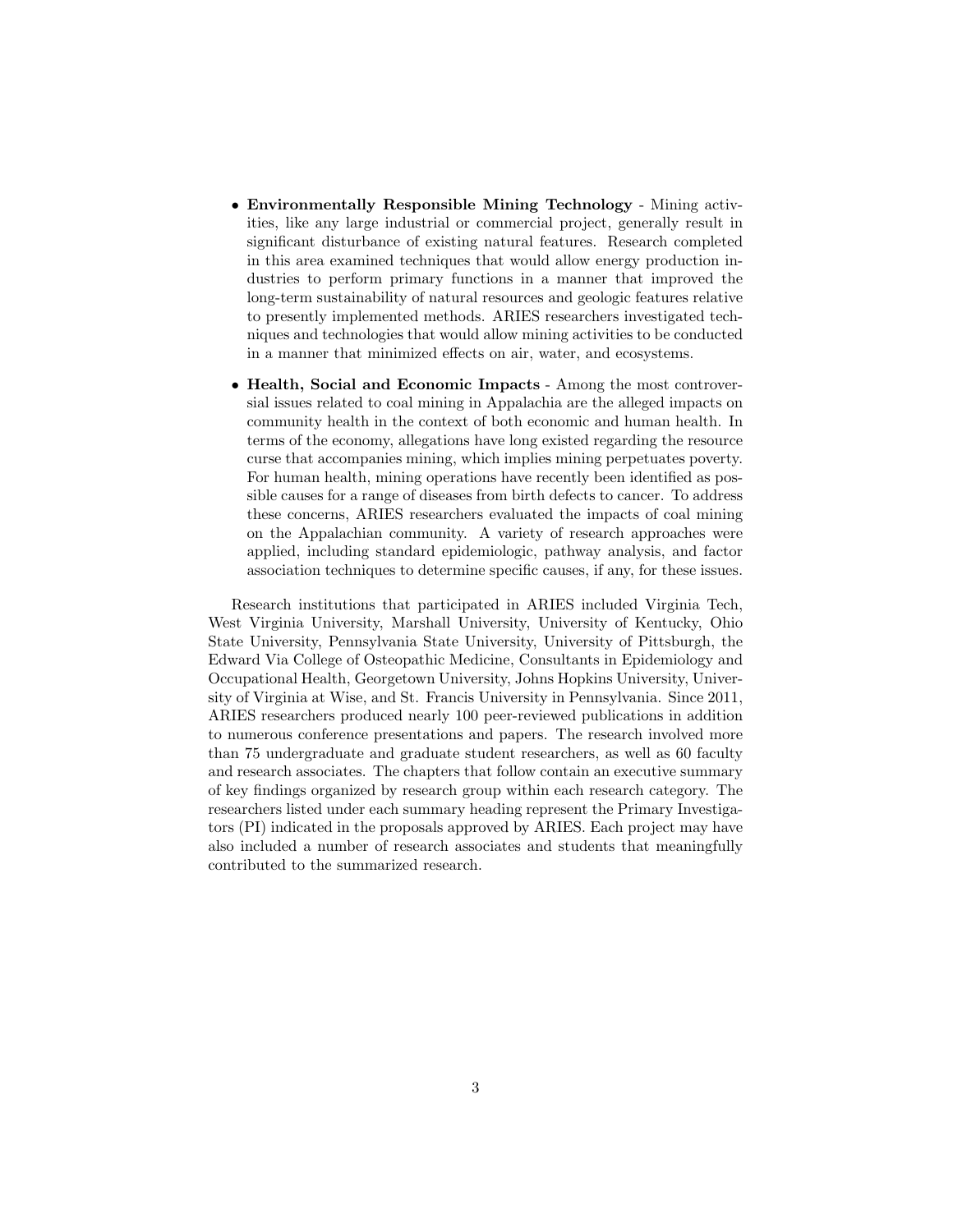# **Contents**

| $\mathbf{1}$ |                                                      | <b>Impacts on Ecosystems</b>                                       | 6              |
|--------------|------------------------------------------------------|--------------------------------------------------------------------|----------------|
|              | 1.1                                                  | Impacts of Mining on Aquatic Ecosystems                            | $\overline{6}$ |
|              | 1.2                                                  | The Effect of Microhabitat and Land Use on Stream Salamander       |                |
|              |                                                      | Occupancy and Abundance in the Southwest Virginia Coalfields       | 9              |
|              | 1.3                                                  | Suitability of Abandoned Minelands as a Habitat for Cliff-Dwelling |                |
|              |                                                      |                                                                    | 10             |
|              | 1.4                                                  | Investigating Influences on Benthic Macroinvertebrate Commu-       |                |
|              |                                                      | nities in Appalachian Coalfield Streams                            | 12             |
|              | 1.5                                                  | Managing Spatial Data                                              | 13             |
|              | 1.6                                                  | Impact of Mining Effluent on Fish Populations                      | 15             |
|              | 1.7                                                  | Evaluation of Metrics for Assessing Stream Restoration Success     |                |
|              |                                                      |                                                                    | 16             |
|              | 1.8                                                  |                                                                    | 17             |
| $\mathbf{2}$ |                                                      | Waste and Water Management                                         | 19             |
|              | 2.1                                                  | Mine Spoil Fills for Reduced Total Dissolved Solids in Discharged  |                |
|              |                                                      |                                                                    | 19             |
|              | 2.2                                                  | Assessment of Weep Berm Effectiveness for Surface Mining in        |                |
|              |                                                      |                                                                    | 20             |
|              | 2.3                                                  | Prevention and Treatment Strategies for Environmental Issues       |                |
|              |                                                      | Created by Water Discharge from Active and Abandoned Under-        |                |
|              |                                                      |                                                                    | 22             |
|              | 2.4                                                  | Development of Methods to Predict and Manage TDS Production        |                |
|              |                                                      | by Appalachian Mine Spoil Materials                                | 23             |
|              | 2.5                                                  | Phase I: Gap Analysis for the Treatment of Mining Waters           | 25             |
|              | 2.6                                                  | Phase II: Gap Analysis for the Treatment of Mining Waters          | 27             |
|              | 2.7                                                  | Evaluation of Potential Biological Treatment Design Options to     |                |
|              |                                                      | Reduce Conductivity in Mine Discharges                             | 28             |
| 3            | <b>Environmentally Responsible Mining Technology</b> |                                                                    |                |
|              | $3.1\,$                                              | Strategies for Improving Water Quality while Enhancing Dewa-       |                |
|              |                                                      |                                                                    | 30             |
|              | 3.2                                                  | Impacts of Blasting and Excavation                                 | 31             |
|              | 3.3                                                  | Solid Waste Segregation, Treatment and Disposal                    | 33             |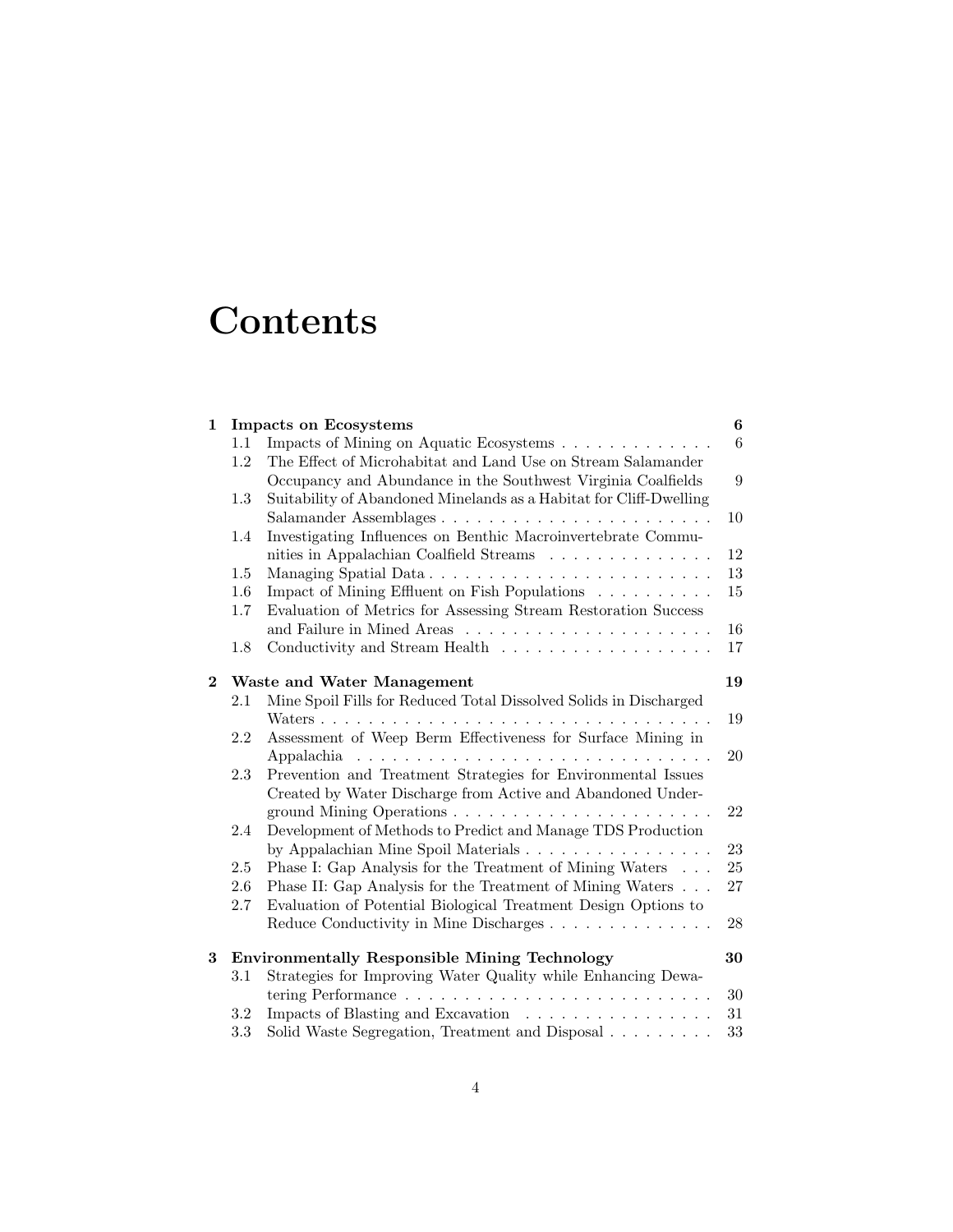|   | 3.4 | Developing Eco-Friendly Mining Systems                                                | 34   |
|---|-----|---------------------------------------------------------------------------------------|------|
|   | 3.5 |                                                                                       | 37   |
|   | 3.6 | Waste Residual Diesel Range Organics and Selected Frothers in                         |      |
|   |     | Process Waters from Fine Coal Flotation                                               | 38   |
| 4 |     | Health, Social and Economic Impacts                                                   | 41   |
|   | 4.1 | The Mining Industry and its Relationship to Community Well-                           |      |
|   |     |                                                                                       | - 41 |
|   | 4.2 | Water Quality and Ecological Health in Central Appalachian                            |      |
|   |     | Streams Affected by Surface Mining and Untreated Household                            |      |
|   |     |                                                                                       | 42   |
|   | 4.3 | The Effect of Surface Mining Activities on Neonatal Health in                         |      |
|   |     |                                                                                       |      |
|   | 4.4 | Evaluation of Soil and Dust Exposure Pathways, and Poten-                             |      |
|   |     | tial Exposure Risk to Contaminants in Appalachian Coal Mining                         |      |
|   |     |                                                                                       | 45   |
|   | 4.5 | Environmental Factors Affecting Chronic Health in Coal Depen-                         |      |
|   |     | dent and Comparison Communities in Appalachia $\ldots \ldots$ 17                      |      |
|   | 4.6 | Mortality Analysis of Coal Mining Counties in Appalachia in-                          |      |
|   |     | cluding a Quantitative and Qualitative Analysis of Health Data                        |      |
|   |     | in Appalachia $\ldots \ldots \ldots \ldots \ldots \ldots \ldots \ldots \ldots \ldots$ | 49   |
|   |     |                                                                                       |      |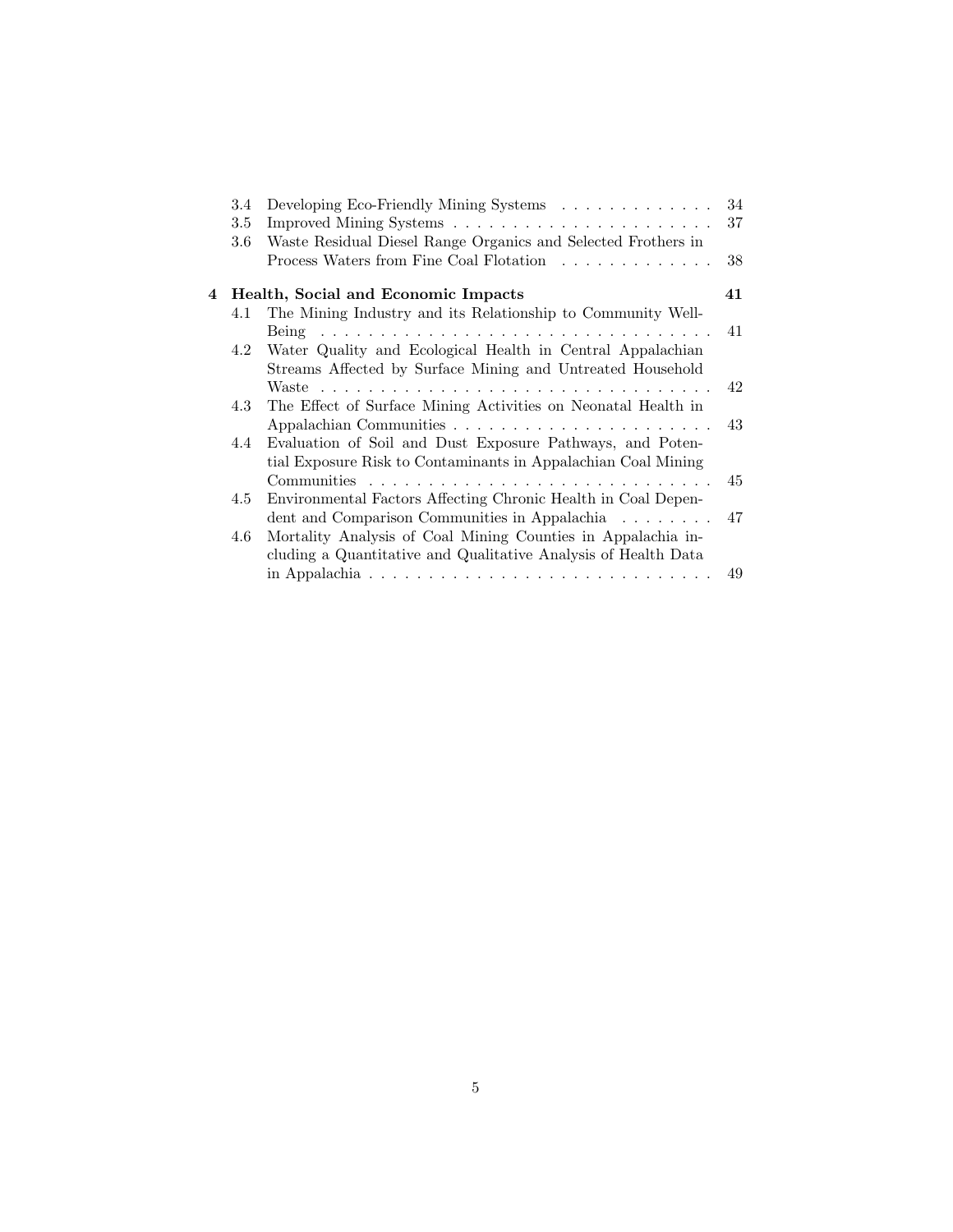# Chapter 1

# Impacts on Ecosystems

#### 1.1 Impacts of Mining on Aquatic Ecosystems

Mindy Armstead, Marshall University

Mandee Wilson, Marshall University

Recent attention has been given to the effects of dissolved solids discharged as a byproduct of mountaintop removal mining in the Appalachian region. The complex nature of these materials exhibit varying levels of toxicity that may affect ecosystems. No Federal mandates for limiting sulfate mixtures or for implementing indicator parameters, such as total dissolved solids (TDS) and specific conductivity, are currently available. Conductivity, however, has recently been implicated as a cause of declining mayfly populations in Appalachian mining regions. The goal of this research project was to determine the impact of TDS on aquatic organisms with specific emphasis on investigating the effect of mine discharge on mayfly populations. The following section contains an overview of the various standalone research initiatives completed in support of this project. Each initiative will be overviewed individually to present research conclusions clearly and concisely.

#### Determining the level of TDS resulting in toxicity to aquatic organisms using whole effluent toxicity tests

The objectives of this study were to examine existing water chemistry data to determine the ionic composition of mine effluent dominated receiving streams in the region, to evaluate the available toxicity testing database regarding toxicity to C. dubia, to relate toxicity to discharge constituents, and to determine the level of TDS that is toxic to aquatic organisms. The results of this study showed little variability in conductivity at the majority of test sites. However, higher conductivities were seen during lower flow conditions within seasons. The monitored streams were dominated by the anion, sulfate, followed by bicarbonate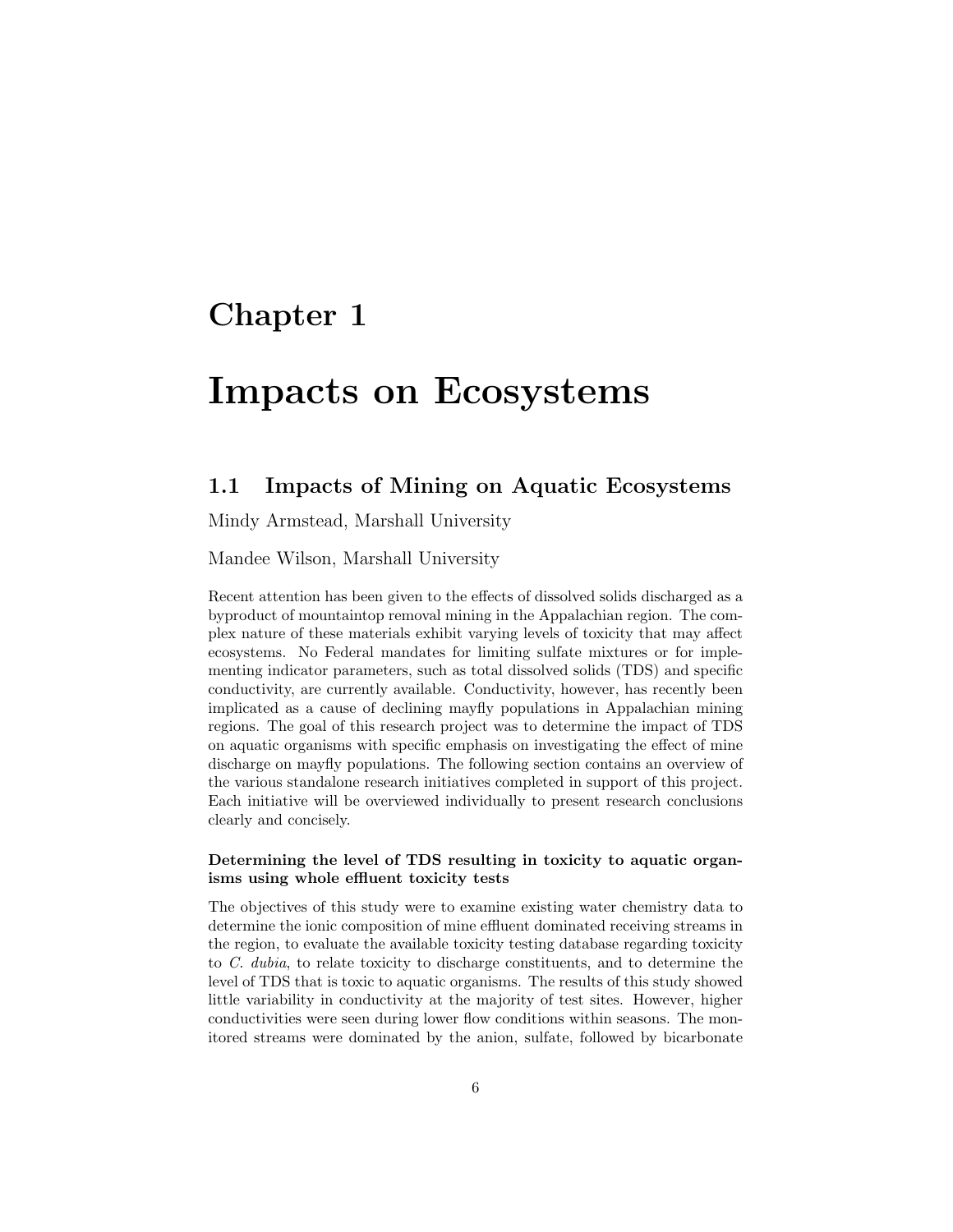(measured as alkalinity) and then, to a lesser extent, chloride. The cations, calcium, magnesium, and sodium, balanced the anionic concentrations. Overall, no relationship was apparent between conductivity and mortality over a conductivity range of about 100-3,000  $\mu$ S/cm. No relationship was also apparent between maximum conductivity and reproductive impairment (IC25) in the range of conductivities tested. While a correlation could not be established with the NOEC endpoint, higher conductivities were associated with lower NOEC values. However, the average conductivity in the few tests with an NOEC of 12.5% was not dissimilar to those which generated no toxicity. This result likely indicates that factors not associated with dissolved solids were responsible for toxicity in these tests.

#### Selenium uptake into biota

Recent attention has focused on the presence of selenium above the chronic water quality standard, 5  $\mu$ g/L, in the coal mining region of Appalachia. The United States Environmental Protection Agency has proposed chronic tissue criteria and a significant effort is underway to develop state-specific tissue criteria in West Virginia. The objectives of this study were to support the development and implementation of fish tissue criteria by evaluating variability in selenium uptake and accumulation at three Appalachian mine sites. Minimization of treatment volumes through the identification of critical conditions for selenium uptake in the aquatic environment was also attempted. The results of this study showed that water and periphyton selenium levels varied greatly throughout the year. This variation was possibly due to precipitation, scouring, rock weathering, and/or sedimentation. Benthic macroinvertebrate, crayfish, and fish concentrations were elevated in the spring and the summer when feeding was accelerated and more seleniumladen foods were accessible. The lesser selenium-influenced stream exhibited less variation in selenium tissue concentrations throughout the year. The reduced selenium concentration was likely caused by the organisms ability to regulate selenium levels at lower concentrations. The research hypothesis for this study, that critical conditions for selenium uptake will occur under low flow conditions was not supported by study results.

#### Examination of TDS properties and their effect on aquatic biota

Numerous objectives were defined to examine the interaction of TDS with aquatic biota. These objectives included investigating the point at which TDS impaired aquatic biota and to define a point of comparison for impairment based on the data available in the ECOTOX database. Comparisons regarding the response of headwater communities and mayfly taxa exposed to simulated mine effluent to other mayfly taxa and surrogate test organisms were explored. The relative sensitivities of mayfly taxa resident in Appalachian streams to elevated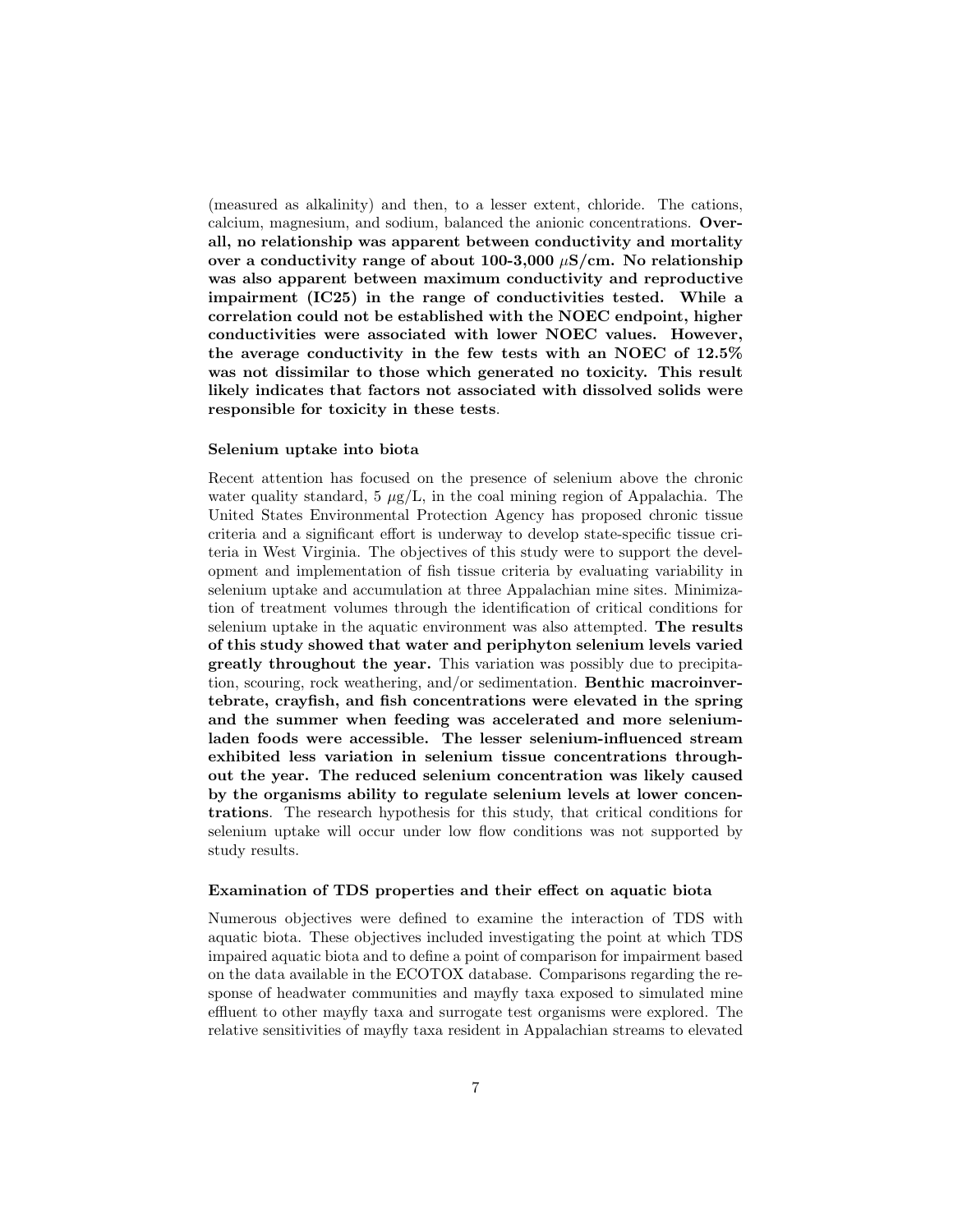conductivities were also investigated. Finally, the investigators sought to expand the capabilities for laboratory testing of mayfly taxa beyond 10-day tests, which allowed sub-lethal endpoints (growth, molt, and emergence).

The results of this study showed that mayfly abundance in rock baskets were not significantly reduced under elevated conductivity conditions. However, a declining trend in mayfly abundance was qualitatively apparent. Differences in the test responses between the Ash Fork and Cox Fork sites may have been caused by variations in the mayfly species present at each sampling location. The dominant taxon of the Cox Fork site was Stenonema sp., a Heptagenid, whereas mayfly abundance in Ash Fork was equally distributed between five taxa: Ameletidae, Baetidae, Ephemerillidae, Heptageniidae and Leptophlebiidae. Significant reductions in mayflies at 100  $\mu$ S/cm was perhaps due to increased stress from a lack of ions essential for establishing osmotic equilibrium in a hemolymph. Lack of response in the 30 day sampling at Cox Fork potentially resulted from low abundance of mayflies at test initiation. Comparison of the mesocosm studies with laboratory endpoints showed that reproductive impairment of Daphnia pulex was similar to the response of mayflies in the 10 and 30 day Ash Fork tests.

#### Mayfly experimentation method development

Mayflies are declining in ecologically disturbed areas regardless of the disturbance source. Thus, the results of this research are applicable and transferable to any industry/sector that results in land disturbance, which includes residential and recreational development. The objectives of this study involved testing juvenile mayflies at sensitive life stages, comparing mayfly response with standard laboratory test organisms, investigating rearing chamber success for individual mayfly taxa, investigating reproduction among mayfly taxa and their ability to exhibit parthenogenesis, investigating dietary needs and preferences of mayfly taxa, and rearing newly hatched nymphs for use in toxicity testing. Method development for culturing and rearing of field collected mayflies was successful. However, the fitness of developed techniques for conducting acceptable toxicity testing with confidence was not demonstrated. This portion of the research is currently ongoing.

#### Evaluation of non-mining disturbance

The objectives of this study were to identify baseline biological, physical, and chemical conditions for undisturbed watersheds with 100% canopy coverage as well as to evaluate biological community conditions before, during, and after activities that caused 0–3% canopy loss in the watershed. Additionally, the investigators evaluated physical and chemical changes in the aquatic ecosystem and riparian area to determine whether a relationship existed with disturbance to the biological community. Baseline data for this study was collected starting in late June 2015 and continued until August 2, 2015. Approximately 0.35 acres of the watershed were timbered (about 0.4% of the entire watershed). The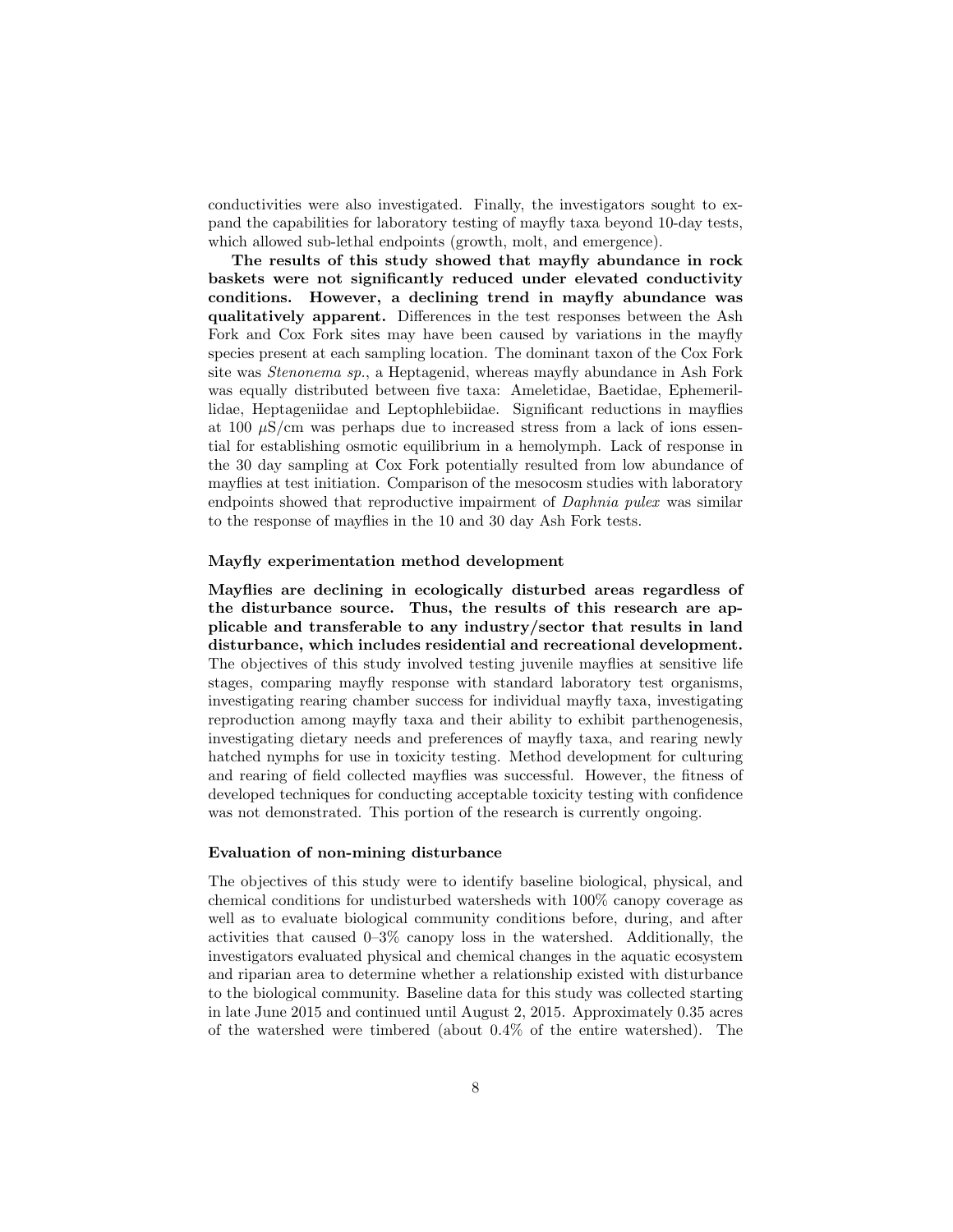results of this study showed that stream canopy cover did not change in response to the disturbance. However, a noticeable reduction in infiltration was observed. This behavior was evidenced by the base flow into the stream that followed the bank down gradient of the disturbance. Conductivity increased at the disturbance site following timbering activity and quickly recovered to values close to the pre-disturbance conditions. However, these levels remained slightly higher at the disturbance influenced sites with respect to other monitoring locations throughout the sampling period.

# 1.2 The Effect of Microhabitat and Land Use on Stream Salamander Occupancy and Abundance in the Southwest Virginia Coalfields

Sara Sweeten, Virginia Tech

Mark Ford, Virginia Tech

Large-scale land uses such as residential waste and coal mine discharge are of particular ecological concern in Appalachia. Identification and quantification of both large-scale land use and microhabitat alterations to ecosystems are a necessary first-step aid in mitigating negative consequences to biota. In central Appalachian headwater streams, salamanders are the dominant vertebrate predator and serve in a significant, intermediate trophic role. They are also considered sensitive to aquatic stressors and environmental alterations. Past research has demonstrated linkages among microhabitat parameters and largescale land use, such as urbanization and logging, to salamander abundances. However, little information examining these linkages in the coalfields of central Appalachia is available. The focus of this research was to examine stream salamander response to coal mining compared to reference conditions for a variety of land use categories. In this project, the effect of coal mining on stream salamanders compared to other land uses, the correlation between stream salamander assemblages and habitat parameters at both a microhabitat and a landscapelevel, and the use of stream salamanders as biotic indicators were examined.

In support of this research, salamanders were collected from 70 sites in southwest Virginia coalfields to quantify stream and riparian microhabitat parameters. Using an information-theoretic framework, the effects of microhabitat and large-scale land use on salamander occupancy and abundances were compared. Findings from this study indicated that dusky salamander (Desmognathus spp.) occupancy and abundances were correlated more to microhabitat parameters, such as canopy cover, than to subwatershed land uses. Brook salamander (Eurycea spp.) abundances showed strong negative associations to the suspended sediments and stream substrate embeddedness. Management implications of these findings include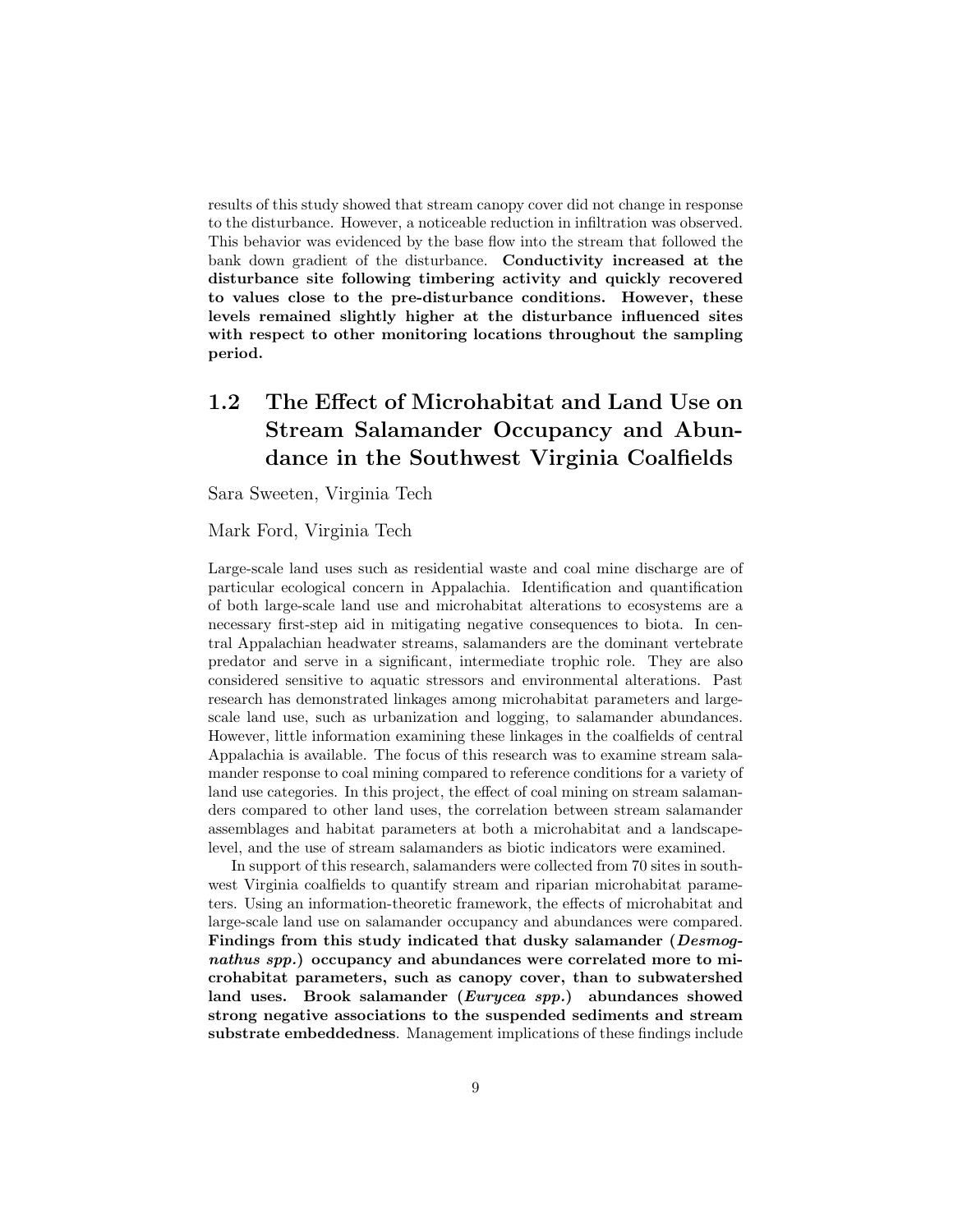the prevention and control of erosion as well as the protection and management of riparian habitats. However, quantifying physical environmental quality can be very difficult and time consuming.

## 1.3 Suitability of Abandoned Minelands as a Habitat for Cliff-Dwelling Salamander Assemblages

Walter H. Smith, The University of Virginias College at Wise

#### Robert VanGundy, The University of Virginias College at Wise

Recent concern surrounding the impacts of mining and mine reclamation activities on vertebrates has been centered on salamander taxa native to the central Appalachian Mountains. This concern largely stems from the salamanders overwhelming diversity in the Appalachian region, their central trophic roles in forest and stream food webs, and their function as the top predator in detritus-limited headwater streams. Salamander research has primarily focused on the impacts of mining and mine reclamation on aquatic and semi-aquatic salamander taxa found directly in headwater streams. Less emphasis has been placed on the impacts of surface mining and reclamation on terrestrial salamander taxa across this same region.

The biphasic life cycles of salamanders provide unique linkages between headwater stream habitats as well as adjacent terrestrial riparian zones and upland areas. As a result, salamanders are integral to understanding the impacts on ecological functioning of surface mining immediately after mineral extraction and throughout the reclamation process. Cliff-dwelling salamander taxa are of particular interest in the Appalachian region because their natural habitats are mimicked in physical structure by mine highwalls and other escarpments on mined sites, which are often located close to streams and riparian zones. At least eight salamander species have been recorded using such vertical cliff and bluff habitats in Appalachian forests as refugia, most known to alternate between these habitats and aquatic/semi-terrestrial stream and riparian habitats during various phases of their life cycles.

No work to date has been conducted to compare natural cliffs with mined cliffs to examine the potential suitability of mined cliffs as wildlife habitats. Additionally, no survey work has been performed to determine if and how cliffdwelling salamander species may be utilizing mined sites as a habitat across the coalfield region. This information is important as State and Federal conservation agencies review the conservation status and level of protection afforded to cliffdwelling salamanders. Recent work by the research team suggests that the rarity of salamander species has been vastly overestimated. As such, an investigation into the use of mined habitats is a crucial next step into understanding the ecology of terrestrial salamanders in the Appalachian coalfields region.

The following research study addressed the aforementioned deficiencies through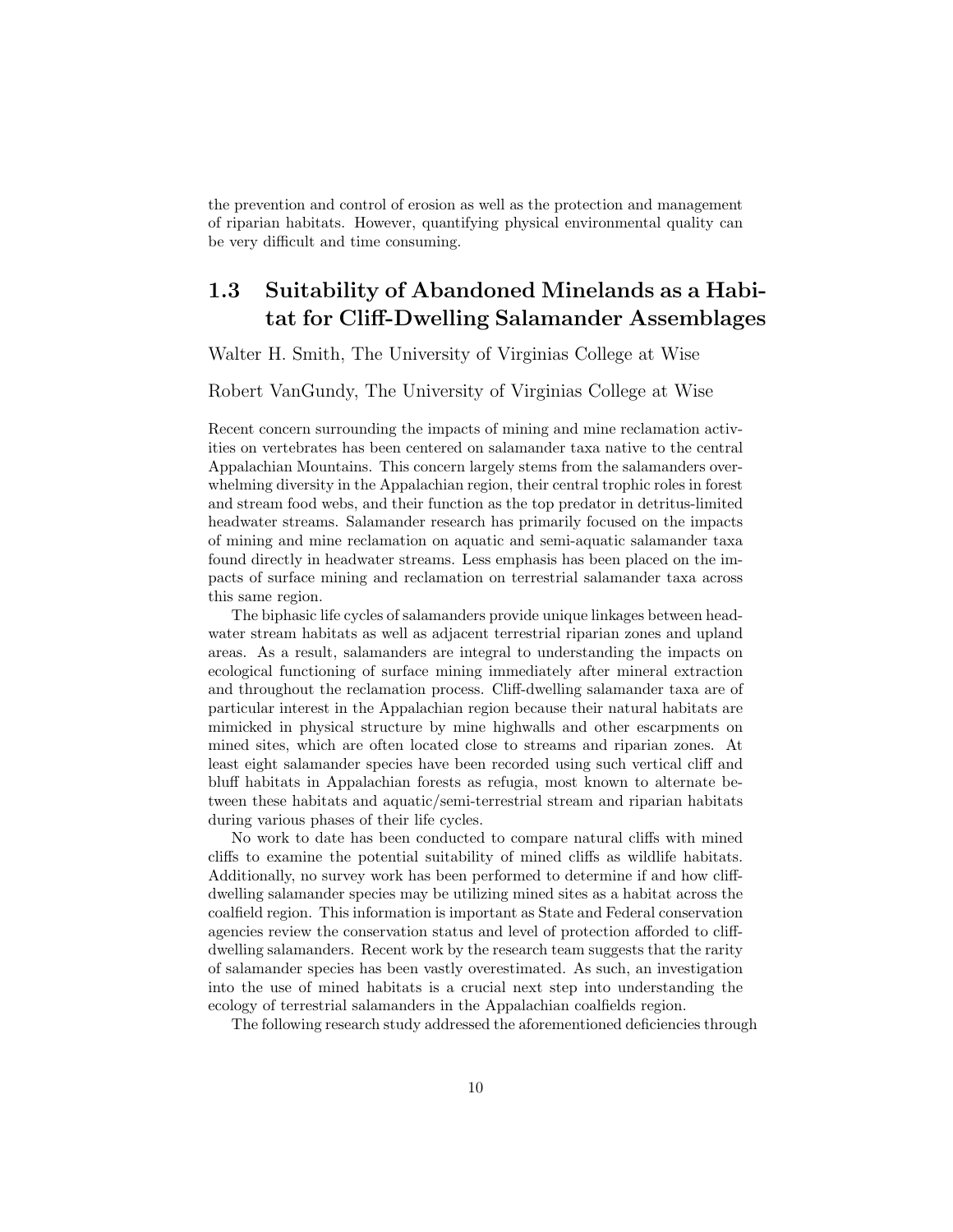field comparisons and surveys. Research objectives included completing a comparative study of the structural habitat characteristics of highwalls and naturallyoccurring cliff/bluff habitat on recently-mined and reclaimed sites against habitat characteristics of cliff/bluff systems known to harbor cliff-dwelling salamander assemblages at unmined sites. Sites with potential cliff-dwelling amphibian assemblages on mined lands were also identified. Biotic surveys were performed on these identified sites to determine the extent and scope of habitat use by cliff-dwelling amphibians. Concurrently, unmanned aerial vehicle (UAV) and multi-spectral imaging technology were adapted to perform wildlife surveys and habitat assessments on highwalls.

Contrary to assumptions about green salamander sensitivity to anthropogenic disturbance, the results of this research project revealed that populations of salamanders can and do persist on sites that have been heavily disturbed through surface mining activities. This ability seems to be facilitated by the preservation of local habitat features relevant to green salamander presence at mined sites. Sites with a similar structure to vertical cliff and bluff habitats surrounded by woody vegetation were particularly beneficial. Any original cliffs and bluffs remaining after surface mining also appeared to be a crucial habitat feature. This observation suggests that the preservation of original features and the restoration of native forest cover are critical to ensuring the persistence of salamanders on mined lands. In contrast, mined highwalls did not appear to be a suitable habitat replacement for natural cliffs, bluffs, and outcrops with respect to the examined salamander species.

Surface mining is expected to produce a net negative effect to the green salamander population because of habitat cover loss. However, results from this research suggest that mined areas of the central Appalachian coalfields present a reservoir of Green Salamander populations whose rarity had been overestimated. This underestimated salamander population has flourished because of the resemblance of some post-mining structural features to natural salamander habitats. Mining activities that preserved or restored the original structural features further benefited the green salamander, thus allowing the species to persist. Further work including both basic biotic surveys and population genetic studies is needed to address the integrity of these populations. Guidelines are also needed for the management of existing populations and the potential restoration of habitat connectivity between populations.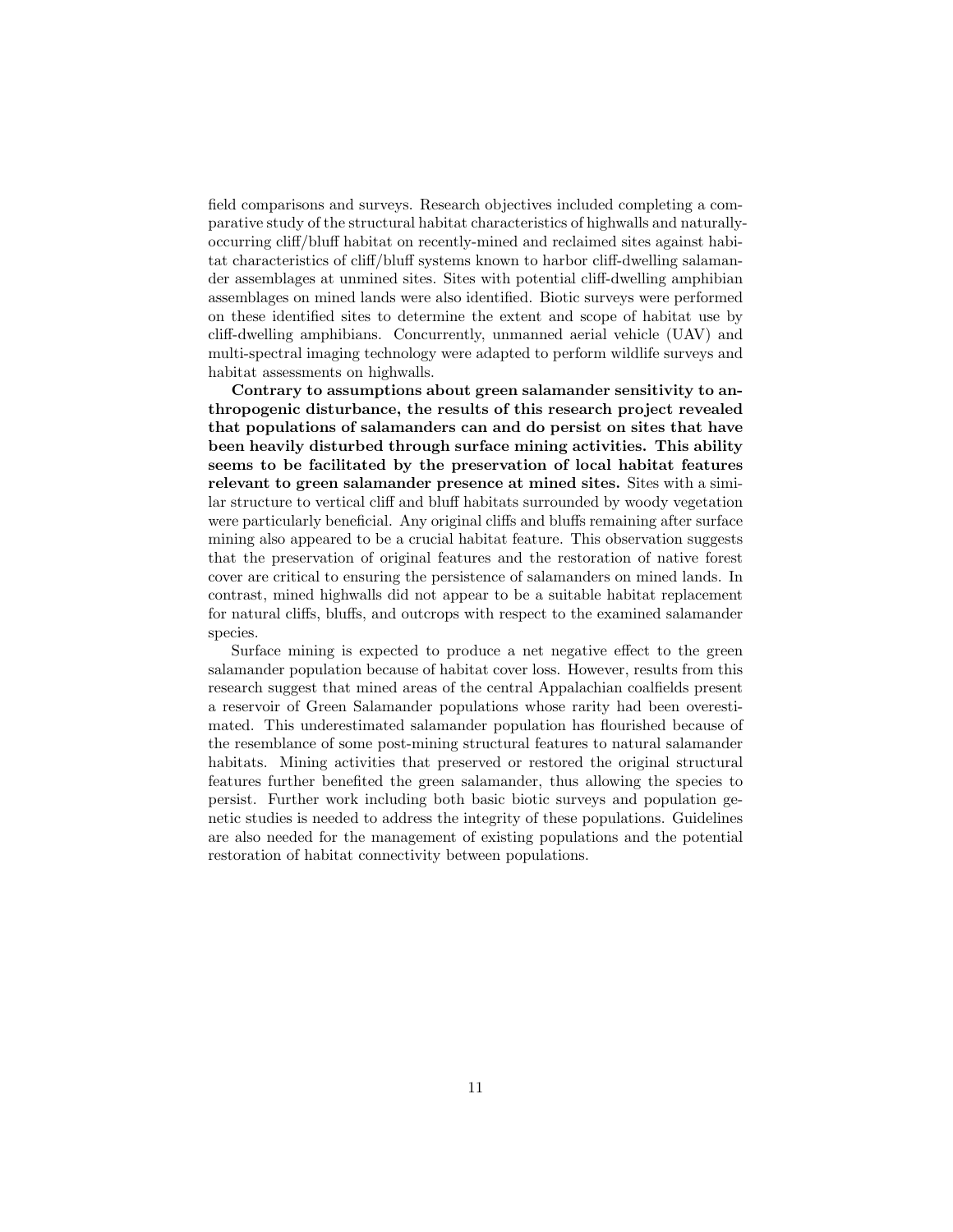# 1.4 Investigating Influences on Benthic Macroinvertebrate Communities in Appalachian Coalfield Streams

Stephen Schoenholtz, Virginia Tech

#### Carl Zipper, Virginia Tech

In a number of recent studies, investigators found altered biotic condition in streams with watershed mining activity in the central Appalachian coalfields. Although strong correlations were found between specific conductance (SC), an indicator of total dissolved solids (TDS), and metrics for benthic macroinvertebrate community structure/composition (e.g. multimetric indices) in mininginfluenced streams, causative factors affecting benthic macroinvertebrate communities remain unknown. Determining causality for observed patterns in ecological systems is often complex and challenging, a characteristic that is exacerbated by mining disturbances.

Appalachian surface mining and valley fills have been found to influence not only the chemical composition of headwater streams but also physical habitat factors, such as hydrology and sediment regime, with subsequent changes to channel morphology. These habitat factors have the potential to affect benthic community structure. As such, these factors warrant inclusion as possible confounding influences in an intensive approach to assess the relative impact of TDS on benthic communities. Direct toxicity of any dissolved compound on macroinvertebrates can be investigated through controlled experimentation. However, potential TDS and SC effects on benthic macroinvertebrate metrics must be investigated in-situ by careful measurement and evaluation of confounding factors.

This research addressed these deficiencies by examining relationships between SC and selected community structural response metrics. Research objectives included an assessment of benthic macroinvertebrate community structure along a gradient of specific conductance. This assessment was also conducted across seasons in streams influenced by Appalachian coal mining. The research was designed to identify environmental factors that were potentially confounding to previously observed associations of reduced benthic macroinvertebrate community structural metrics with TDS and SC. Field study streams included four reference streams and eleven mining-influenced streams along a gradient of increasing SC (electrical conductance standardized for 25◦C) within a range of 14 to 1,900  $\mu$ S/cm. Each of the test streams was equipped with a continuous conductivity logger.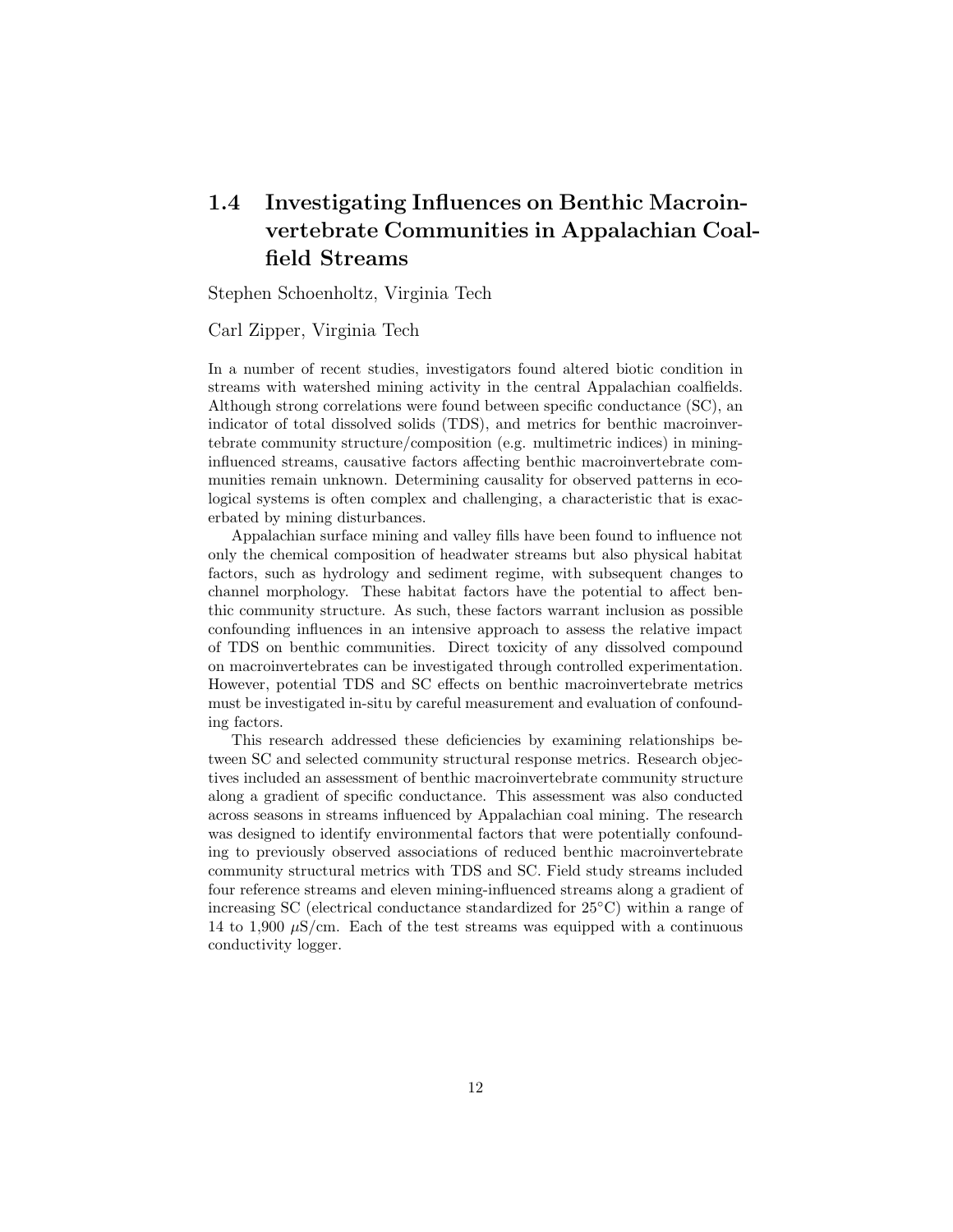Relationships between SC and selected community structural response metrics (i.e., density and richness metrics of Total, EPT, Ephemeroptera, Plecoptera, and Trichoptera) were examined. Major determining factors of community structural metric responses to SC were found to be seasonality and dominance by seemingly SC-tolerant taxa in high-SC samples. The genus Leuctra in the order Plecoptera was an example of such a tolerant and dominant taxon. During months when this taxon was abundant, the response of Leuctra density to SC strongly determined the responses of the community in which it was a member. Ephemeroptera density and richness responded negatively to SC regardless of season. Research results illustrated the utility of density in assessments of community structure responses to pollutants. Density data were found to provide accurate estimates of individuals for a given area. Thus, these data enabled a more thorough assessment of benthic macroinvertebrate community status than results from conventional fixed-count sampling techniques.

### 1.5 Managing Spatial Data

#### Michael Strager, West Virginia University

Accurate disturbance mapping is critical for modeling the environmental effects of surface mining activities. Previous studies attempted to link mine land disturbances to water quality have not been successful. These previous efforts did not accurately account for the extent and the variation in the disturbance that occurred within a permitted mine area. In order to address these deficiencies, spatial data to effectively classify and characterize the landscape were developed. Statistical analyses and modeling were also completed including the integration of geospatial technologies to collect, maintain, store, analyze, and output the data distribution. The main spatial data of interest for this project were land use changes and disturbances related to mining activity.

Primary research objectives included generating data that spatially and temporally classified all appropriate features to build robust cause and effect relationships. These data were also used to determine the degree of impairment to aquatic species critical in an aquatic ecosystem. Finally, additional capabilities were added to the Watershed Planner spatial decision support system that allowed the quantification of impacts from alternative landscape conditions. The overall goal of this project was to provide insight into the features and locations throughout a watershed that may contribute to impaired water quality and ecological conditions. The results of this research are a critical first step for later modeling and water quality analysis.

A methodology was developed to map disturbance in the coalfields of West Virginia using publicly available National Agriculture Imagery Program (NAIP) orthophotography. A traditional image classification method was not conducted because of compression, reduced spectral resolution, variable illumination, color balance inconsistencies, shadowing, and the high spatial resolution of the data.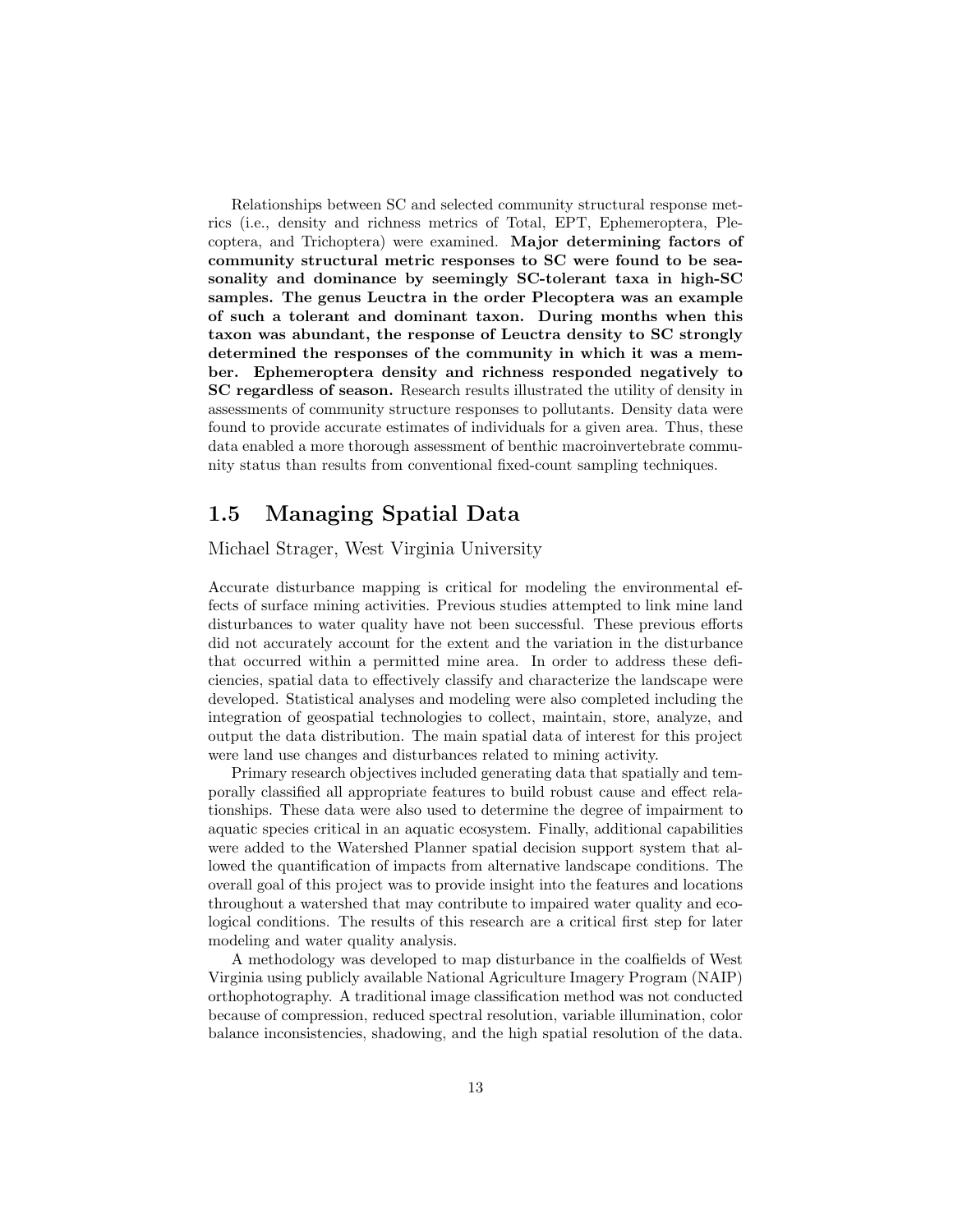Instead, a combination of object-based image analysis, GIS overlay of ancillary spatial data, and manual digitizing were incorporated to complete the mapping. This updatable and transferable approach relies on publically available imagery and ancillary GIS data to map landscape disturbance extents, which are not captured by currently available data. The south western part of West Virginia contains the majority of MTR/VF activity in the state. As such, these data provided the opportunity to assess the use of high resolution imagery for mapping a landscape that has experienced rapid forest loss.

Land cover data were extracted from true and color infrared NAIP imagery. These data were classified as forested, grassland, or barren using manually interpreted training data and the object-based image analysis program of Feature Analyst 5 by Overwatch. The object-based results were combined using a GIS rule-based overlay approach in which vector surface mine permit boundaries were utilized to differentiate landscape disturbance. The feature extraction and GIS overlay approach resulted in the following seven classes: Forested, Grasslands/Pastureland/Agricultural Land, Barren, Forested in Permit, Grass in Permit, Barren in Permit, Open Water. An assessment, accounting for both producers and users accuracy resulted in an overall accuracy of 92%, KHAT statistic of 88%.

For the size of the study area, the object-based results were considered adequate concerning classes obtained and overall thematic map accuracy for describing generalized land cover as forested, grasslands, and barren. Manually digitized data further augmented the object-based image analysis and GIS overlay results to map specific mining related features. Valley fill faces, which were of specific concern, were easily outlined in the imagery. Object-based image analysis of general land cover was shown to be a viable approach for describing disturbance in regional and watershed extents. Landscape data could be applied to modeling in-stream conditions at the watershed scale using recent imagery.

These modeling approaches were successful when using mine permit boundaries to define mine disturbance extents and applying manual digitization to refine the object-based results. The methodology developed by this project allows for publically available, high resolution, temporally appropriate data to be utilized in mapping a landscape that is experiencing accelerated disturbance and loss of forests. Additional research should focus on further differentiating vegetation types and utilizing digital elevation data for the extraction of valley fills.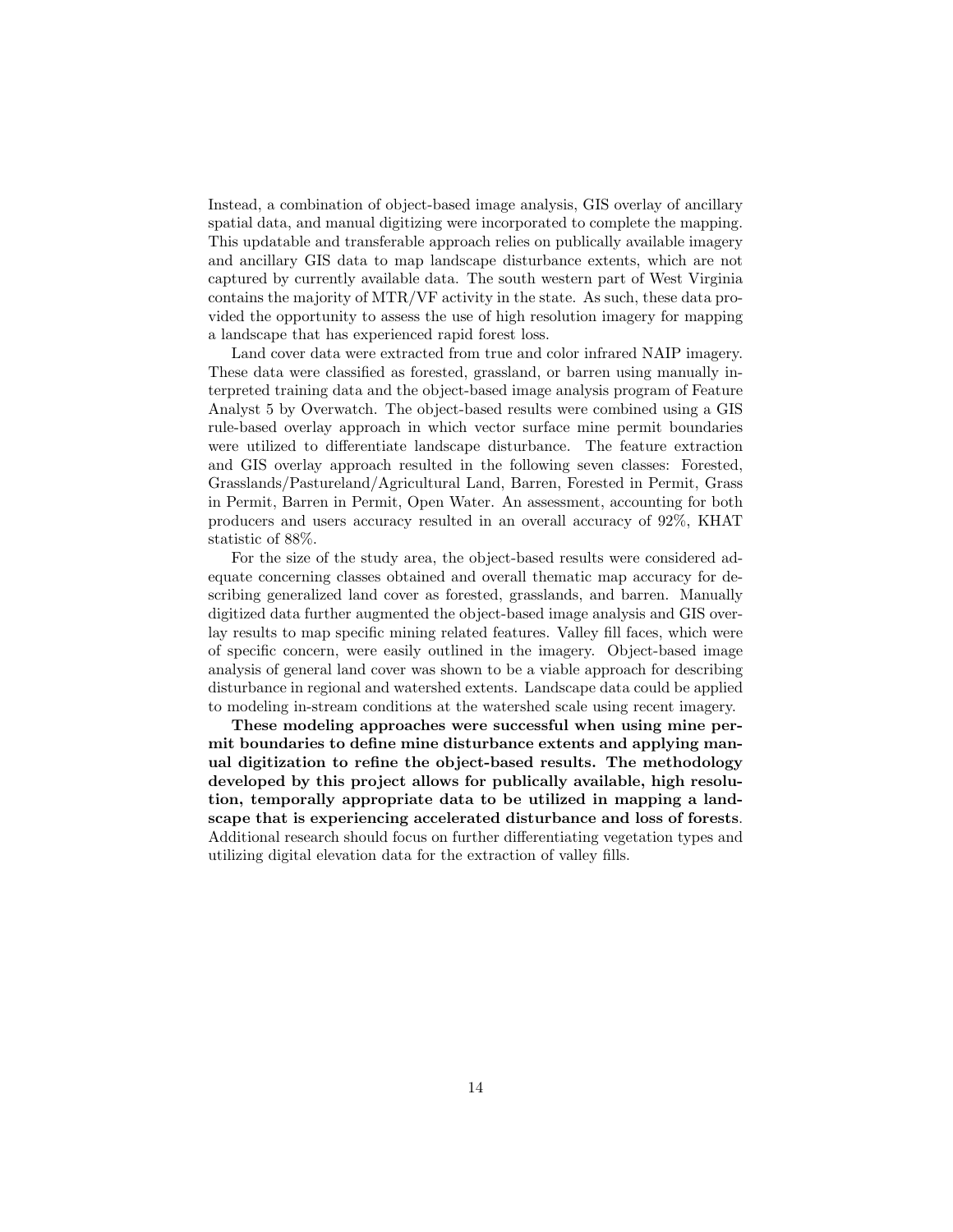### 1.6 Impact of Mining Effluent on Fish Populations

Serena Ciparis, Virginia Tech

Paul L. Angermeier, U.S. Geological Survey and Virginia Tech

Donald J. Orth, Virginia Tech

Mining effluent is known to have environmental impacts on waterways in which discharge is released. Recent studies have been broadly scoped to describe the overall ecological impacts of mining effluent rather than a focused sector. One such research area is the impact of mining effluent on fish populations. The fish responses along a gradient of mining intensity in the coalfield regions of the upper Powell River and the upper Clinch River watersheds in southwest Virginia were investigated in the following research project. The explicit project objectives were to 1) synthesize existing data on water quality, fish communities, and mining characteristics at a selection of previously studied sites; 2) quantify and qualify individual fish health/condition at stream reaches along a gradient of coal mining characteristics and associated in-stream conditions; 3) quantify population (i.e., age) structure and reproductive success for selected focal species at stream reaches along a gradient of coal mining characteristics and associated in-stream conditions; and 4) quantify fish community composition at stream reaches along a gradient of coal mining characteristics and associated in-stream conditions.

Data were collected and analyzed from 16 sites ranging from low to high mining impact. These data included water quality, physical habitat, fish community, and individual fish condition information. The Middle Creek test site experienced an extremely low flow period that dried some stretches of stream-bed between habitat sampling and fish sampling. This site was excluded from further analysis. An exploratory multivariate and correlative analysis was performed with the fish community, physical habitat, and water quality data. In a hierarchical cluster analysis that characterized similarity in species based on occurrences at sites, species fell into two distinct groups: widespread species (e.g., Campostoma anomalum, Rhinichthys obtusus, Etheostoma flabellare, and Semotilus atromaculatus) and patchily distributed species (i.e., all others). Even as E. flabellare fell into the widespread species cluster, this species was absent from four of the five high-impact sites as well as from a single medium-impact site. In a cluster analysis describing similarity in study sites based on species composition, no strong correspondence between composition and the three mining impact classes was observed.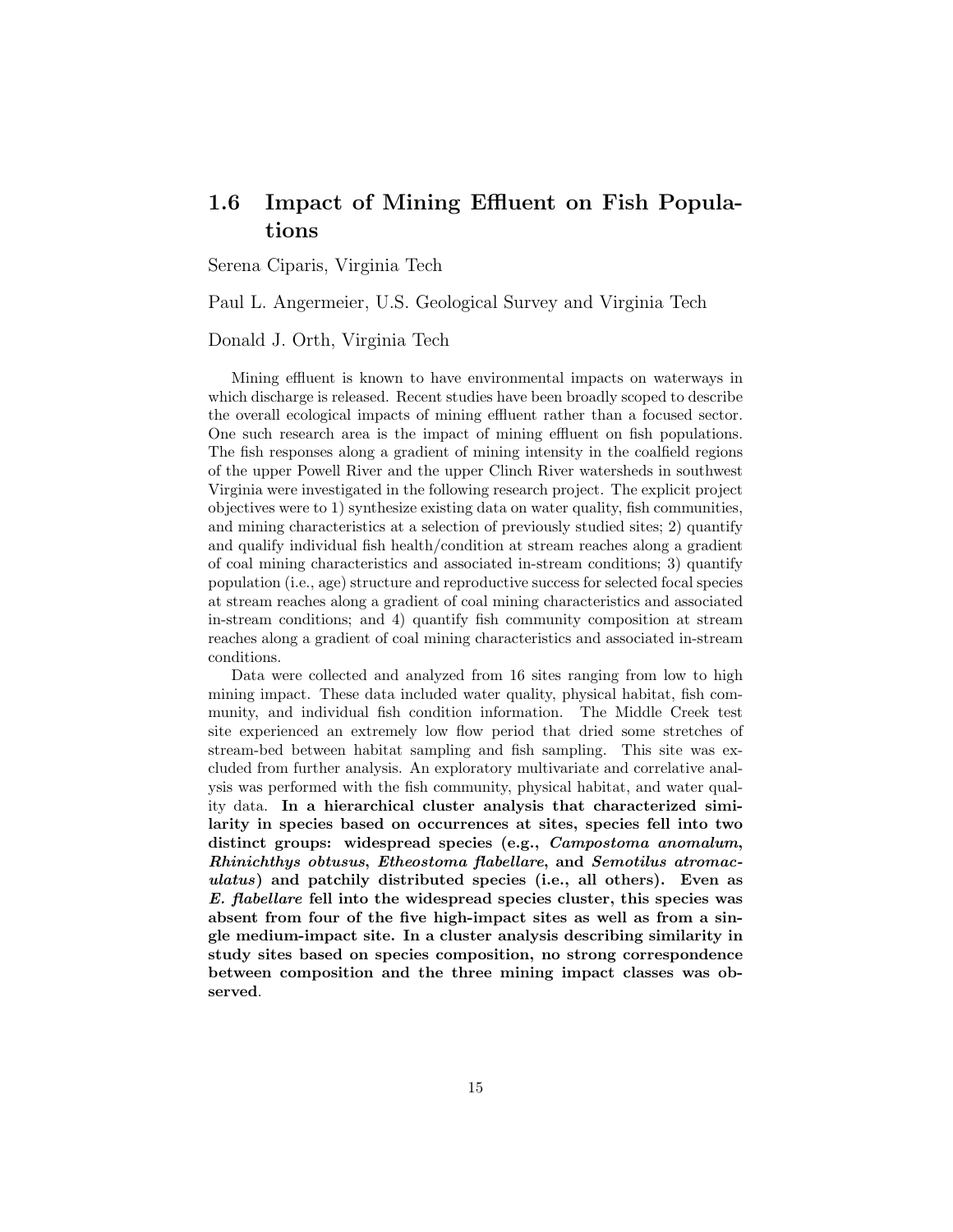Further interpretation of the fish community analyses should be paired with physical habitat and water quality data. Analyses in future reports will link these variables. Strong correlations were present between our mining gradient and measured specific conductivity and concentrations of  $\mathrm{HCO_3}^-$ , Ca, Mg, Na, K, and  $SO_4^2$ <sup>-</sup>. The central focus for ongoing studies at the test sites will be to process biochemical samples of fish tissues. Additional field surveys focused on comparing the reproductive potential and distribution of E. flabellare will be conducted in the future.

# 1.7 Evaluation of Metrics for Assessing Stream Restoration Success and Failure in Mined Areas

Cully Hession, Virginia Tech

Nationwide, stream restoration is a multi-billion dollar industry in the U.S. that encompasses activities from simple tree planting to ecological re-configuration. Typically, the goals of a restoration project include improving water quality/habitat, managing riparian zones, and stabilizing streambanks. More intensive restoration activities can include rerouting streams and installing engineered structures for grade control, hydraulic manipulation, and aquatic habitat improvement. Despite the presence of an established stream restoration industry, post-reclamation assessments are rare. Evaluating success or failure of these activities is essential for gauging the impact of the restoration as well as for improving restoration techniques.

The following research project was designed to evaluate potential metrics for measuring the success or failure of stream restoration activities, particularly within the mining regions of Virginia, West Virginia, and Kentucky. The specific objectives of this project were to conduct a thorough review of metrics used for valuation of stream restoration activities in the U.S. and internationally, to develop a tiered assessment protocol for use in evaluating restoration projects, and to develop a pre-restoration planning tool to evaluate probability of a successful restoration. In this project, metric categories for evaluating post-restoration activities included biological conditions, chemical conditions, physical conditions, functional characteristics, in-stream variables, riparian variables, visual quality, sense of place, real estate value, and education opportunities.

Within each of these categories are innumerable variables that range across different temporal and spatial scales. Since 1990, more than 600 manuscripts were published related to "stream restoration assessment" with more than 50% published since 2010. A database for quantifying/categorizing the reviewed literature was developed that included basic information from each reference and detailed information regarding the applied metrics. This database composed the decision support system for evaluating stream restoration success in this project. Over 100 publications were analyzed for basic background information, such as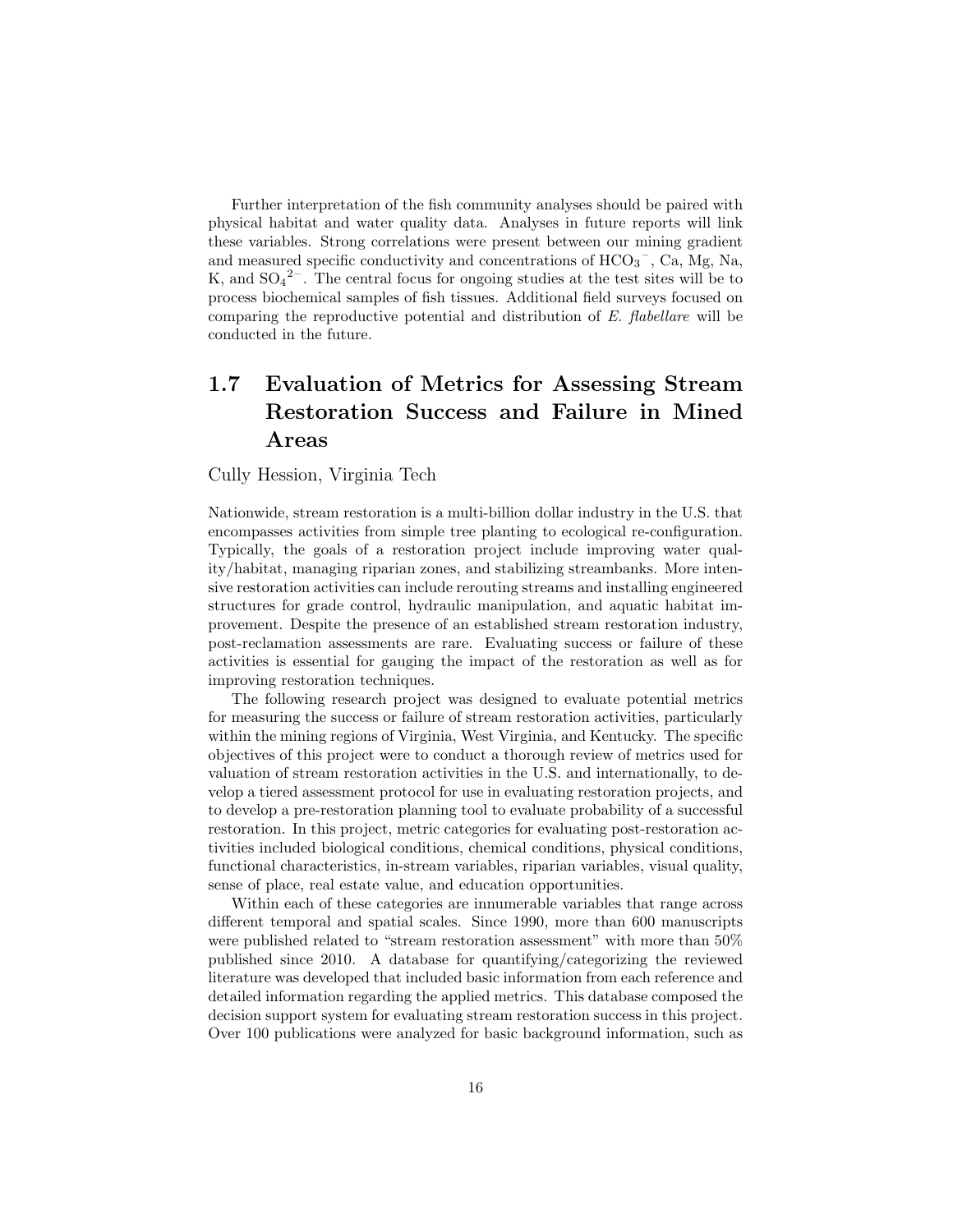article citation, location and type of study, scale, impairment addressed, and restoration type. The range and type of metrics used to assess success or failure of restoration activities were then examined to identify general metric categories. From this assessment, invertebrates (53%) were found to be the most popular organisms used for assessments with fish being second (26%).

This research project is currently in-progress with additional publications and metrics being evaluated. Upon completion, a set of holistic metrics will be compiled and used to evaluate the success of a completed stream restoration project. These metrics will be used to form an assessment protocol for evaluating the success of projects as well as to provide a planning tool for determining the probable success of a proposed restoration project. Once developed, the proposed assessment protocol and pre-restoration planning tool will be tested by applying collected data on paired restored and unrestored reaches in southwest Virginia.

#### 1.8 Conductivity and Stream Health

John Craynon, Virginia Center for Coal and Energy Research

This study focused on the health of the Dumps Creek watershed located in Russell County, VA, which has a long history of mining and industrialization. During this study, the historic and current relationships between total dissolved solids (TDS)/conductivity and benthic health in this watershed was explored using the Virginia Stream Condition Index (VSCI) as the rating for benthic health.

The research and findings, which are summarized below, were released in ARIES Technical Bulletin No. 1, published in March 2013. The primary conclusion in the bulletin was that both the historical and collected data in the watershed did not support a direct correlation between TDS and VSCI score. Subsequent to release of ARIES Technical Bulletin No.1, the U.S. Environmental Protection Agency (EPA) Region 3 provided its input on the bulletin and additional subjects related to stream health.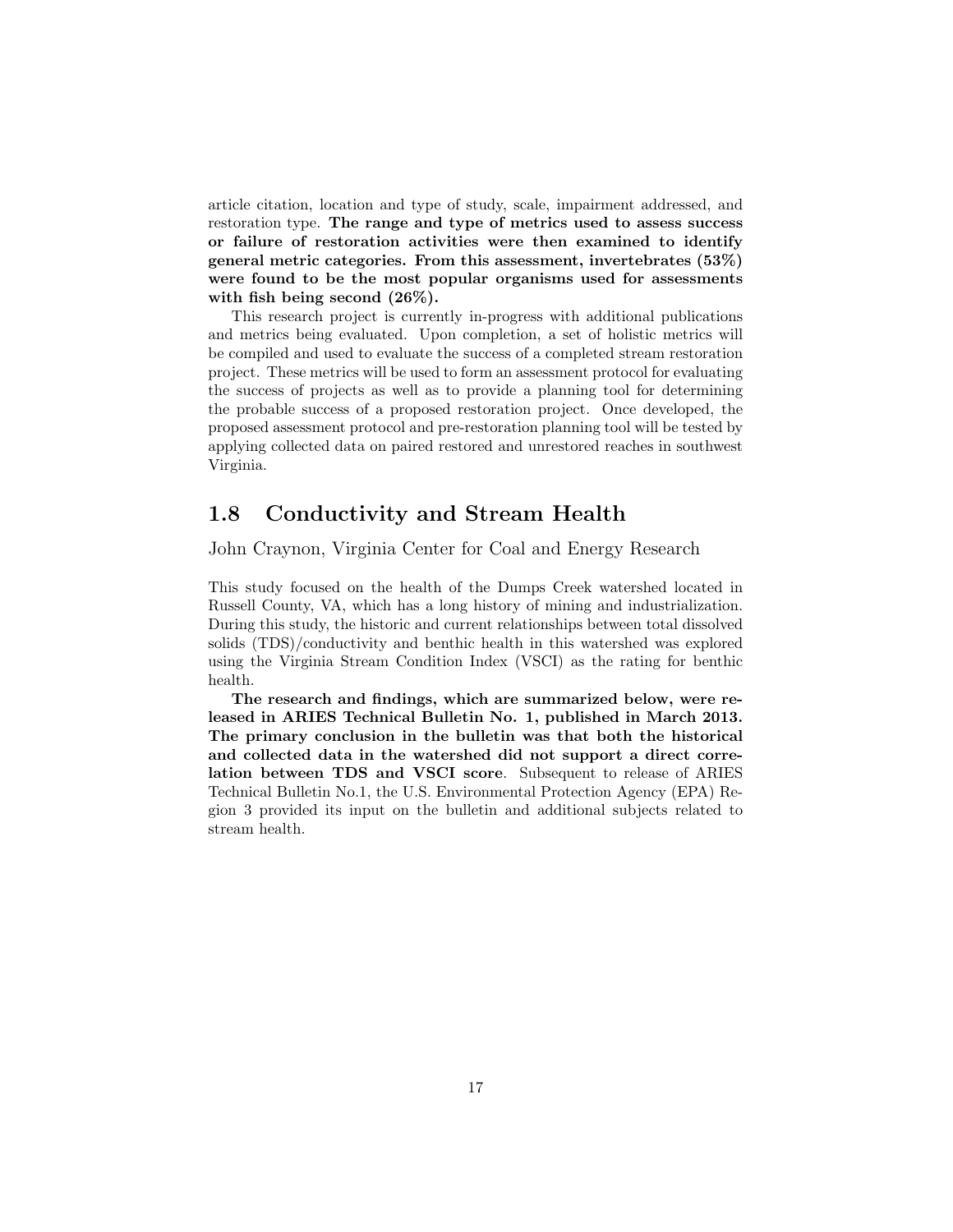The EPA commented that VSCI scores evaluate the impacts of a number of stressors on stream health, not just conductivity, and are therefore not able to discern the impacts of any individual stressor. Additionally, EPA indicated that the use of its guidance in any given watershed should only be done when the full ionic chemistry of the stream is understood and is compatible with the guidance. Finally, EPA stated clearly that the issue of benthic macroinvertebrate community well-being is far too complex to be predicted or measured using only a single parameter, such as conductivity.

#### Based on the results from this work, the following findings can be highlighted:

- 1. The results of data collection and analysis in Dumps Creek showed no identifiable correlation between conductivity (as a measure of TDS) and VSCI score (as a measure of biological health of the stream).
- 2. While a general downward trend is exhibited between conductivity and VSCI scores, aquatic systems are far too complicated to predict stream health using a single parameter.
- 3. Water quantity and stream flow appeared to have a more significant impact on stream biological health than previously realized. Data collected suggested that a stream's bilogical health is improved by a constant water flow.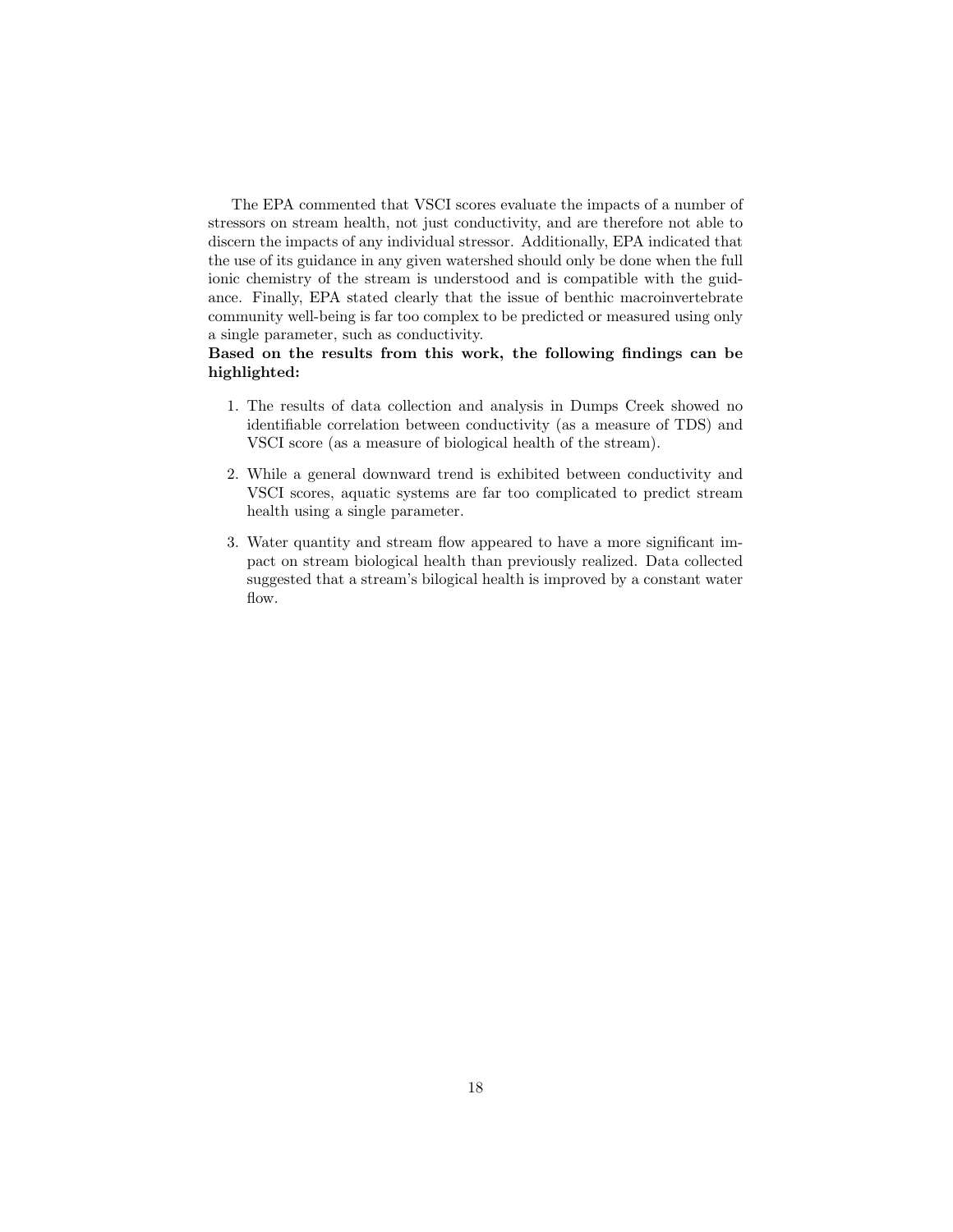# Chapter 2

# Waste and Water Management

## 2.1 Mine Spoil Fills for Reduced Total Dissolved Solids in Discharged Waters

Carl E. Zipper, Virginia Tech

W. Lee Daniels, Virginia Tech

The effects of total dissolved solids (TDS) in waters discharged from surface mines are a growing interest in the Appalachian coal industry. This research project aimed to address some of the concerns regarding TDS discharge by developing, demonstrating, and assessing effectiveness of improved practices for constructing mine spoil fills. In order to accomplish this goal, specific conductance (SC), a frequently used proxy for TDS, water chemistry, and water discharge were monitored from valley fills at two coal mines. The strata at these field sites were comprised of hard, durable sandstone, which were used to construct core drains. Fill material were composed of low-TDS spoils considered suitable for use in valley fills.

The field site valley fills were categorized as either experimental or conventional. The experimental valley fills employed specialized spoil handling and reclamation techniques designed to reduce TDS levels in discharge. These techniques in addition to reducing TDS/SC in water outflows also reduced hydrologic alterations and restored forest plant communities during fill construction. The experimental-fill design procedures were intended to achieve a more rapid SC decline following reclamation and revegetation activities. Methods for TDS management included characterization of rock strata for TDS generation potentials, specialized handling and placement of high-TDS spoils, and construction of post-mining landforms intended to minimize interactions of high-TDS spoils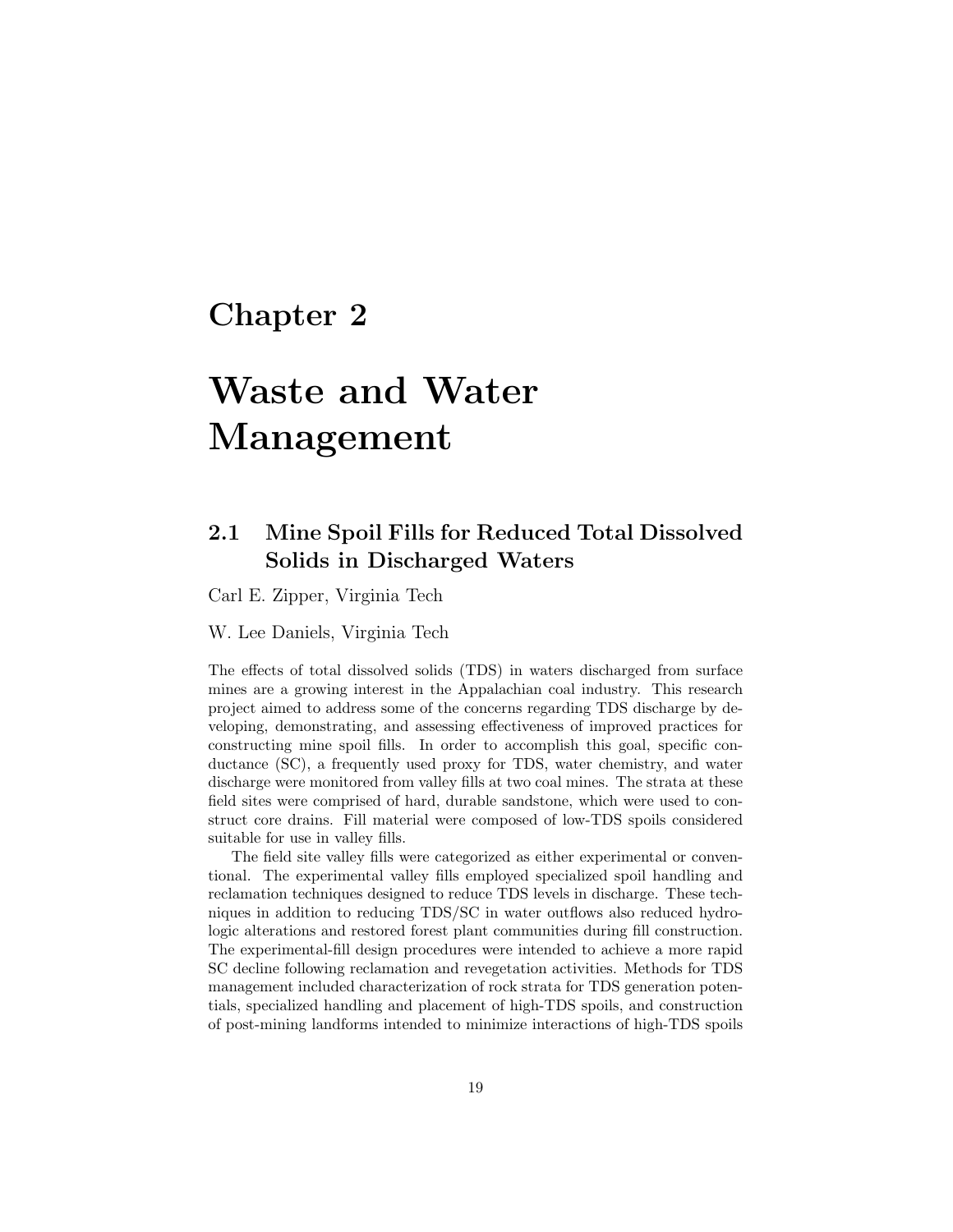with environmental waters. The conventional valley fills implemented construction techniques commonly used in the mining industry.

Water discharged by experimental valley fills had SC levels well below conventional fills. However, SC levels from both experimental and conventional fills remained above both natural background level and levels recommended in studies of biotic thresholds. Both geochemical principles and other studies indicate that SCs of waters emerging from the experimental valley fills decline with time. However, re-vegetation had not yet been completed at the conclusion of this study. Thus, long-term SC outcomes were not evaluated.

# 2.2 Assessment of Weep Berm Effectiveness for Surface Mining in Appalachia

#### Richard C. Warner, University of Kentucky

A weep berm is an earthen berm constructed perpendicular to the direction of runoff along the perimeter of the mine near the lowest mined coal seam. These berms are designed to encapsulate the entire mine in a manner that allows temporary storage of runoff. The stored sediment and associated metals settle out of suspension before the water is slowly released through multiple highly permeable lenses to down-gradient areas. This process allows the passive treatment of mine runoff. Weep berms have the added advantage of being constructed from loose-dumped spoil thus reducing or eliminating the need for valley fills. Weep berms were introduced by the Surface Mining Institute, LLC in 2000 at a construction site near Atlanta, GA. Approximately 40% of this area was converted to impervious parking lot surfaces and roof tops. This preliminary project showed that the weep berms surrounding the development did not allow sediment to enter adjacent streams before, during, and after construction. As a result, the use of weep berms was expanded through a U.S. Environmental Protection initiative as well as through numerous voluntary applications at international mining and agricultural sites.

Expanding on these initial applications, the effectiveness of an in-field weep berm emplacement for mitigating surface mine runoff in Appalachia was investigated. An experimental practice was granted by the U.S. Office of Surface Mining for evaluating an engineered earthen weep berm system at the Middle Fork Development Corporation Mine in Magoffin County, KY. This experiment was designed to determine the environmental and economic improvements that could be realized by overcoming inherent deficiencies in current Appalachian runoff remediation methods methods. The experimental weep berm was anticipated to be more protective of the environment. As a result, the post-mining hydrologic regime would more closely match pre-mining hydrologic and water quality attributes, thus protecting the health and economic opportunities of down-stream communities.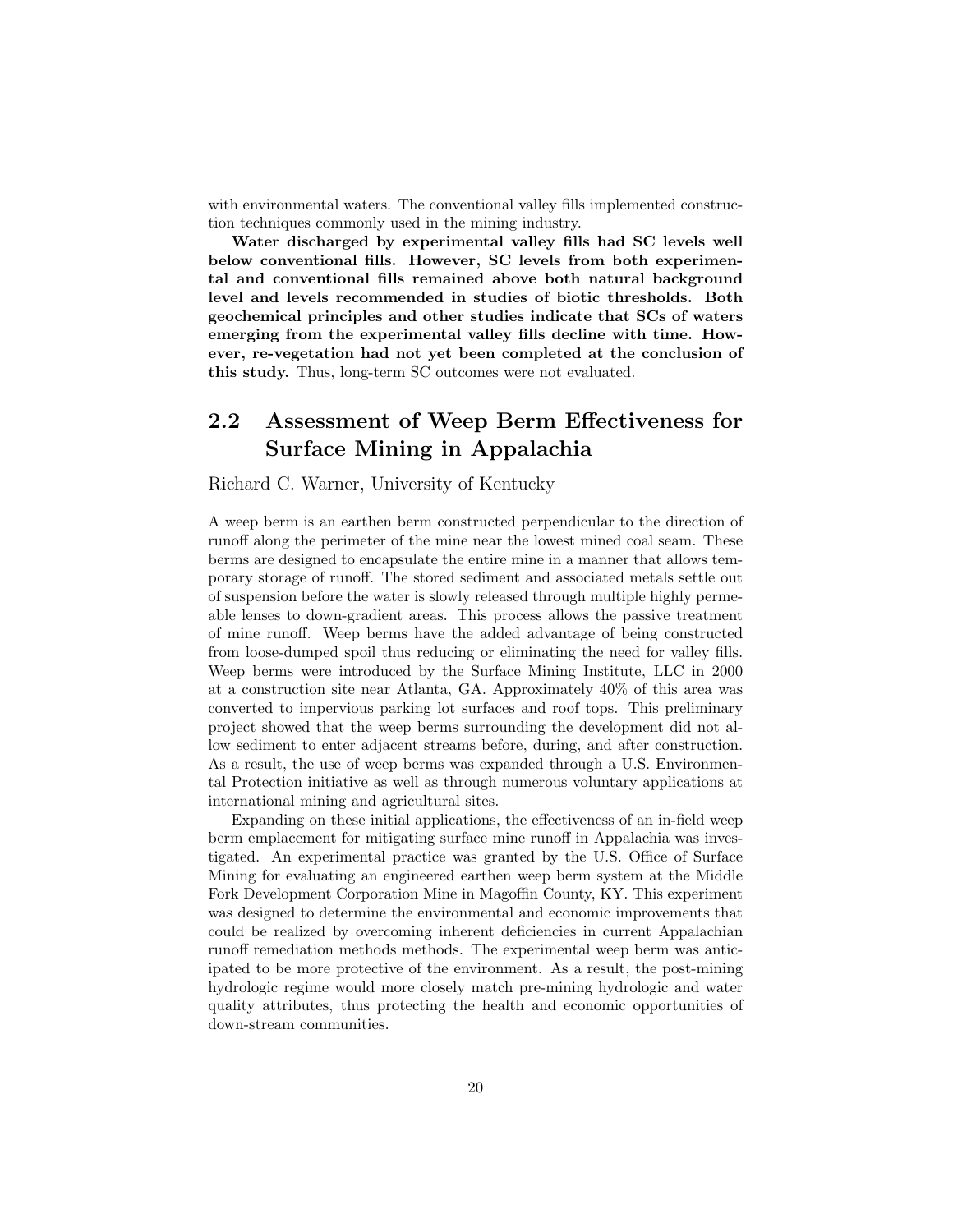The following benefits of employing weep berm technology are expected to be realized from wide-spread implementation by Appalachian surface mines:

- 1. Elimination or significant reduction in the number and size of valley fills and associated sediment ponds
- 2. No or minimal loss of streams through excess spoil placement in valley fills and therefore substantially reduced adverse environmental impacts and stream mitigation cost
- 3. Elimination of the requirement for an ACOE permit, if all valley fills are eliminated
- 4. Elimination of bench ponds resulting in a reduction in KPDES monitoring locations
- 5. Creation of the hydrologic regime (quality and quantity) during active mining and post mining that more closely mimics the pre-mining quantity and quality values both temporally and spatially
- 6. Significant reduction in flooding and water quality liabilities
- 7. Substantial reduction in mining and reclamation costs that allow for more profitable operations

Employment of weep berm technology would be a paradigm shift in the control and treatment of sediment laden runoff for the Appalachian coal mining industry. Instead of conveying runoff to central locations, such as bench ponds and sediment basins, for later discharge, runoff is passively dispersed throughout the entire perimeter of the mine site thereby maintaining the forest hydrologic functions. Based on monitored data from the most representative streams around the experimental field site, the weep berm system proved to be successful in achieving electric conductance (EC) values that were substantially below U.S. EPA guidelines (500  $\mu$ S/cm) throughout the course of this study.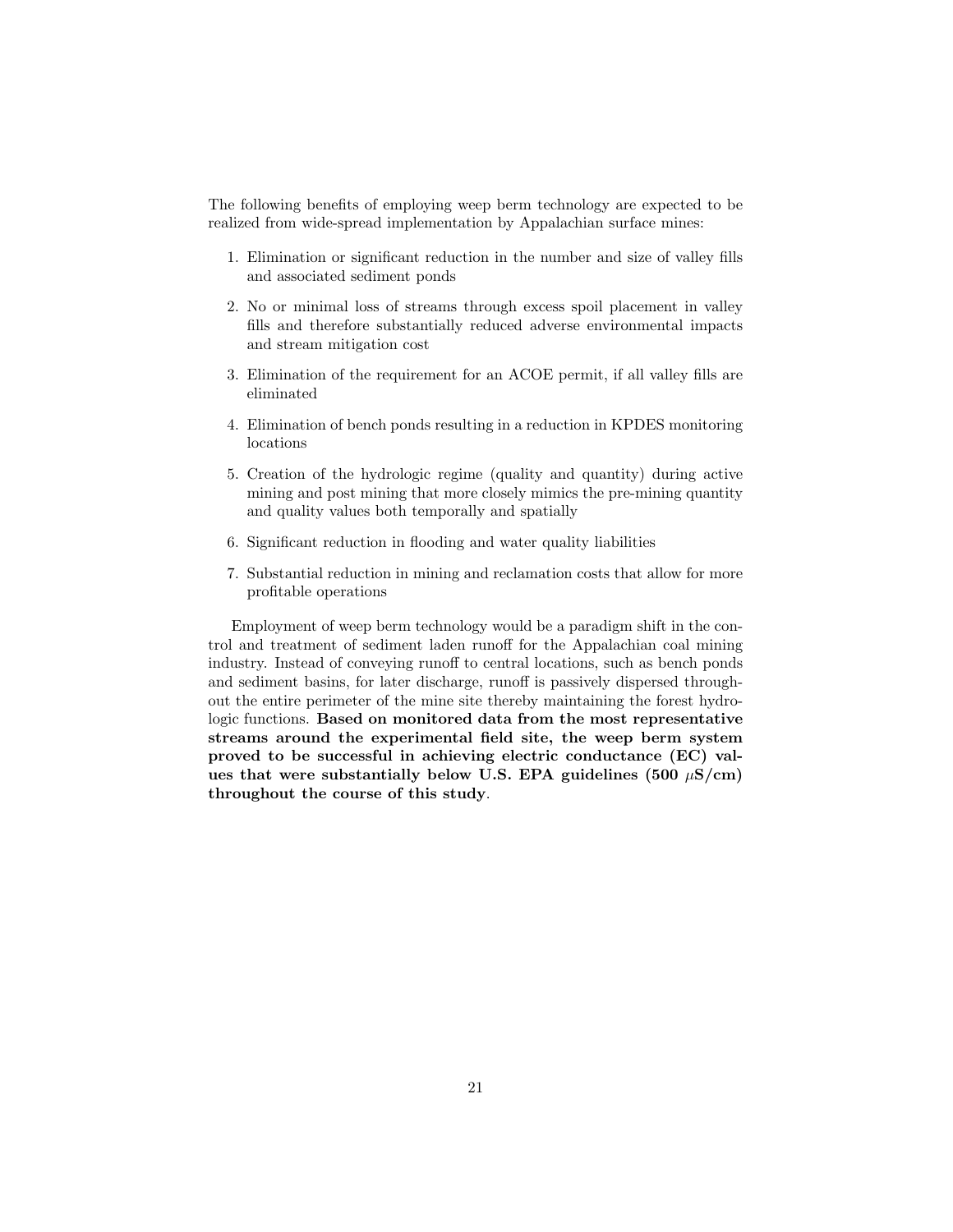# 2.3 Prevention and Treatment Strategies for Environmental Issues Created by Water Discharge from Active and Abandoned Underground Mining Operations

Anthony Iannacchione, University of Pittsburgh

Section  $516(b)(12)$  [30 USC 1266(b)(12)] of the Surface Mining Control and Reclamation Act of 1977 requires all new drift mines with acid-producing or iron-producing coal seams to locate openings in a manner that prevents gravity discharge of water from the mine. Hundreds of northern Appalachian bituminous coal mines have subsequently been developed, abandoned, and flooded to allow for an evaluation of acid remediation practices required by the 1977 Act. In the following research effort, 11 case studies produced from the aforementioned initiative were evaluated. Both successful and unsuccessful acid barrier case studies were included in the data. This project was undertaken to determine the characteristics of barriers (coal and strata surrounding the underground mine workings) that successfully and unsuccessfully prevented unplanned discharges from their associated coal mine pools and to reveal the main factors influencing the performance of these barriers.

Eleven underground bituminous coal mines in Pennsylvania were analyzed to determine critical factors for preventing unplanned discharges to surface waters. Mine maps, piezometer readings, core log data, water chemistry, and flow characteristics were examined from each case study site. The following three general classes of discharges were observed: horizontally through down-dip barriers containing coal and other fractured strata, vertically through overlying fractured strata barriers, and horizontally/vertically through a combination of fractured strata.

From this examination, eight conditions were identified as having the potential to decrease the probability of discharge through barriers:

- 1. Extraction ratio (Re  $< 0.7$ )
- 2. Hydraulic gradient  $(dh/dl < 0.1)$
- 3. Hydraulic conductivity ("k" for coalbed and adjacent strata)
- 4. Overburden  $(h < 250$  ft)
- 5. Geology (no significant discontinuities)
- 6. Location of critical hydraulic barrier (horizontal barrier above drainage)
- 7. Barrier thickness measurements (precise knowledge of barrier size)
- 8. Pool elevation (highest potential mine pool elevation)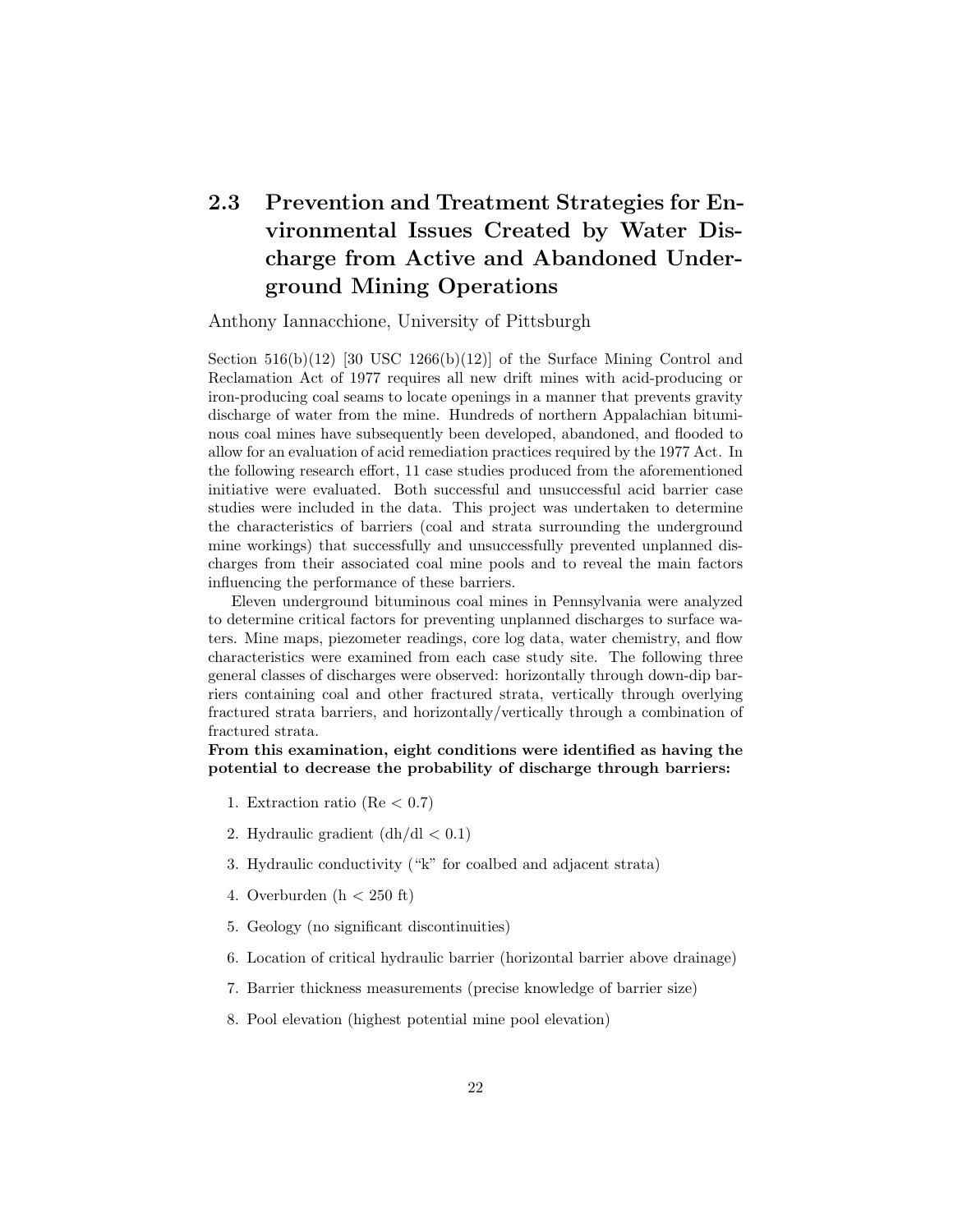In addition to identifying critical barrier characteristics, the results of this project established best-practice guidelines for designing bituminous coal mines barriers in the northern Appalachian coal basin to prevent unplanned discharges. For this task, experts from Rosebud Mining, Alpha Natural Resources, Mepco, and the U.S. Office of Surface Mining were interviewed to identify research topics for preventing and treating water discharge from active and abandoned underground mining in the northern Appalachian basin. One of the most significant environmental issues identified for the underground coal mining industries in western Pennsylvania, eastern Ohio and northern West Virginia, was the design of barriers in room-and-pillar mining operations.

# 2.4 Development of Methods to Predict and Manage TDS Production by Appalachian Mine Spoil Materials

#### W. Lee Daniels, Virginia Tech

Surface coal mines in the Appalachian region have faced a range of public and regulatory challenges over the past 30 years. These challenges include acid mine drainage, post-mining land use, and reach-of-stream losses from excess spoil valley fills. However, these issues have not threatened the long-term sustainability of the coal industry to the extent of total dissolved solids (TDS). Presently, pressures to reduce TDS in waters discharged into headwater streams are intense. These pressures were triggered by results from multiple studies that found altered aquatic communities in mining-influenced streams with elevated TDS. Thus, a clear need has emerged for industry, scientists, consultants, and regulators to develop strategies to minimize TDS release from active coal mines as well as techniques to predict long-term trends of TDS levels following mine closure.

The following research project addressed TDS discharge concerns through four research areas. The intent of this research was to develop new strategies and technologies for reducing TDS release. These research areas were (1) rapid lab prediction of TDS release potentials of overburden, (2) development of reliable field indicators to identify low vs. high TDS risk materials, (3) determination of the actual long-term pattern of TDS release from historic valley fills, and (4) implementation and verification/validation of new spoil placement and valley fill construction procedures to minimize TDS production. In the following section, an overview of this project including an analysis of current knowledge gaps and opportunities for improvement of mining practices to minimize TDS discharges are provided.

For this investigation, 39 bulk samples were collected from large active surface coal mines including five southwest Virginia sites, four eastern Kentucky sites, and three in West Virginia. These samples were categorized and then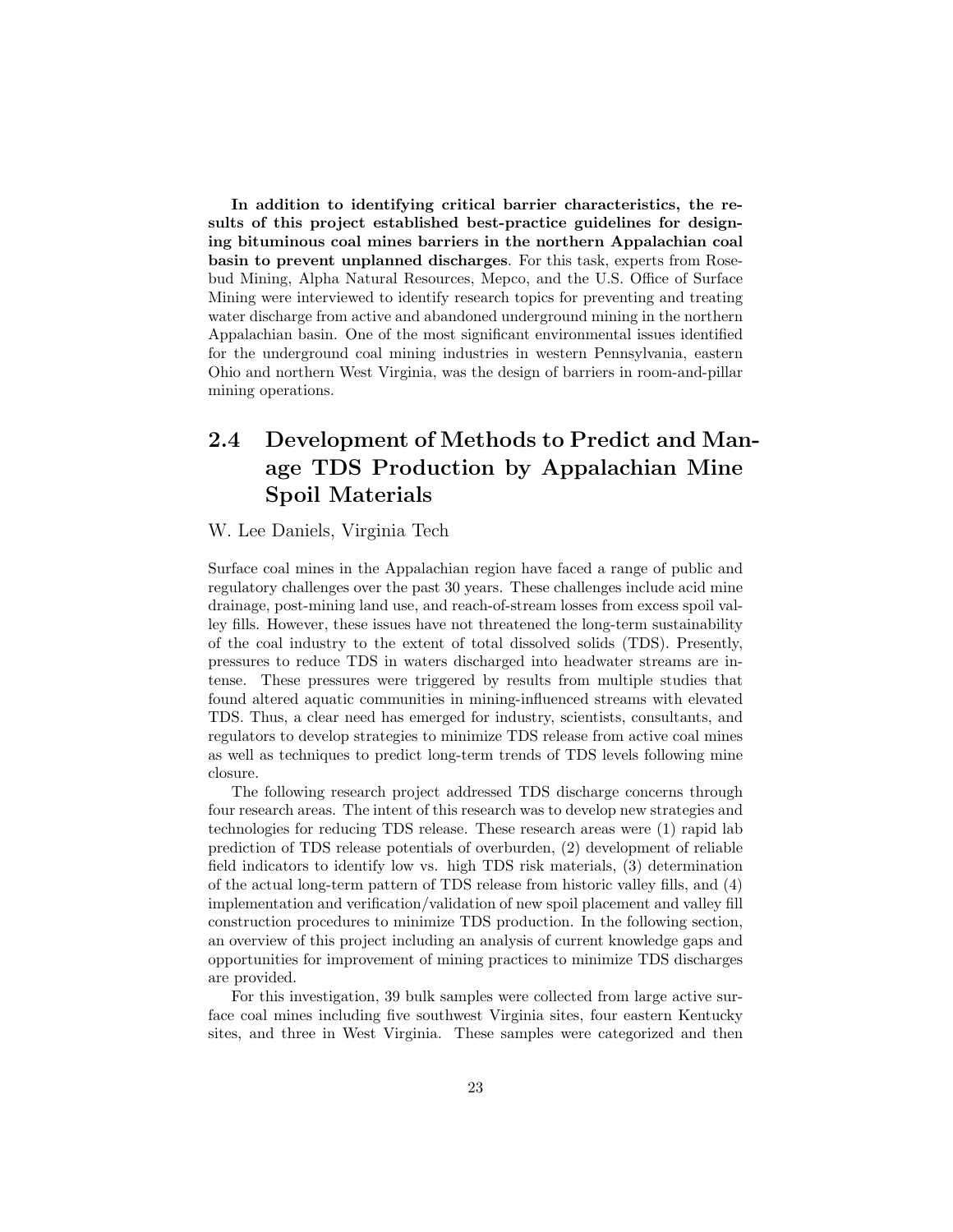analyzed to determine whether forced oxidation of sulfides and Fe + Mn species would improve column leachate prediction. A variety of neutralization strategies was also investigated to determine the neutralization potential and the resulting total net acidity produced by the applied techniques. A statistical analysis was also performed on the experimental results to determine leaching characteristics.

The results of this research indicated that mine spoils can be differentiated based on TDS production potentials using inexpensive laboratory procedures. Although the column-leaching procedures can provide a more robust characterization, static laboratory tests for pH, EC, and ABA are comparable and can be applied at greatly reduced costs. Hence, static tests can be used prior to or during mining disturbance as long as samples are tested when first exposed. Results also revealed that certain principles might be applied as general field guidelines to discriminate non-acidic mine spoils based on TDS production potentials. An overview of these guidelines is provided in the paragraph that follows.

First, non-weathered spoils will usually produce higher TDS than spoils that have been visibly weathered. Second, non-weathered fine-textured spoils (siltstones and shales) will often produce higher TDS than spoils that are more coarsely textured (sandstones). These guidelines were derived from analyzing a dataset from dominantly non-acid forming spoil samples as predicted by conventional ABA procedures. Although operational-scale applications of these TDS-reduction guidelines are limited, research examinations indicate that a successful reduction of water-discharge TDS levels below spoils are typical with conventional mine-spoil fill construction procedures.

Similar to the historical development and application of pre-mine acid-baseaccounting for coal mine overburden, a new set of integrated procedures to identify and isolate high TDS producing materials was developed by this project. Findings indicate that a relatively simple combination of laboratory procedures (e.g., saturated paste or 1:2 water to soil specific conductivity (SC) and total-S) and field indicators (e.g., rock type and color) can be used to identify problematic TDS materials. This protocol may be implemented in improved mine-spoil fill construction procedures that isolate target materials from contact with surface runoff or percolating groundwater.

Based on the long-term analysis of discharge trends and assuming that excessive amounts of net acid-forming materials are isolated from valley fills, the SC of discharge waters for the vast majority of mining fills should decline to  $<$ 500  $\mu$ S/cm over time. This prediction may be nullified if pre-existing acidic seeps or other confounding factors are present. However, some mine spoils may require several decades following mine closure for this reduction to occur. These exceptions may additionally exhibit fill discharge SC levels at  $>300 \mu$ S/cm for an extended period.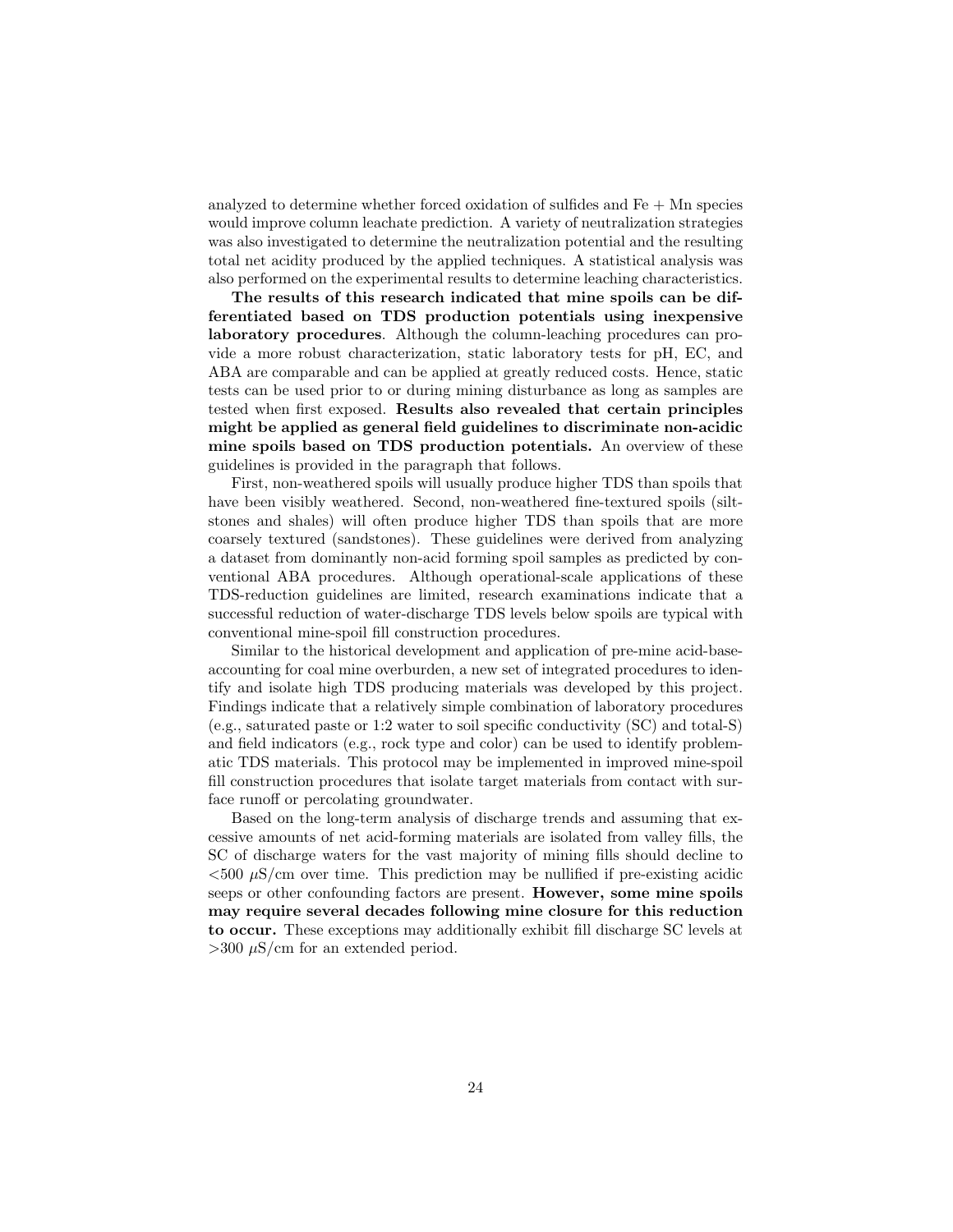## 2.5 Phase I: Gap Analysis for the Treatment of Mining Waters

#### Gregory D. Boardman, Virginia Tech

The Environmental Protection Agency (EPA) recommended in 2011 that the specific conductivity (SC) of discharged mine waters should fall between  $300 \mu$ S/cm and  $500 \mu\text{S/cm}$ . The EPA also suggested that mining operations include dischargeor watershed- specific data for conductivity, total dissolved solids, and selenium in evaluations. This recommendation was given in an effort to reduce the impact of surface mining activities on receiving streams in the Appalachian region. However, consistently meeting a SC limit of 500  $\mu$ S/cm has proved to be a significant challenge for most mining operations.

In an effort to support the mining industry in achieving these EPA recommendations, a comprehensive literature review of mine discharge mitigation techniques was completed in this project. The review included an evaluation of methods, either in-practice or understudy, and all available technologies. The specific objectives of this project were to review EPA regulations concerning the specific conductance of Appalachian mining waters, to characterize the waters associated with Appalachian coal mining operations, to discuss available engineered and passive system options for water treatment, and to recommend promising treatment techniques for further investigation.

Literature in four primary areas was reviewed to understand how mining operations may meet EPA recommendations as well as to provide a framework for future research efforts. These areas were 1) Regulatory Framework for Coal Mining Operations, 2) Water Quality Characteristics from Surface Mines, 3) Passive Treatment Processes, and 4) Active Treatment Processes. The results of this review showed that waters discharged from mining operations exhibit highly varying SC levels. As such, mitigation techniques may need to be defined in a site-specific manner to meet the recommended SC limit of 500  $\mu$ S/cm. Mining impacted waters in the Central Appalachian coal region do exhibit some general characteristics such as high levels of sulfate, calcium, magnesium, and bicarbonate that contribute to high levels of SC and TDS. However, treatments plans still require customization even in this context because water quality parameters in individual streams are contingent on site-specific factors. These factors include the mineralogy and geochemistry of the mine spoil, the amount of weathering that has taken place, and the amount of precipitation (i.e., "wet" season versus "dry" season).

As with any industry, an understanding of where and how contaminants originate must first be gained in order to identify the best practices for managing discharged contaminants, such as optimizing water containment and water discharge locations. This review showed that activities used to obtain necessary background knowledge, such as identifying and collecting waters requiring treatment, can be an especially challenging and expensive undertaking. Both passive and active methods are available once site evaluations are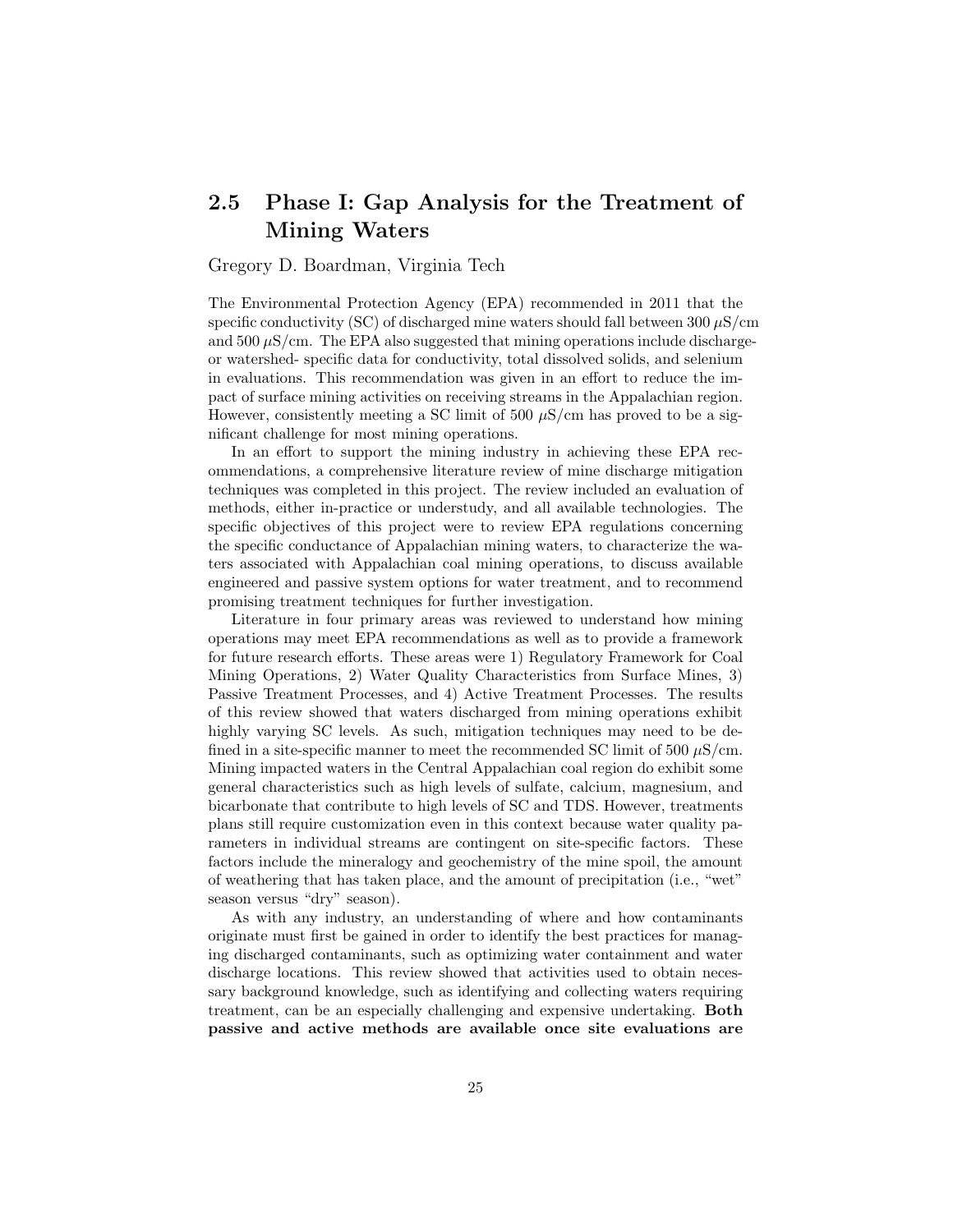completed. Passive treatment processes were best implemented in a series of unit operations, each with a focused treatment and contaminant objective. Since the characteristics of mining influenced waters vary greatly from site-to-site, unit operations for passive TDS removal require customization. Models describing TDS removal mechanisms in passive treatment processes are not well understood thus making the passive removal of TDS more challenging. In contrast, models describing removal mechanisms in active, engineered water treatment systems are better developed.

Among the most promising and practical active treatment systems are chemical precipitation, ion exchange, granular filtration, membrane technology, and biological treatment (sulfate reduction) technologies. Recent developments in the areas of ion exchange (coated zeolite) and precipitation (production of ettringite) are especially promising. However, none of these active techniques is intended for standalone use but rather in some combination of unit operations. For example, chemical precipitation would need to be followed by solids separation and ion exchange columns would require that waters be pretreated. Based on this review, the best system for treating mining waters at many sites is comprised of optimized management practices (for solids and water) in combination with tailored passive and active treatment systems.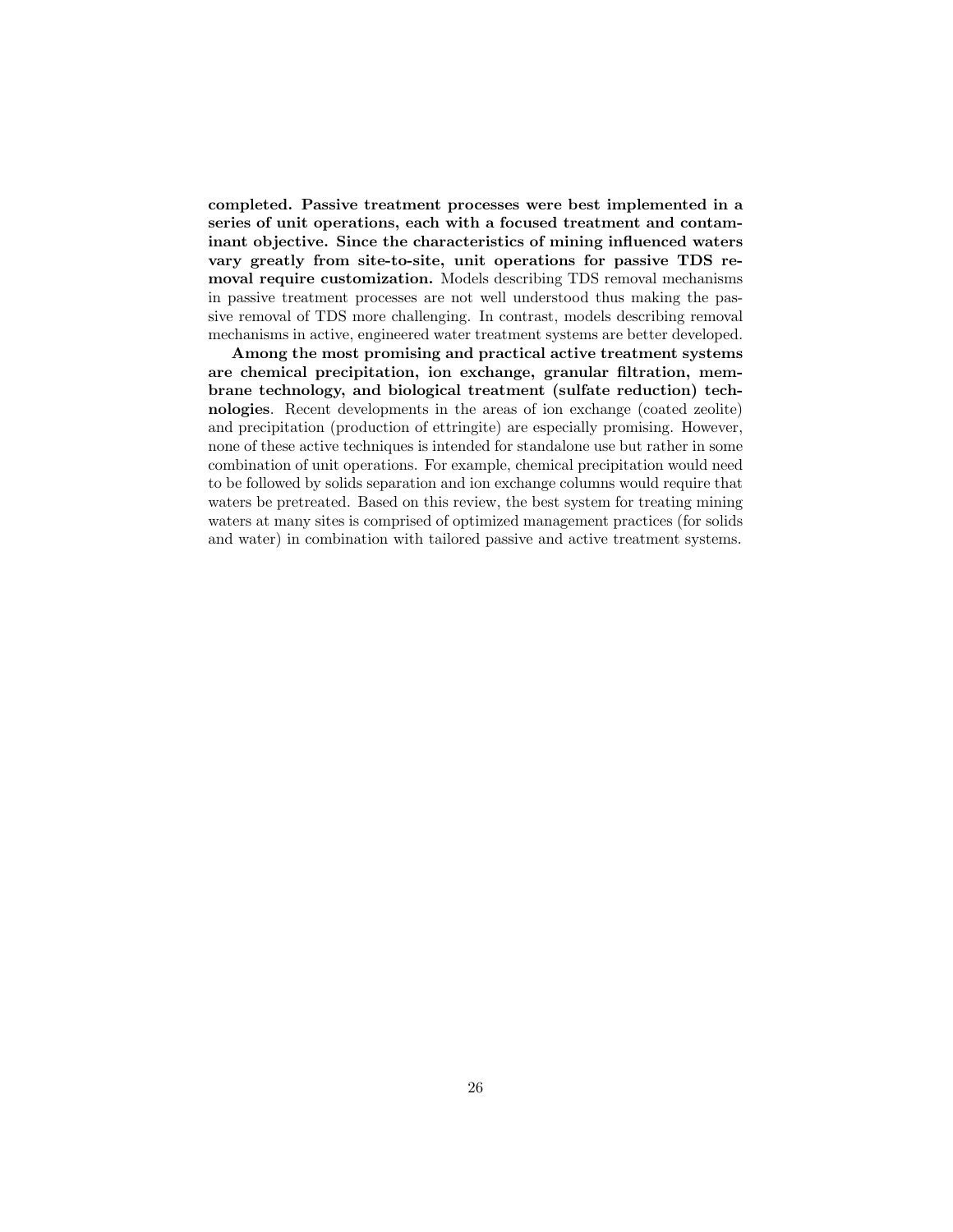## 2.6 Phase II: Gap Analysis for the Treatment of Mining Waters

#### Gregory D. Boardman, Virginia Tech

In recent years, the excessive specific conductance (SC) of runoff waters from Appalachian coal mining activities has become a parameter of concern with the EPA because of its relationship to negative effects on aquatic life and water quality. This study was performed to evaluate the capacity of various treatment methods to meet the proposed guidance limits by the EPA. Runoff water was collected from two sites in southwestern Virginia and characterized to determine the contributors to SC in the water. The main contributing ions were determined to be  $\text{Na}^+$ ,  $\text{Mg}^{2+}$ ,  $\text{Ca}^{2+}$ ,  $\text{HCO}_3^-$ , and  $\text{SO}_4{}^{2-}$ .

Among the treatment methods investigated in this study were membrane technology, biological sulfate reduction, ion exchange, excess lime-soda softening, and the Cost Effective Sulfate Removal (CESR) process. Experiments were also performed to assess the possibility of using the speciation software, MINEQL+, with a set of empirical equations to predict SC using the ionic composition of the waters.

Three different nanofiltration membranes were evaluated: NF270, DK, and NFX. The DK and NFX nanofilters were able to reduce SC levels by an average of 84% for both mining waters tested and were able to reach SC levels below the proposed limit of 500  $\mu$ /cm. The SC levels achieved by the NF270 nanofilters were more variable. The inclusion of microfiltration and simulated-sand filtration were also introduced as a pretreatment to determine if they would improve nanofiltration performance.

In the biological sulfate reducing experiments, multiple bioreactors were established to identify the optimal organic mixture to foster both SC and sulfate reduction. Sulfate reduction began to occur after approximately 20 days. SC levels were greater than 13,000  $\mu$ /cm in each of the bioreactors by day 40. Future work in this area should include more sampling in the early phases to better define when water quality changes will occur.

With regard to ion exchange, both cation  $(H^+$  exchanger) and anion  $(Cl^-)$ exchanger) exchange media were tested separately in batch reactors, which resulted in an increased SC. Excess lime-soda softening also resulted in increased SC levels, which, in part, was due to non-carbonate hardness levels being high and carbonate concentrations being low. As a result, the addition of carbonate ions was needed. The CESR process successfully lowered SC from 1,500–2,500  $\mu$ S/cm to below the proposed EPA limit of 500  $\mu$ S/cm. The success of this process was due to its ability to remove more than 85% of the calcium, magnesium, and sulfate from the water, which together accounted for more than 90% of ions in the source water.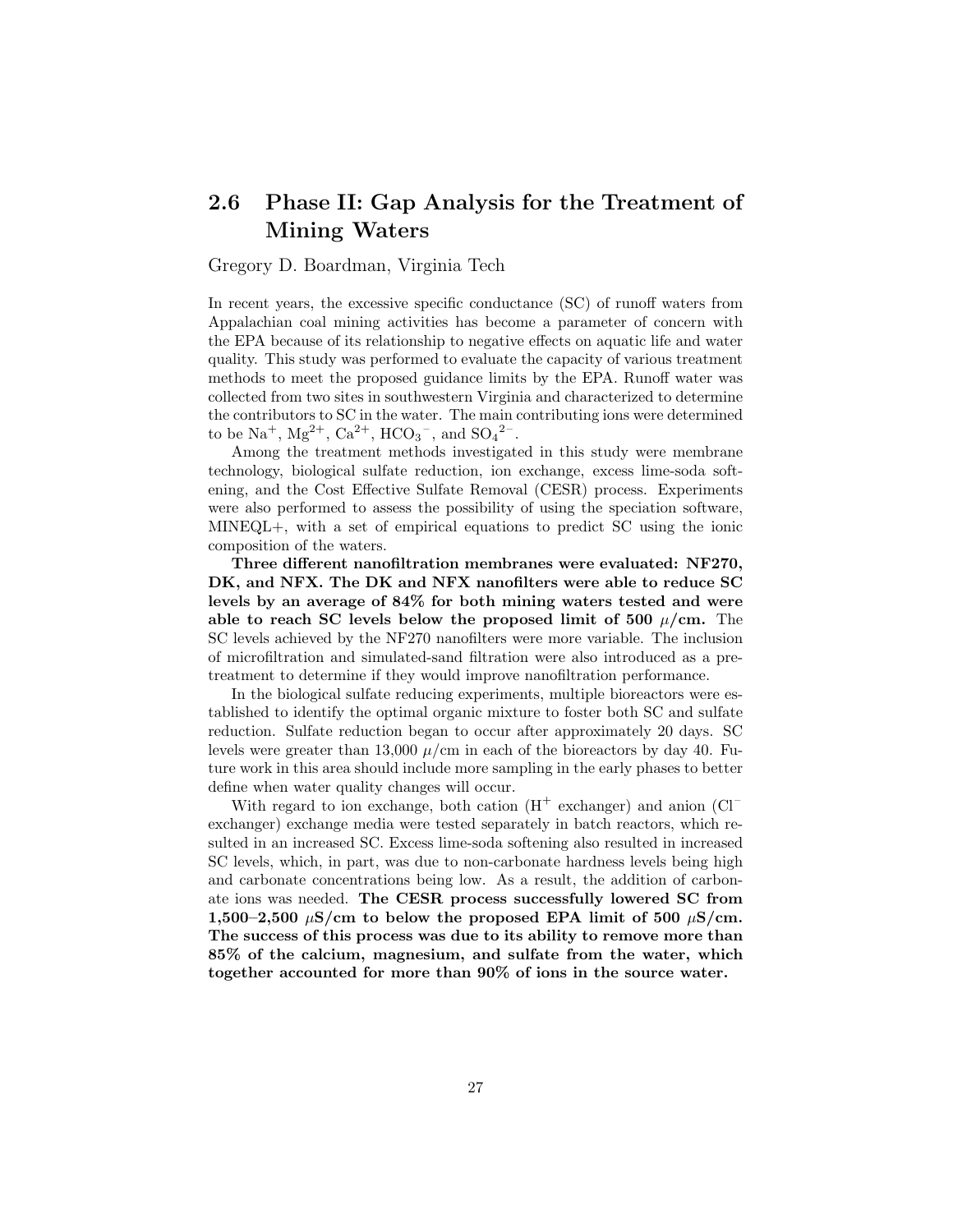# 2.7 Evaluation of Potential Biological Treatment Design Options to Reduce Conductivity in Mine Discharges

Leigh-Anne Krometis, Virginia Tech

Tess Thompson, Virginia Tech

William Strosnider, Saint Francis University

Current regulation of mining discharges is increasingly focused on measures of specific conductance (i.e., SC) in receiving waters as a proxy for the potential degradation of downstream aquatic ecology. Debate as to a level of conductivity that is inherently harmful persists. Although several investigators have observed decreased benthic macroinvertebrate abundance and diversity in Central Appalachian watersheds at SCs greater than 300  $\mu$ S/cm, laboratory studies have observed no change in the survival and reproduction of a wide variety of species at levels greater than 1,000  $\mu$ S/cm. Regardless, the mining industry is under increasing pressure to comply with conductivity guidelines defined in the Clean Water Act. At present, acceptable water treatment technologies that reduce conductivity are expensive to acquire and maintain. Biological treatment systems present a potential cost-effective alternative.

Biological designs (e.g., wetlands, vertical flow bioreactors) rely on passive technologies and are thus less expensive in general. Such systems have been used to remove a variety of contaminants from mine waters, but their potential to reduce conductivity remains relatively unexplored. The overall goal of this research project was to conduct a comprehensive review of the literature to evaluate the potential usefulness of passive, biologically-based designs in reducing the conductivity of mine wastewaters. In parallel with this literature review effort, a study to identify and investigate currently installed wetlands, or similar biological treatment systems, in Pennsylvania and Virginia was also conducted. The results of this later study was intended for future analysis of underlying biological mechanisms to inform design recommendations.

The literature review effort used general searches for terms such as "mine water," "passive treatment," "acid mine drainage," "biological treatment" and "conductivity" in various combinations. While a number of articles noted that specific conductivity measurements were collected alongside pH and temperature measurements, these data were rarely presented. Only nine publications in peer-reviewed journals covering the treatment of mine wastewaters were identified that included conductivity performance data. In order to supplement this handful of articles, additional proceedings from the International Mine Water Association (1980–2014) and the American Society for Mining and Reclamation conferences (1980–2015) were included. From this review, an additional 13 studies were added to the peer-reviewed journal articles. The collected literature suggests that the performance of passive biological treat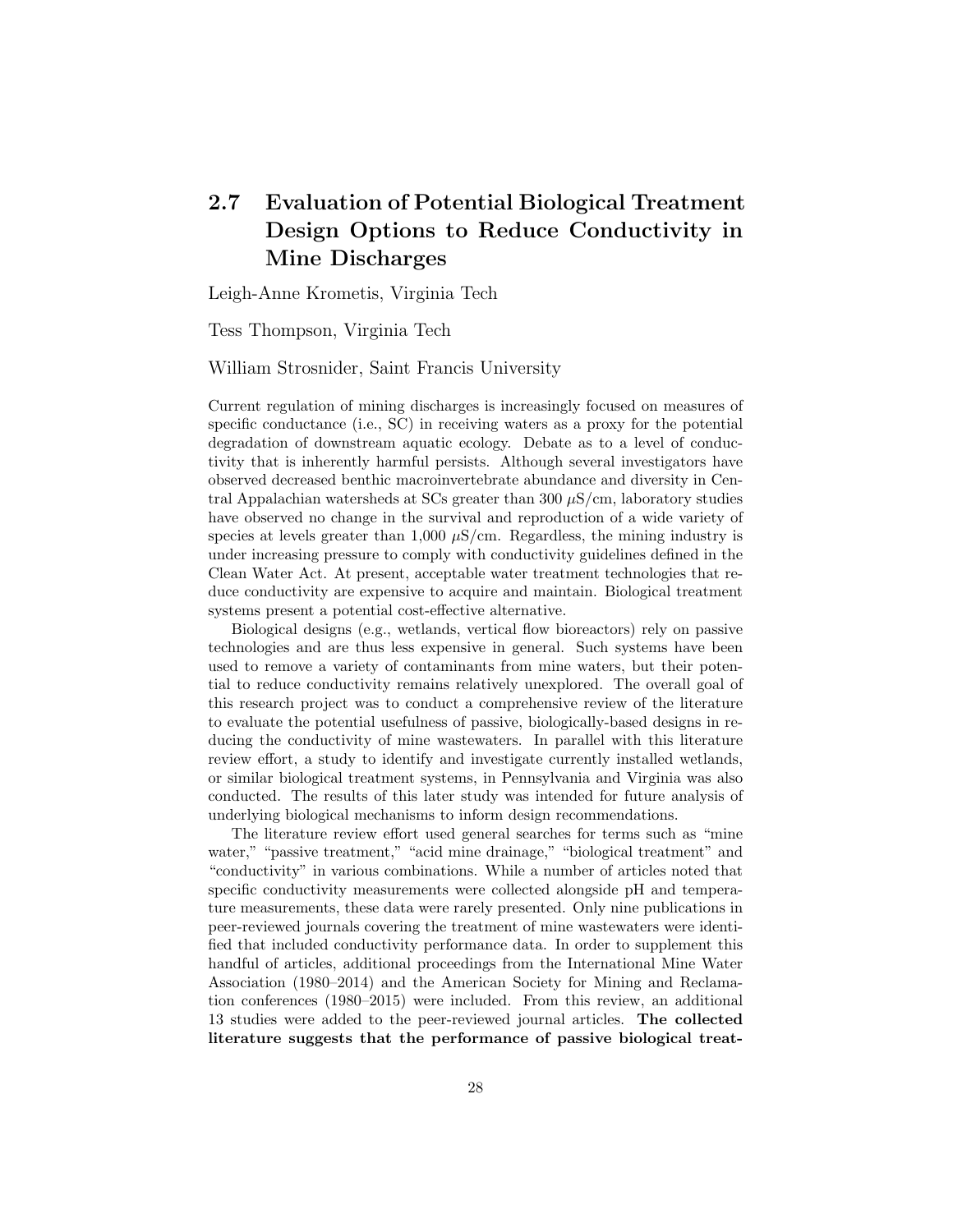ment systems (i.e., bioreactors and wetlands) in reducing conductivity is highly variable. However, sulfate dominated systems exhibited a 30% decrease in conductivity, which is near the maximum reduction magnitude predicted by stoichiometry. Sulfate reduction results in the production of two moles of bicarbonate for every one mole of sulfate reduced, which is shown by the following equation:

$$
SO_4{}^{2-} + 2 CH_2O \rightarrow H_2S + 2 HCO_3{}^{-}
$$

Since bicarbonate also contributes to conductivity, the reduction in conductivity that can be achieved through sulfate reduction alone is limited. The theoretical decrease in conductivity from sulfate reduction can be calculated for the range of sulfate concentrations typically found in mine wastewater (0.001- 0.025 moles/liter of  $SO_4^2$ <sup>-</sup>) using the recently validated approach by McCleskey et al. (2012). This method predicts that replacing all sulfate ions with bicarbonate ions in a 1:2 molar ratio would result in a reduction in conductivity of 27% to 37% over the indicated concentration range. However, as the pH decreased below 6.3, bicarbonate produced through sulfate reduction reacts with hydronium ions to form dissolved carbon dioxide and carbonic acid, which can further reduce conductivity. The reaction of iron and other hydrolyzable metals with sulfide to form metal-sulfide precipitates may also reduce conductivity. As a general theoretical estimate, conductivity reductions of approximately 33% are possible for biological treatment systems, which agrees with the upper range of observed conductivity reductions reported in the available literature.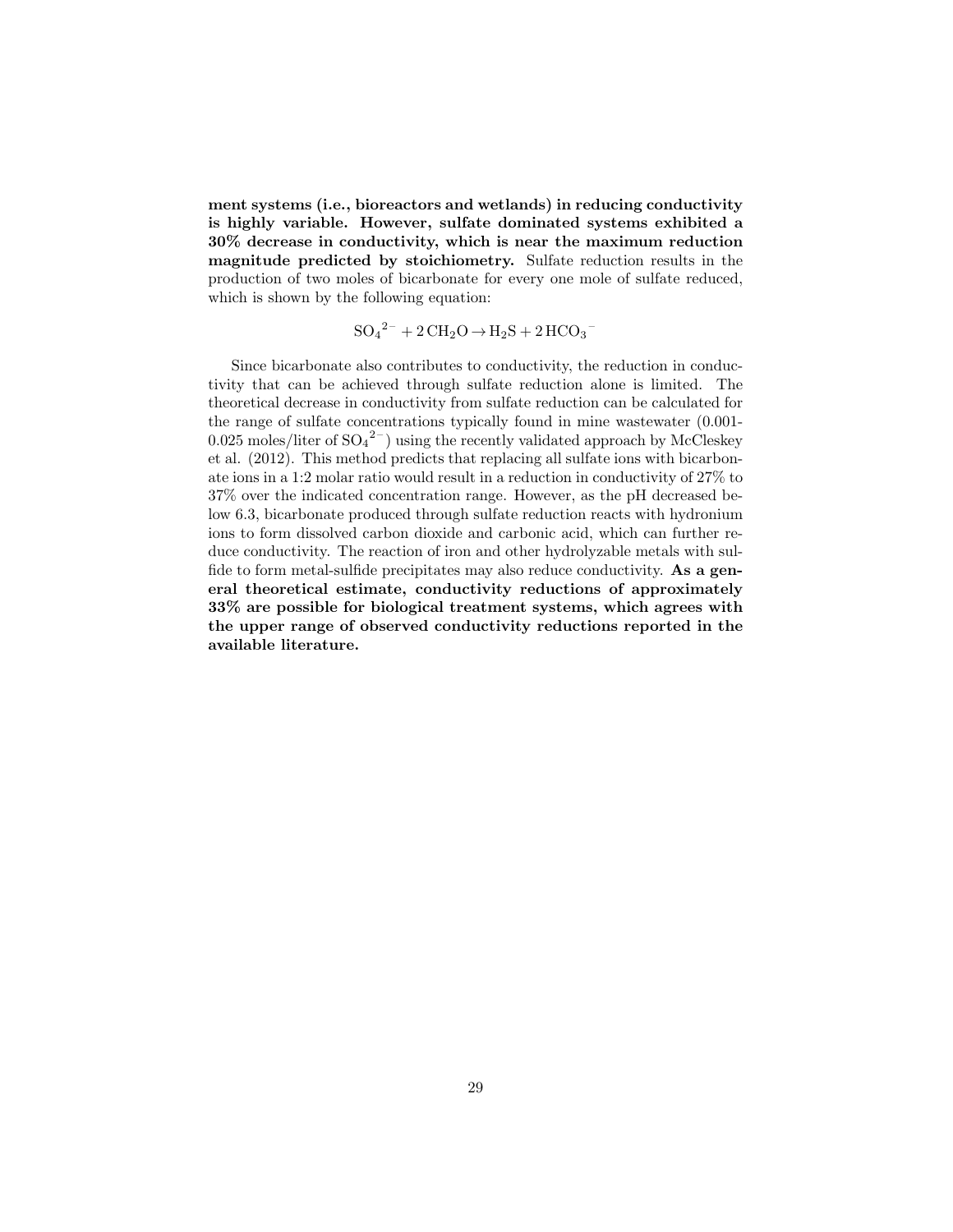# Chapter 3

# Environmentally Responsible Mining Technology

# 3.1 Strategies for Improving Water Quality while Enhancing Dewatering Performance

Mark S. Klima, Penn State University

The dewatering cycle in the coal mineral processing process requires a significant amount of energy and discharges a large volume of waste. Of the many dewatering techniques applied in the coal industry, pressure filtration is commonly used before other more energy intensive techniques, such as kiln drying. The objective of filtration is to maximize both liquid removal and solid recovery. Pressure filtration involves the separation of solids from liquid using pressure, which is typically produced by pumping the slurry into the filter chamber. Mechanical or air pressure may also be used, depending on the type of filter being applied. The dewatered solids are retained as a filter cake on a porous filter medium. For practical purposes, a moisture-free cake and a solids-free filtrate is not possible with current technologies.

Filtration has traditionally been used by the coal industry as a dewatering solution. As a result, the clarity of the filtrate is often a lesser concern. In the following research project, the effects of operating conditions on the performance of pressure filtration and the ability of mineral-based additives to capture dissolved metals produced during filtration were examined. The objective of this examination was to elucidate strategies for improving discharge water quality while enhancing the performance of the dewatering process. The specific optimization goals were to reduce water usage, improve dewatering, and improve water quality in coal cleaning facilities. Dewatering testing was done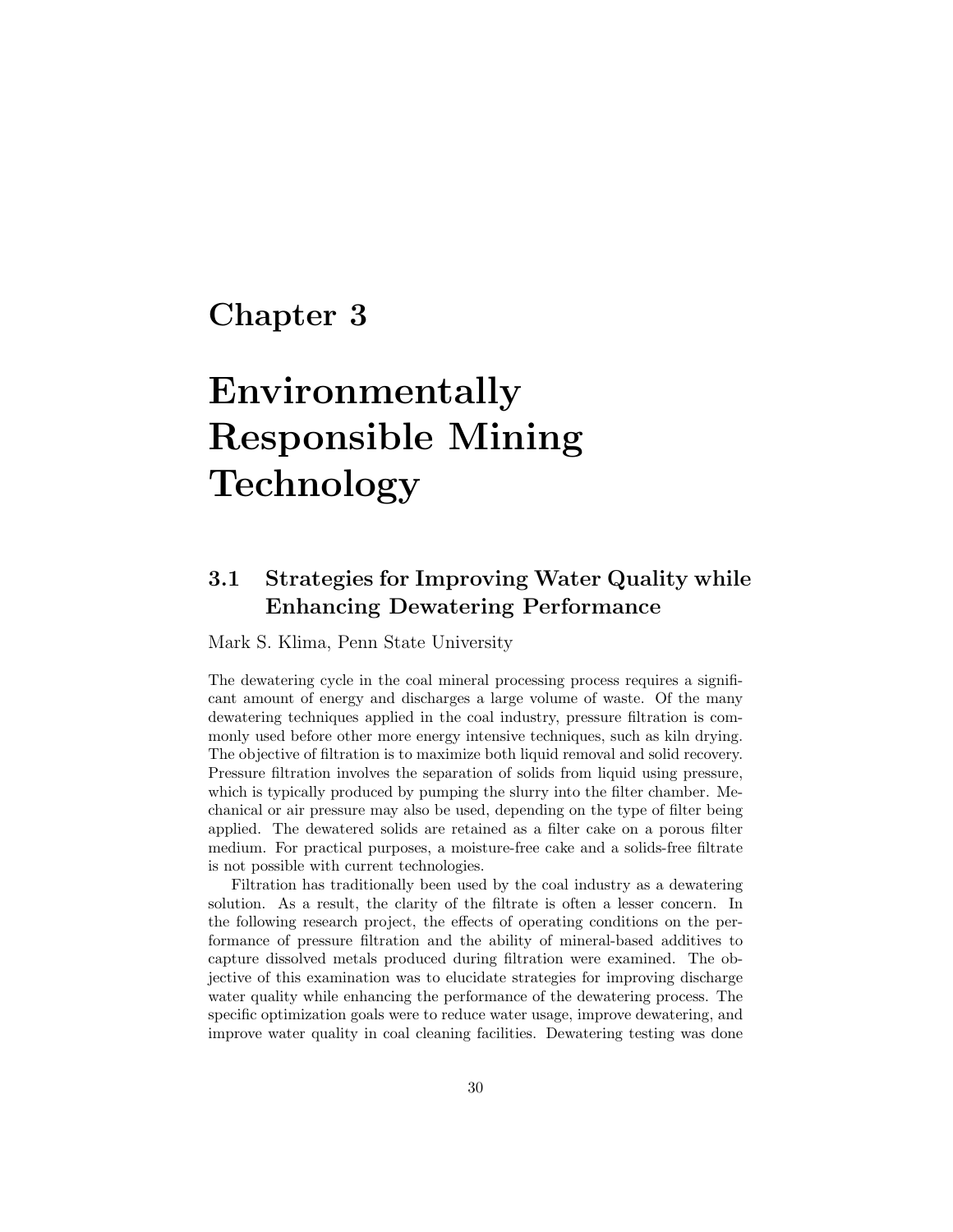in combination with mineral-based additives applications. The tested additives previously demonstrated an ability to trap many undesirable heavy metals.

The results of this study indicated that the settling rate was affected by pH. The effect of pH was, however, reduced when the amount of additive was changed at a given pH value. In general, the settling rate was primarily affected at the highest additive concentration (20%) because of the effects of hindered settling. Turbidity measurements indicated that the low pH slurry had the lowest turbidity. Although this slight relationship was observed, turbidity values tended to be highly variable.

A slight improvement in the filtrate recovered was realized at higher pressure over the range of pH values considered. However, the filtration rate was significantly higher when using the lower pH slurry. These results are consistent with other test results (i.e., lower pH slurries filtered at a higher rate). The turbidity values of the filtrate samples were very low in all cases as essentially all solids were recovered in the filter cake when using sharkskin filter paper.

Iron leached from the slurries with a lower pH. The leaching occurred over the course of slurry preparation and pressure filtration (about 90 minutes). Minimal leaching occurred when using slurries prepared at neutral pH values. Tests at the lower pH values produced higher filtrate volumes, lower cake moistures, and shorter filter times. These results are consistent with those obtained from the previous bench-scale pressure filtration tests.

Based on these experimental results, the performance of pressure filtration was found to depend on both the characteristics of the feed material as well as the operating conditions. Because of this interaction, the aforementioned relationships were observed but not concretely deduced. Additional testing is needed to provide a more detailed understanding of the effects of these variables. Testing is currently being conducted to develop an empirical model, which may be used to describe the performance of pressure filtration when dewatering coal refuse slurry. In addition, testing is continuing on the use of additives in conjunction with filtration to capture and sequester heavy metals from recovered filtrate.

### 3.2 Impacts of Blasting and Excavation

Braden Lusk, University of Kentucky\*

\*Currently at the Missouri University of Science and Technology

Blasting and excavating are integral unit operations in the majority of surface coal mines. These operations also have a significant impact on the surrounding environment. This project dealt with environmental impacts of blasting with respect to coal mine reclamation. The main thrust of the work was focused on the concept of Mine-to-Fill in which blasts are designed to produce optimum fragmentation size and distribution to minimize environmental effects.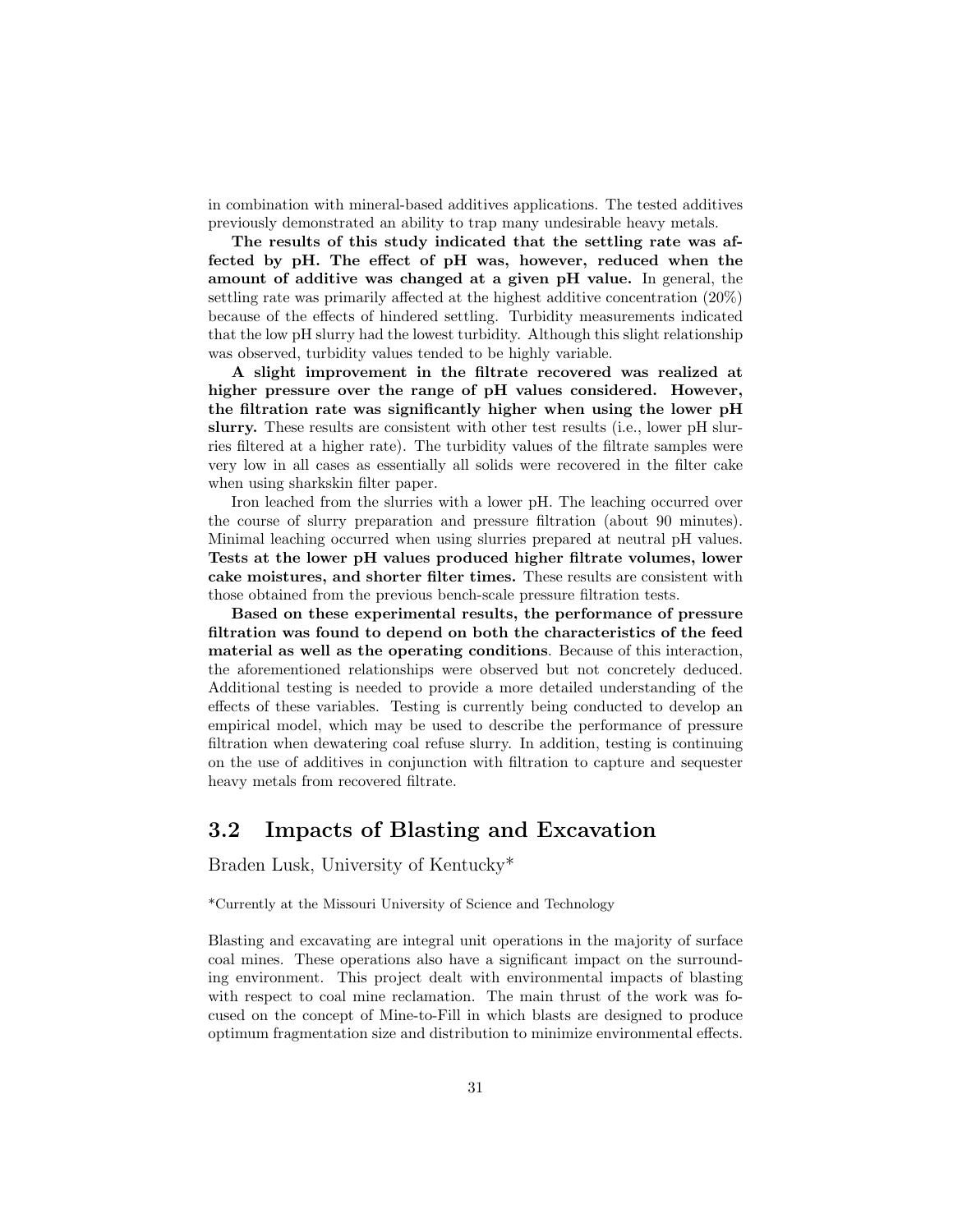Research objectives included the determination of dust bioavailability produced at a typical West Virginia surface coal mine and the characterization of NOx gas production from equipment and blasting at surface mines.

To accomplish these goals, unitized systems were developed to accommodate each composition, median fragment size, and distribution required for fill construction. A cost/benefit analysis was performed for sub-optimum materials to determine their effect on fill construction. Specifications that were unattainable through blasting techniques required mechanical excavation or bench-level processing and sizing. Blasting and excavation impacts were investigated in a piecewise manner because of site access and scheduling constraints. As a result, experimental conclusions are presented in an itemized manner to present the major findings of this research.

A detailed survey of blasting practices and  $NO_x$  emissions was completed for the Appalachian region. Unfortunately, no consistent control blasting practices could be identified, which prevented the specific examination of the most effective options. For the  $NO_x$  characterization, a single surface mine that resembled the average Appalachian mine was used as an analog. Results showed that 877 tons (966 short tons) of  $NO_x$  per year were emitted from the mine. Haul trucks, blasting, front-end loaders, and bulldozers contributed to the total  $NO_x$  emissions by 44.69%, 22.25%, 13.37%, and 13.29%, respectively. Graders, drills, water trucks, and hydraulic shovels contributed 6.4% of total  $NO_x$  emissions.

Environmental impacts from blasting are traditionally related to the control of vibration, airblast levels, and flyrock. A conceptual downstream cost analysis of the blasting activity was used to evaluate these impacts. Fragmentation was a key analytical element because of overburden material use throughout the mine process for reclamation and fill purposes. Environmental impacts of the earth fills in coal mines are directly related to the properties of material used for the fills. This examination produced a framework for recommending materials that may be used in surface coal mines. A matrix of specifications was developed, which allows for future optimization of overburden handling with consideration for blasting parameters using finalized specifications.

The results of the dust-specific portion of this research indicated that the field site was within the bounds of acceptable mining practices under the meteorological conditions encountered during the study period. The dust generated from the active West Virginia coal mine did not account for a majority exposure to constituents that could potentially result in health effects. Rather, default USEPA values for calculating ingestion exposure suggest that everyday residential exposure to native WV soil may account for more than 70% of the total exposure to the 18 constituents quantified in this study. Further, direct respiratory risk from Cd, Mn, and  $SiO<sub>2</sub>$  did not reach levels that would require remedial action.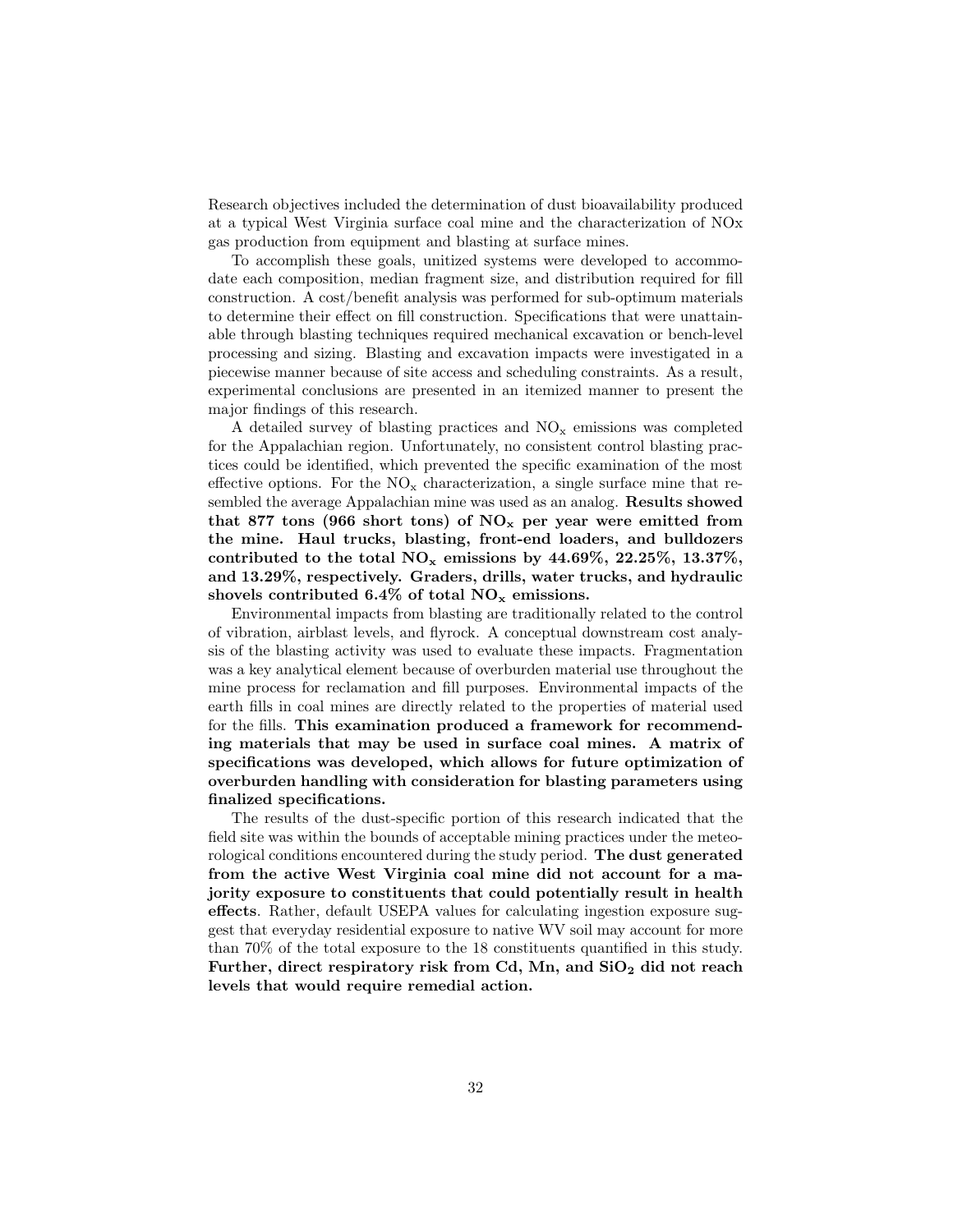### 3.3 Solid Waste Segregation, Treatment and Disposal

#### Rick Honaker, University of Kentucky

The waste byproducts of coal cleaning can contain minerals that may potentially have impacts on the environment. Identification, removal and isolation of problem minerals using separation techniques may prevent the development of these impacts. Conductivity of discharged mine water has recently been the subject of regulatory scrutiny. Research was conducted in this project to understand the effect of various parameters on conductivity in an effort to develop a quick, inexpensive test for material screening to address regulatory concerns. Studies conducted in this project included examining the effect of surface area, volumeto-surface area ratio, and the amount of oxidant on the electrical conductivity of the leachate generated from contact with coal refuse. Given the scope of these research objectives, a number of separate, standalone sub-projects were used to investigate mine waste at the selected field sites. As a result, experimental descriptions and results will be addressed in an itemized manner.

A three-level parametric study was used to develop empirical models that quantified the effect of the tested parameters on conductivity. Based on the results from the parametric study, a standard test was developed for a conductivity screening test (CST). This new procedure more accurately assesses the environmental sensitivity of a given material/fraction, thus identifying areas of potential need for separation and isolation processes.

Conductivity screening tests were used to quantify the electrical conductivity (EC) of slurries from preparation plant waste streams as a function of material properties. Leachate derived from coarse refuse streams were found to have conductivities much higher than fine refuse streams. Using a constant water volume-to-surface area ratio of 1:1, the order of electrical conductivity from highest to lowest was found to be dense medium vessel reject, dense medium cyclone reject, high frequency overflow, fine reject stream, and finally, thickener underflow.

Based on the conductivity screening results, coarse waste streams were further analyzed to characterize constituents that would have a negative impact on the environment. These focused tests found that less than 5% of the material would be the source of environmental issues in terms of impacts derived from total dissolved solids and electrical conductivity. Dynamic leaching column tests suggested that the pyrite content was the primary cause of acid generation and subsequent release of trace elements to the effluent. Based on these results, liberation and separation followed by isolation of the target fraction would reduce the conductivity of the discharge significantly. Subsequent co-disposal of the remaining coarse refuse with fine refuse streams was found to further buffer the supernatant water using the self-buffering capability of the fine refuse stream. Results obtained from similar acid neutralization tests were consistent with the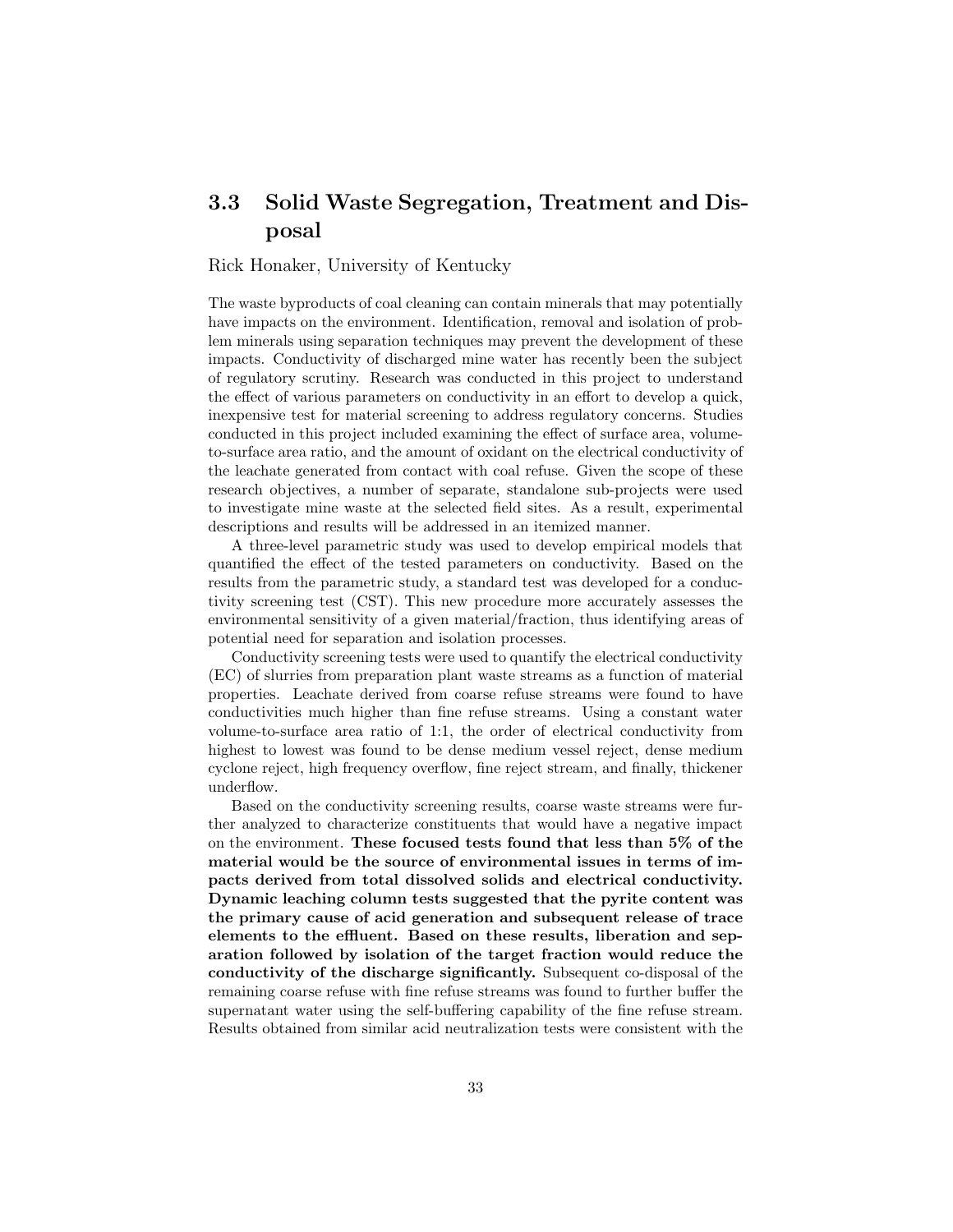conductivity screening test in this study.

To develop strategies that minimized the conductivity level of discharged water from coal refuse, long-term leaching characteristics of refuse streams were examined as a function of particle specific gravity (SG). The results showed that crushing the material to a 6.25 mm top size followed by removal of material with a S.G. >2.68 from the coarse refuse of low pyritic coal reduced the conductivity to  $\langle 500 \ \mu S/cm$ . The material in the 2.68 SG sink fraction represented 1.6% of the total waste. For the high pyritic northern Appalachian coarse refuse sample, the 2.95 SG sink material represented 4.4% of the total refuse material. The same treatment used for the 2.68 SG material resulted in a decrease in conductivity from 3,834  $\mu$ S/cm to 1,508  $\mu$ S/cm. Additional exclusion of the 2.68 x 2.95 SG fraction, representing 0.5% of the total material, resulted in a further 6% reduction in conductivity. The mineral liberation effect for the high EC generating fraction was assessed by crushing the high pyritic coarse refuse material to a top particle size of 1 mm prior to separation. In this case, the segregation and isolation of the high density fraction  $(SG > 2.68)$  constituting 5% of the waste material resulted in an EC reduction from 3,834  $\mu$ S/cm to 794  $\mu$ S/cm.

The identification, separation, and isolation methods identified in this project could significantly reduce downstream physical or chemical treatment costs. The density separation required for separation and isolation of the highest density fraction in the refuse streams can be easily achieved by modifying the coal processing plants to treat refuse material prior to disposal. Based on the findings of this research, the leaching characteristics of refuse materials can be improved by 1) adding mineral spirals to the coal cleaning plant to treat the spiral refuse stream, 2) crushing the coarse and intermediate size fraction circuits (dense medium vessel and dense medium cyclone) to the suggested top sizes, and 3) rejecting the high density fractions through the use of density-based separators.

#### 3.4 Developing Eco-Friendly Mining Systems

Vladislav Kecojevic, West Virginia University

Surface coal mining in the Appalachian region faces many regulatory challenges covering a variety of issues. Increasing public and regulatory pressures require the mining industry to focus on minimizing the environmental impacts of coal operations. In order to achieve this goal, design features and practices able to reduce environmental impacts while maintaining or lowering cost are needed. The objective of this research project in surface mining was to investigate a variety of mining systems to improve current surface mining practices and to reduce negative environmental impacts from overburden and coal removal. Concurrent with this effort was the quantification of exhaust and dust emissions along with sound pressure levels produced by mining equipment. A comparative analysis of dust emissions for digging and loading equipment at a West Virginia surface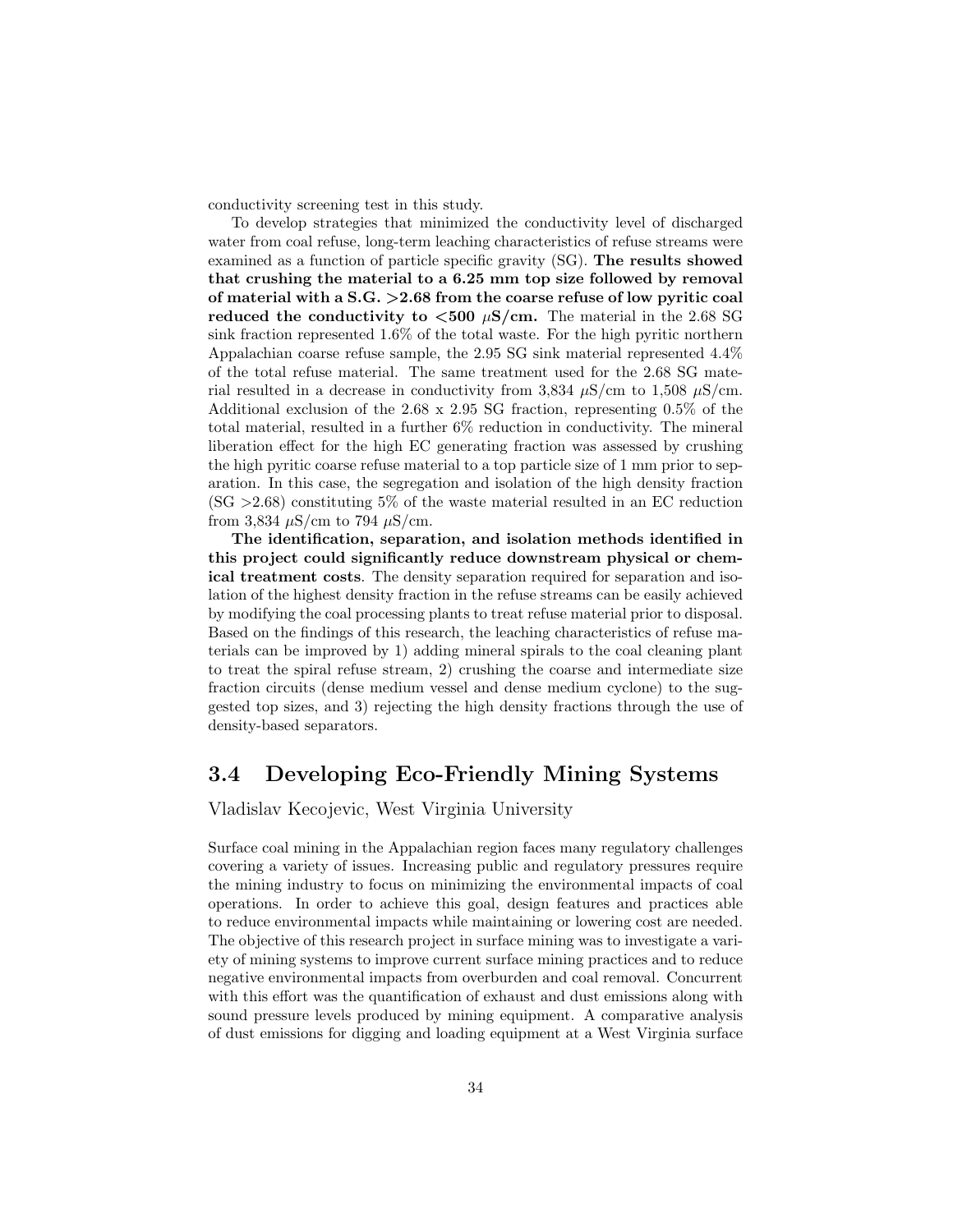coal mine and at a coal train loading facility was also completed.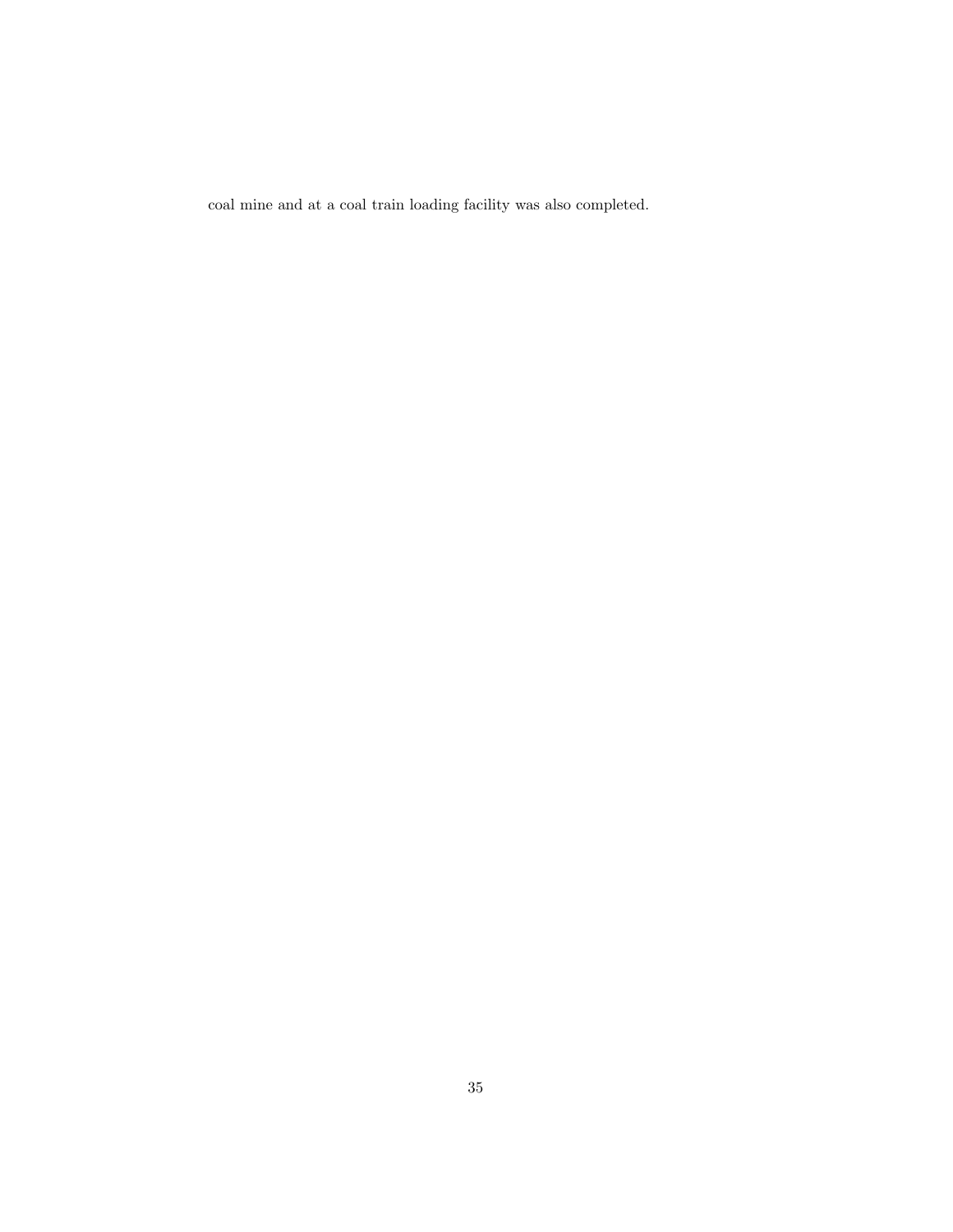The mining system portion of this project compared conventional surface mining methods (i.e., drilling, blasting, digging, and loading) to a Surface Miner (SM) method. An Analytical Hierarchy Process (AHP) was applied to help select the optimal mining method based on production, cost, and environmental criteria. A software tool for determining the impact of loading equipment based on the aforementioned criteria was developed. Loading equipment included rope shovels, front hydraulic shovels, backhoe shovels, and front-end wheel loaders. Environmental impact investigations included examinations of particulate matter (PM10), total suspended particulate matter (TSP), carbon dioxide  $(CO<sub>2</sub>)$ , carbon monoxide (CO), nitrogen oxides  $(NO_x)$ , sulfur oxides  $(SO_x)$ , volatile organic compounds (VOCs), and sound pressure levels.

To determine the impact of the mining equipment, three interrelated modules were developed using the Microsoft Visual Studio.NET environment. Module I determined production parameters. Module II considered different components of ownership, operating costs associated with loading equipment, and the total operating cost. Module III determined the environmental impact of loading equipment, which included dust, exhaust, and sound pressure.

The results of these studies indicated that the SM mining method is the better option. SM was also found to be the most economical choice for the extraction of bituminous coal. As SM is far less expensive than the conventional extraction method, a crushing unit could be added if necessary and still remain the more economical option. The accompanying sensitivity analyses showed that optimizing the mining method is dependent on environmental factors. The combination of the results produced by the cost and production analysis with the AHP will inform future decisions about selecting the optimal method.

Various upgrades are available to reduce exhaust emissions from mining equipment. Reducing engine idling is one effective strategy for reducing exhaust emissions. For example, equipment operators may help reduce the air pollutants in working environments by turning off equipment engines when not in use. In planning day-to-day activities, mines may save on fuel costs by taking steps to maximize equipment use and minimize idling time. Using cleaner fuel may also be used to reduce exhaust emissions.

Based on the results of this study, it was observed that the application of SM would benefit surface coal mining operations in West Virginia. These benefits included 1) lower costs of coal extraction when compared with conventional mining unit operations; 2) improved selective mining where thin coal seams, overburden, and inter-burden are mined separately to prevent dilution of coal; 3) generate an even grade of coal which that reduces costs from further processing; and 4) environmentally friendly attributes. The negative aspects of using SM are a lower production rate when compared with conventional mining units, and a high operating cost or inability to work in rocks with a very high value of unconfined compressive strength of overburden/interburden material. Among the limitations of this research were the absence of haulage (specifically haul trucks) and dragline considerations as a digging and a disposal mining unit, respectively.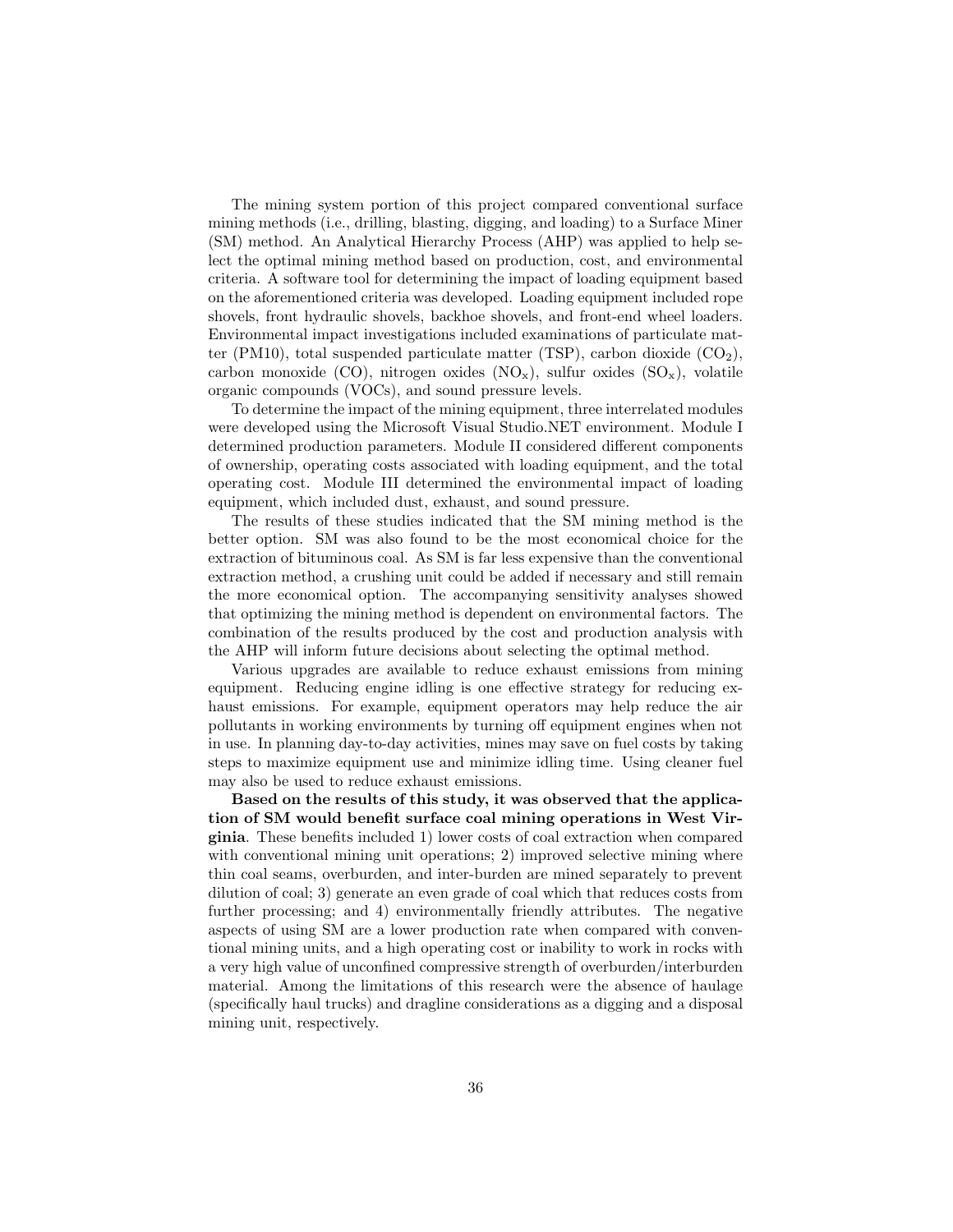### 3.5 Improved Mining Systems

Michael Karmis, Virginia Tech

#### Zacharias Agioutantis, Virginia Tech

The development of rigorous ground deformation prediction methodologies for assessing mining impacts on surface structures and facilities is important for subsidence control. A number of techniques have been developed and validated using measured deformations (e.g., vertical and horizontal movements, ground strains, etc.), over mined panels. This task can be extremely complex because of the number and the nature of the parameters affecting ground deformation. Subsidence parameters, surface morphology, mine plan, coal structure characteristics, rate of mining, overburden lithology, and the type of surface facility to be protected must all be considered in the analysis.

The Surface Deformation Prediction System (SDPS) is a software package widely used by the U.S. mining industry as well as by State and Federal agencies for subsidence planning, prediction, and control. Initially developed over 25 years ago from an integrated research effort at Virginia Tech, the SDPS package has been continually updated with the incorporation of new analysis features. SDPS has evolved into a versatile prediction tool that can handle complex tasks, such as including multiple calibration routines, dynamic subsidence evaluation, and long-term subsidence effect estimation. Recently, the effect of sloping terrain in the prediction of horizontal displacements has been incorporated. This feature allows for accurate three-dimensional predictions of deformation vectors over undermined areas in hilly or mountainous terrain. Despite the considerable capabilities of SDPS and the advancement of rock mechanics research, aspects of ground deformation prediction from underground mining must still be addressed. One such issue is the interaction of several factors and the importance of calculations to assess and manage possible environmental impacts from underground coal mining.

The main goals of this research project were to 1) develop the applicable methodology to address some critical issues in ground deformation prediction (e.g., subsidence calculations in sloping terrain, strain calculations under variable terrain conditions, ground deformation calculations along linear surface water bodies, and estimation of potential surface impacts to surface areas protected by barrier pillars), 2) to enhance and update the windows based software package (SDPS) used for such calculations with these new technologies, 3) to prove the applicability of this technology by application to actual case studies, and 4) to verify regional subsidence engineering parameters in other coalfields and more specifically for the Illinois basin.

Several methodologies were developed from this project that allowed users to further investigate and analyze critical ground deformation issues. All of these enhancements have been implemented in the SDPS software. Thus, the current SDPS iteration is updated with functions for the calculation of subsidence and strain for areas of varying topography. Functionality for calculating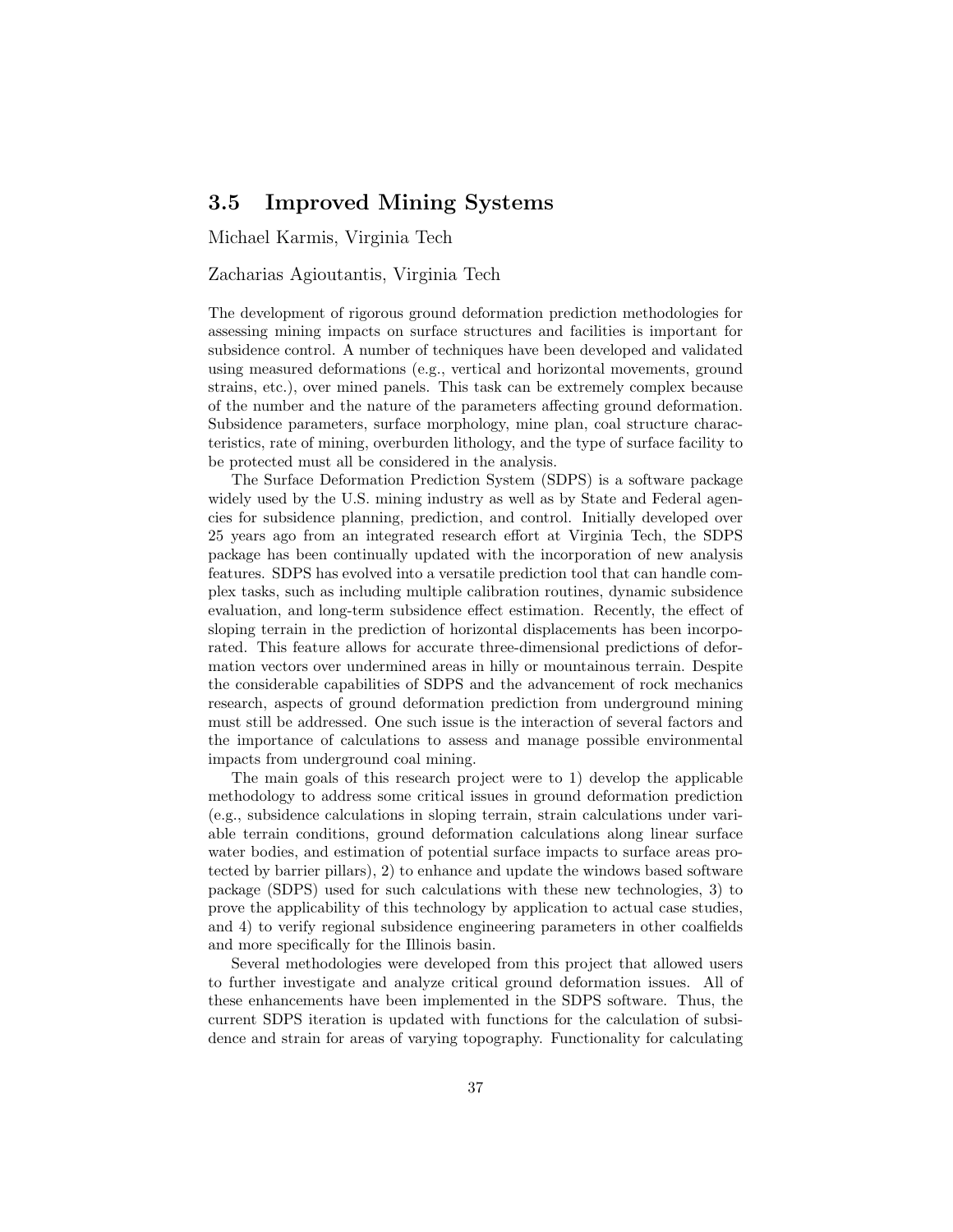ground deformation indices along linear surface bodies of water has also been added. Additionally, innovative strategies that can be utilized for the analysis of potential impacts to surface areas protected by barrier pillars were developed. These techniques may additionally be applied for the verification of regional subsidence engineering parameters for the Illinois coalfields. Through the validation of software, tools, and updates with respect to actual case studies, the enhanced ground deformation prediction abilities of the SDPS software allow users to make better and more informed decisions on environmental practices in planning coal mining operations.

# 3.6 Waste Residual Diesel Range Organics and Selected Frothers in Process Waters from Fine Coal Flotation

Emily Sarver, Virginia Tech

Modern coal preparation facilities incorporate a wide array of solid-solid and solid-liquid separation processes to meet market specifications. After crushing the run-of-mine coal, raw materials are treated in different particle size fractions within coal preparation plants. Coarse, intermediate, and fine sized particles are separated based on gravity, and ultra-fine sized particles are separated using chemical reagents (i.e., froth flotation), such as collectors. Most collectors are now derived from crude oil, which is a more environmentally friendly alternative, but they still contain a small amount of aromatics.

Diesel, developed from the fractional distillation of crude oil, is currently the most commonly used collector for coal flotation. Because of the complexity and variability of diesel, characterization is difficult. Broad categories are typically assigned to the diesel range organics (DRO). Saturated hydrocarbons (e.g., alkanes, cycloalkanes) usually compose about 90% or more of diesel by weight, whereas aromatics (e.g., naphthalenes, acenaphthenes, acenaphthylenes) make up about 10% or less. In small volumes or concentrations, saturated hydrocarbons are not typically considered an environmental concern because they tend to break down easily and are relatively non-toxic. However, the aromatics, specifically polycyclic aromatic hydrocarbons (PAHs), may be harmful even in small volumes or concentrations.

The environmental fate and transport of processing reagents has been scarcely examined. Collectors are generally expected to substantially partition to coal products because their chemistry promotes sorption to the coal particles. Any collector that does not sorb may remain with water floating on the water surface, as an emulsion, or as a dissolved species. Frothers, however, are not expected to sorb to coal and thus should follow water streams. Fate and transport of partitioned reagents are thus heavily dependent on the tailings disposal conditions.

Tailings are commonly disposed above ground in impoundments or ponds to allow the solid particles to separate from the liquid. A portion of the separated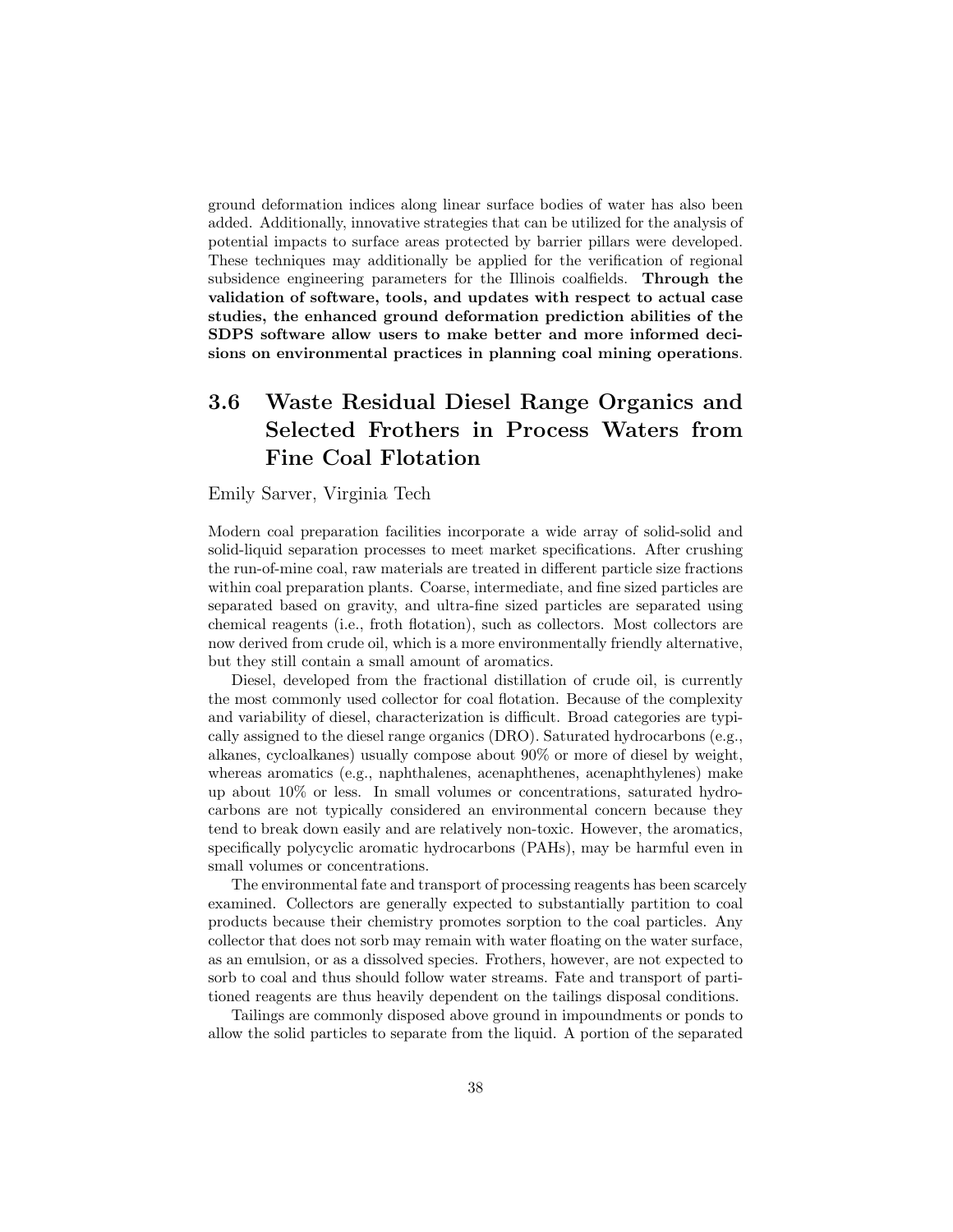water is released to the environment through evaporation, engineered discharges (i.e., through decant structures or spillways), or percolation to the subsurface. If reagents or reagent by-products are present in impoundments, water releases could possibly result in an interaction with the environment (e.g., via release into surface waters, seepage into underlying soil, or vaporization to the atmosphere). Other possibilities include photo- or biodegradation of an agent within the impoundment (e.g., methyl isobutyl carbinol (MIBC)), or sorption to soils beneath the impoundment (e.g., diesel).

Even reagents that partition to coal products can be released into waterways unless they volatilize during handling and transport. After the processed coal is combusted, byproducts of the reagents may enter the atmosphere as either gaseous or particulate emissions. Additionally, reagents or combustion by-products of reagents might become part of the solid fly ash (i.e., waste from coal combustion) and are eventually disposed (e.g., in landfills). Following atmospheric deposition or disposal of fly ash, coal processing reagents or their by-products could move through terrestrial and aquatic ecosystems through hydraulic or biologic transport processes.

The following research project examined the fates of processing reagents in coal preparation plants. The goal of this project was to investigate the movement of processing reagents in the coal preparations cycle as well as to characterize the environmental impact of any released reagents to waterways. Several aspects of this issue were addressed, including the partitioning of frothers, collectors, and PAHs between coal particles and water, the desorption of DROs/PAHs, the fractioning of DROs/PAHs in solid and liquid phases, and the environmental impact of coal cleaning reagents.

To examine partitioning of reagents in coal preparation streams, raw coal and flotation feed samples were obtained from various Appalachian preparation plants. Partitioning studies were carried out to obtain preliminary data on the potential fates of common frother and collector reagents used for fine coal flotation. The frothers were MIBC, polyoxyl sorbitan monolaurate (PSM), Dowfroth M150, and Nalco 8836. The collector was diesel fuel. For each test, a slurry sample was prepared by adding the required weight of raw coal to distilled water followed by the required volume of reagent. Slurries were mixed for a specified contact time, and then the coal particles were separated from the water by either centrifuge or filtration. Finally, the water was analyzed for residual reagents.

Results of this study showed that frother and collector reagents are not likely to partition completely to a single fraction of the process slurry. Further work demonstrated that sub-ppm levels of DRO dominated by the water soluble fraction of diesel are expected to be present in process waters. However, PAHs and insoluble DRO may be removed using volatilization and/or degradation. DRO and PAHs are also expected to desorb from coal particles when in contact with fresh water. Flotation tests have revealed that low levels of DRO were found in both the concentrate and tailings processing streams with slightly higher concentrations being found in the concentrate stream. From the tests per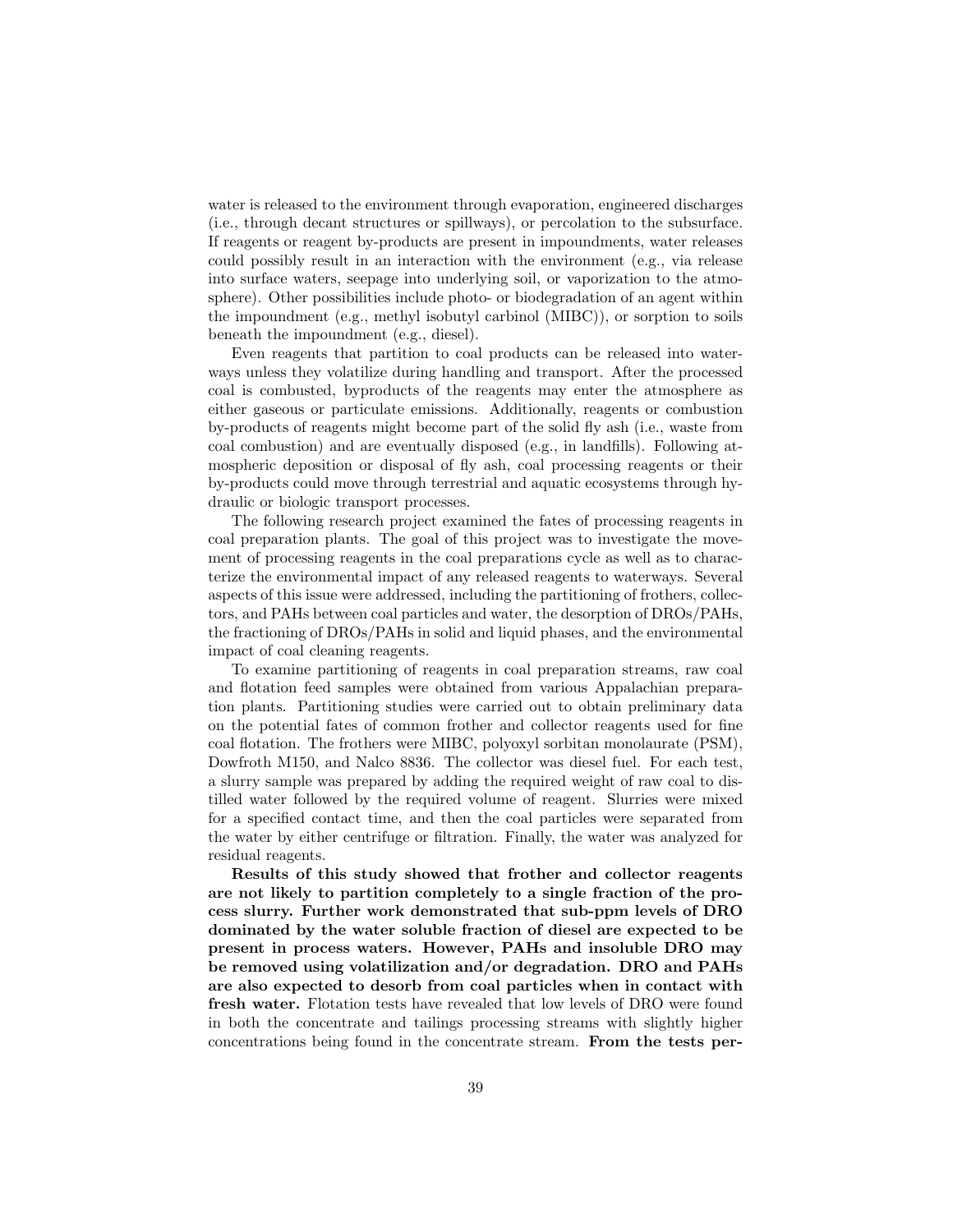formed, no apparent environmental concern was discovered with coal preparation plants operating under normal conditions.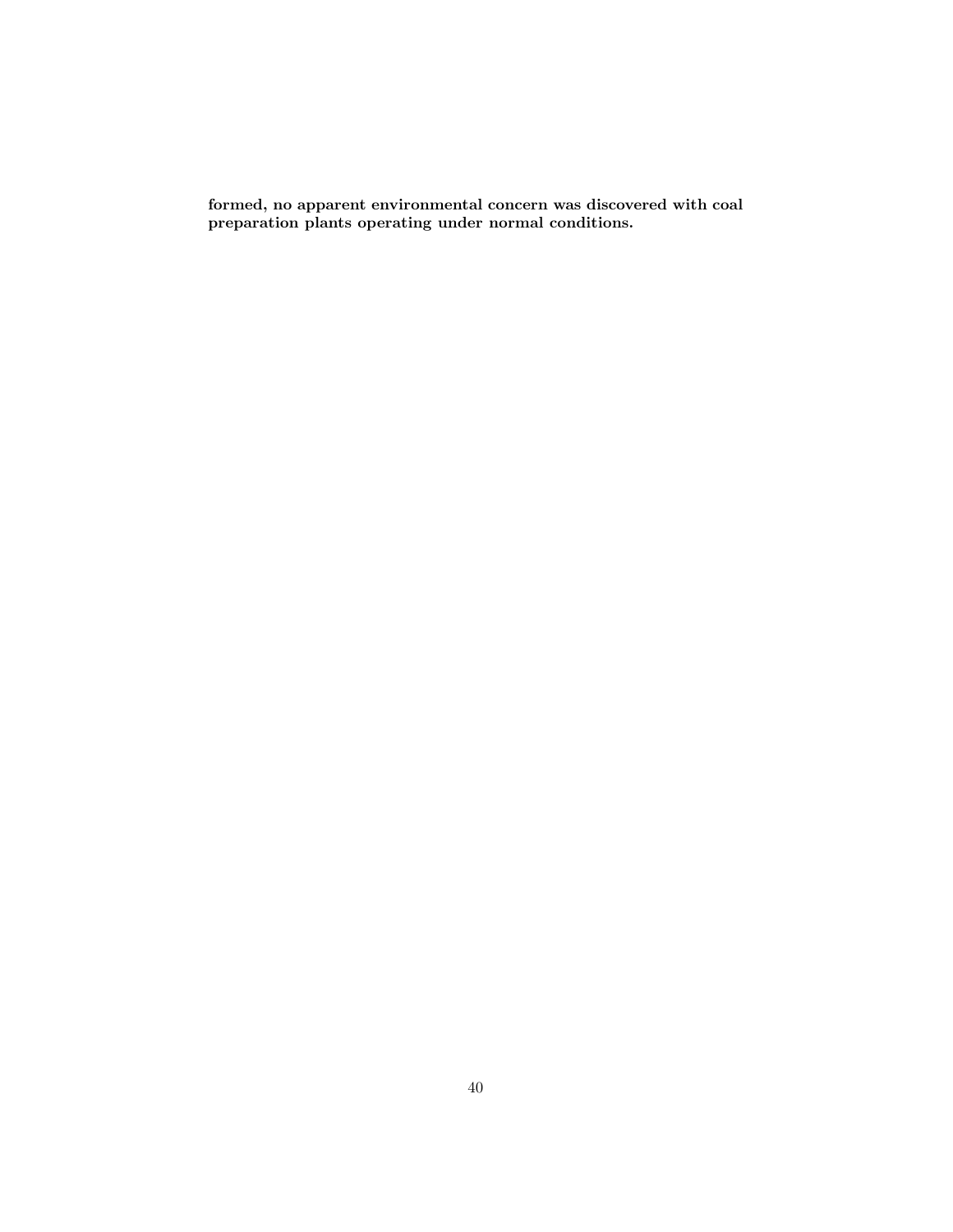# Chapter 4

# Health, Social and Economic Impacts

# 4.1 The Mining Industry and its Relationship to Community Well-Being

Linda Lobao, Ohio State University

Mark Partridge, Ohio State University

Michael Betz,Ohio State University

The objective of this research was to address the impacts of the mining industry on community well-being in terms of 1) how the mining industry influences Appalachian communities, 2) how do the effects of the mining industry on Appalachian communities compare with other U.S. regions, and 3) what factors distinguish the discrepancies in socioeconomic outcomes between some coal mining communities. These research topics were investigated by analyzing data collected from government secondary sources including the Census of Population, the American Community Survey (ACS), the Bureau of Economic Analysis/Regional Economic Information System (BEA/REIS), and private vendors, such as Economic Modeling Specialist, Inc. (EMSI) from 1990–2012.

Community well-being was measured using social science indicators. Two categories of indicators, coal mining and socioeconomic, were used to evaluate the data. Within the coal mining category, two sets of indicators, employment and the presence of mountain-top mining, were used. Socioeconomic indicators included per capita income, median household income, poverty, income inequality, employment growth, unemployment, population growth, disability rates, etc. Several relationships were drawn for this analysis in the context of the aforementioned topics.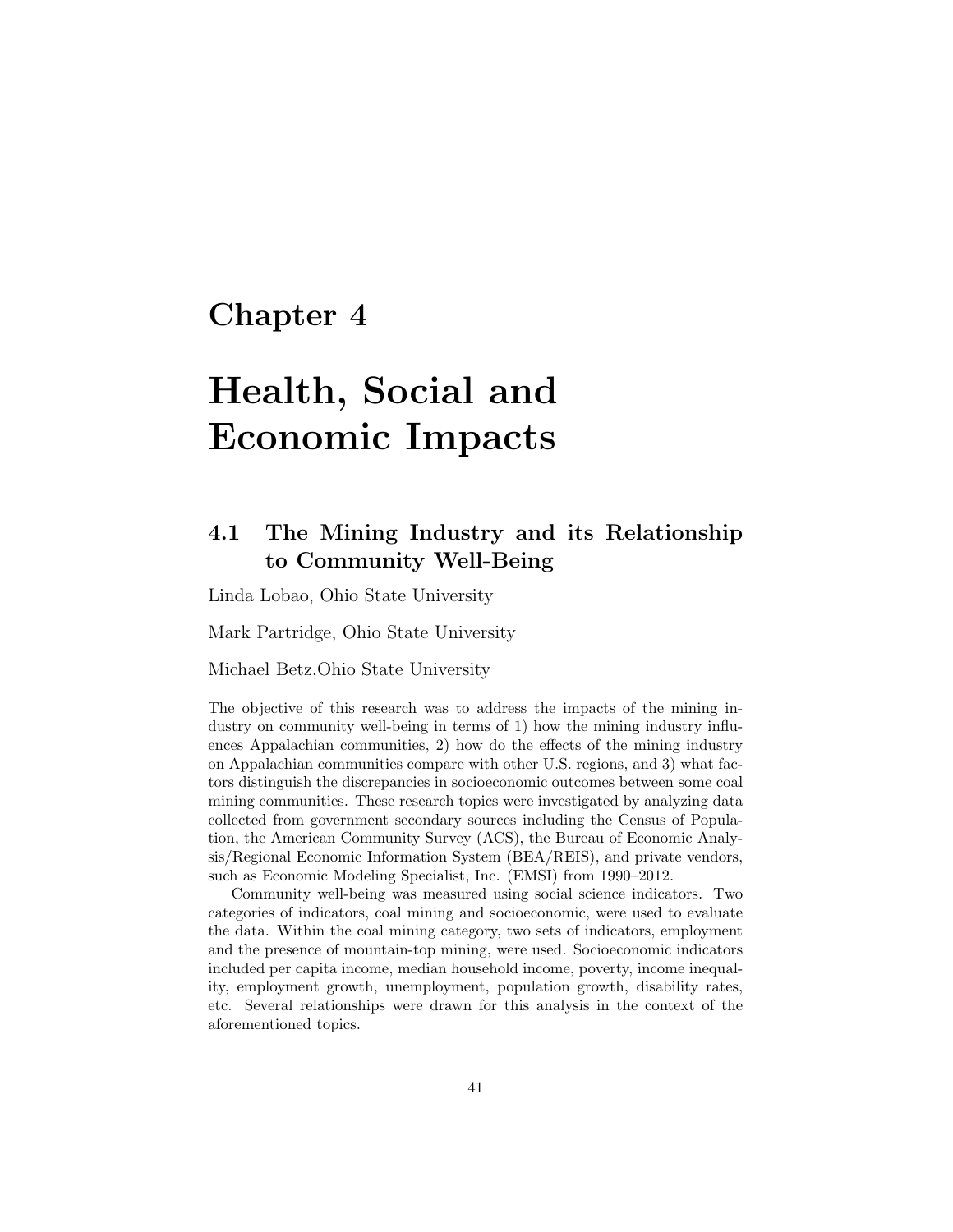Results indicated that coal mining tends to have a positive effect on community well-being in terms of decreasing poverty, increasing median household income, and decreasing unemployment than other industries in Appalachia. However, as expected, some exceptions are present in the data. Appalachian coal communities, when compared to other comparable U.S. regions, were not significantly different in terms of economic indicators. The mixed results suggest that coal mining, although influential, may not be the most substantial factor in terms of the observed socioeconomic trends, such as regulations, policies, and services established by local governments.

These aforementioned relationships appeared to be dependent on some factors that were not within the scope of this project. A temporal dependency was indicated as the majority of the results suggested that coal mining was positively associated with socioeconomic well-being indicators in recent history (2000–2010) when coal prices were higher relative to past time-periods. Results also appeared to be vary in relation to the well-being indicator being analyzed, which was expected. For example, coal employment was linked to positive wellbeing for poverty, median household income, unemployment, and change in per capita income. However, for percent change in population, the share of retail employment, and proprietors share of employment, coal mining had a significantly negative relationship.

# 4.2 Water Quality and Ecological Health in Central Appalachian Streams Affected by Surface Mining and Untreated Household Waste

Leigh-Anne Krometis, Virginia Tech

#### Emily Sarver, Virginia Tech

The Central Appalachian region is a mountainous region with rich species biodiversity. This areas economy is dominated by resource-extraction activities including coal mining, logging, and natural gas. These activities, along with other normalized regional practices, have affected both water quality and stream ecological health. This study addressed issues stemming from the discharge of untreated household waste and resource extraction activities through the characterization of ionic pollution and examination of biological effects from these ions in local freshwater. More specifically, research activities completed in support of this project included 1) examining publicly available GIS data for potential correlations between water quality designations and topographic or demographic factors, 2) investigating in-situ measurements of conductivity, 3) analyzing grab samples for inorganic ion concentrations using ICP-MS, 4) identifying macroinvertebrate stressors through field studies, 5) analyzing water samples using molecular source-tracking techniques, and 6) processing water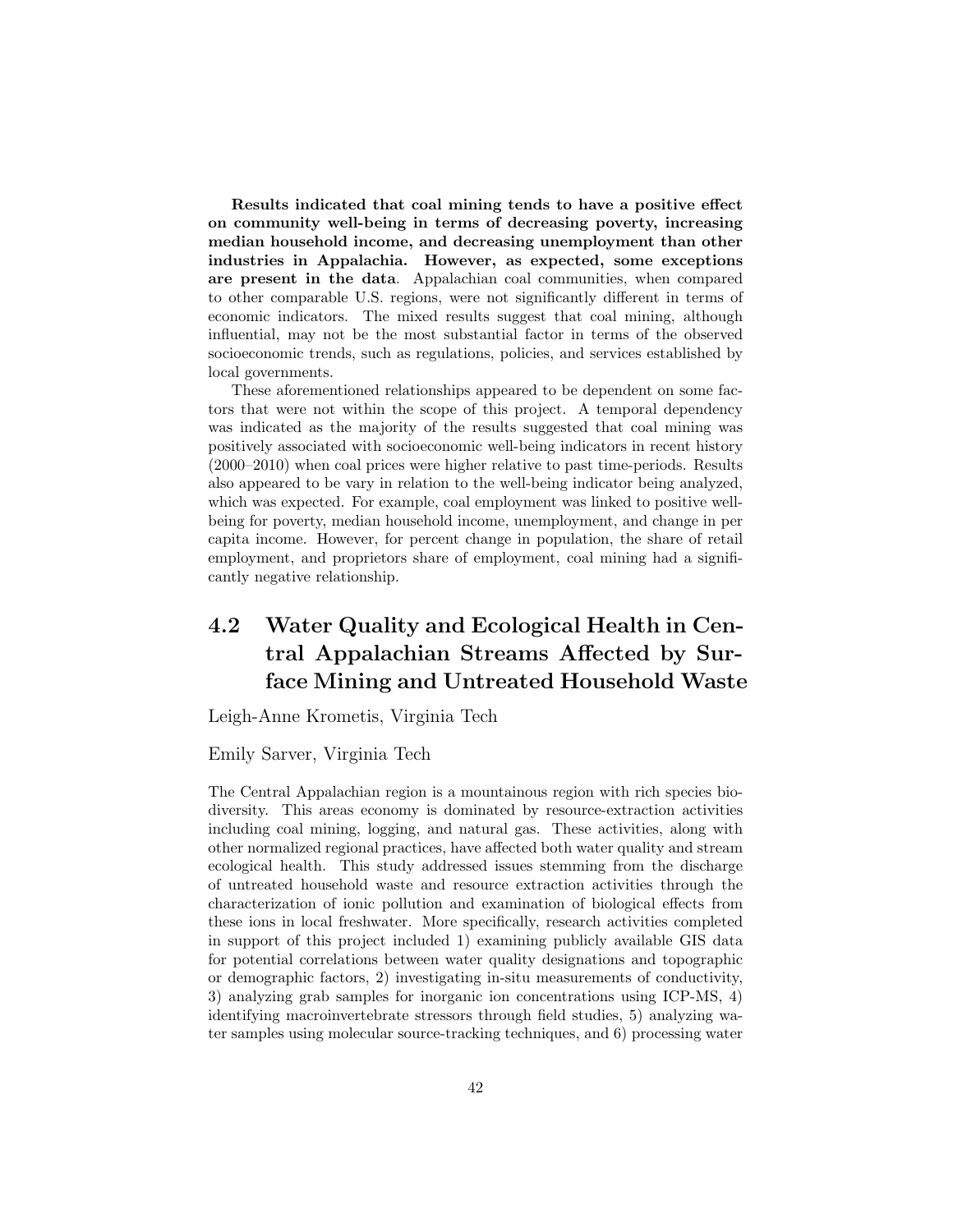quality datasets to determine the interplay between water chemistry and physical habitat.

The results of this research showed that discharges of untreated household waste and waste materials from commercial projects affected stream ecological health as indicated by fecal bacteria and macroinvertebrate impairments. In terms of fecal bacteria, impairments were linked to discharges of untreated household wastes and cyclical seasonal variations. Fecal bacterial impairments were also found to occur most commonly in rural areas. For benthic macroinvertebrates, impairments at the study sites appeared to have been primarily associated with ions that constituted alkaline mine drainage  $(Ca, K, Mg, SO<sub>4</sub><sup>2-</sup>, Na, and Ni)$ . Ions found in untreated household waste  $(P, Si, Mn, Co, and Cr)$  contributed to a secondary negative impact. Based on these findings, approaches used to improve water quality, upland hydrology, and localized habitat structures may be needed to improve aquatic ecosystem health. Significant opportunities exist for resource extraction companies to positively impact stream ecological health by participating in sustainable solutions and promoting these solutions to the community. Such an initiative would have a positive impact on the community by addressing the long-standing problem of inadequately treated wastewater discharges.

# 4.3 The Effect of Surface Mining Activities on Neonatal Health in Appalachian Communities

Steven Lamm, Center for Epidemiology and Environmental Health

Concerns regarding the impact of industrial processes on the health of residents in Appalachia have been of public and professional concern for over 50 years. Recently, attention has been given to the relationship between mining activities and birth defects/cancer rates. Research by the West Virginia University School of Medicine suggested that adverse neonatal health in terms of birth defects and low birth weight was associated with maternal residence in Appalachian counties practicing mountain-top mining. However, this study was limited in that the consequences of the underlying data and details about the research methodology were not discussed. Similarly, the EPA released a toxicological review of inorganic arsenic that predicted an increased risk of lung cancer associated with the levels of arsenic (As) found in Appalachia. This research project addressed these concerns by examining neonatal health and cancer rate data. Specifically, the goals of this study were to determine whether adverse neonatal health is a consequence of mothers living in coal mining counties, and particularly, mountaintop coal mining activities. Additionally, the role of environmental exposure to As, a constituent of the soil and drinking waters in Appalachia, was investigated in the context of increased cancer risk, particularly lung cancer.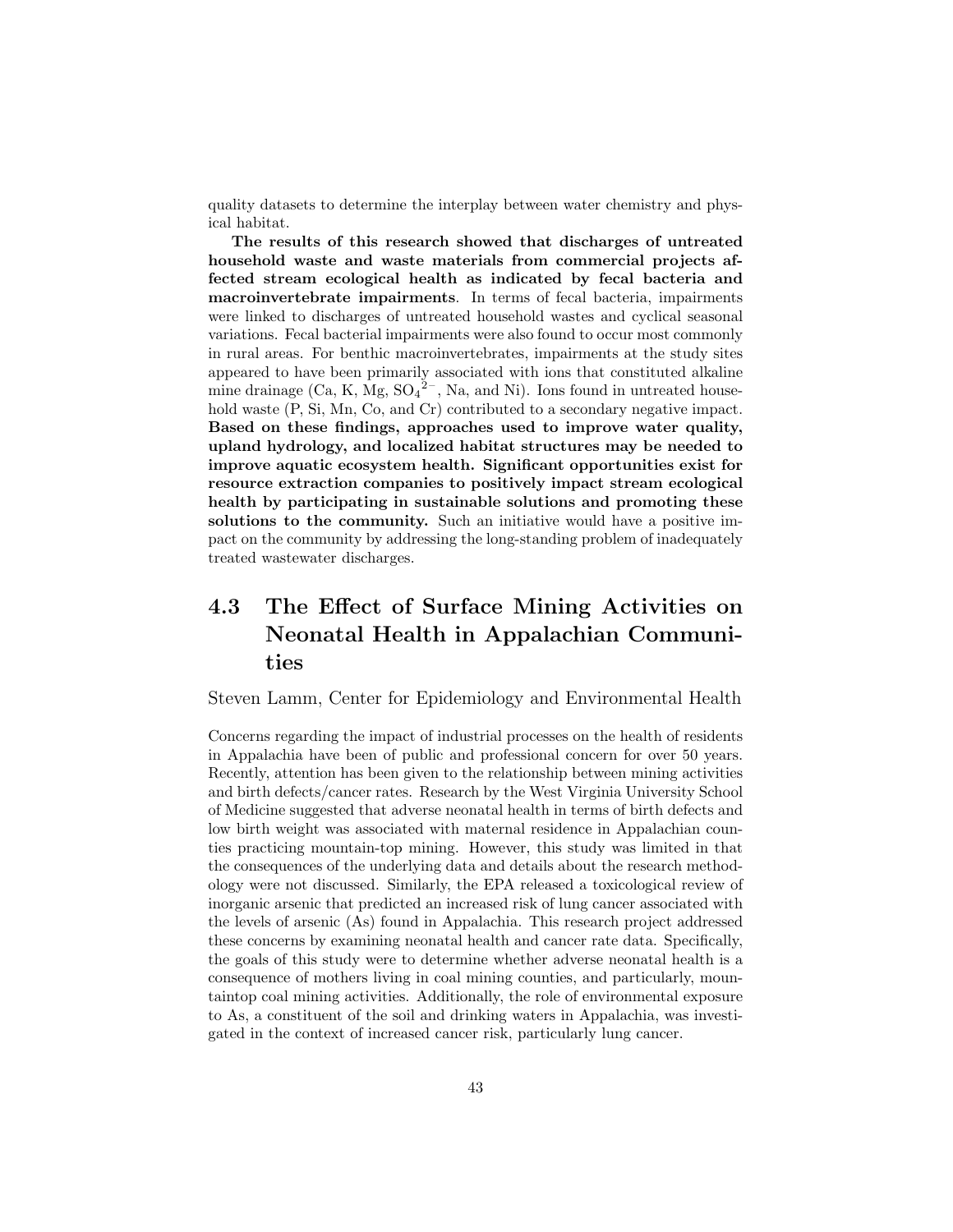To investigate the impact of mining activities on neonatal health, live birth certificate information was analyzed to determine whether newborns were more likely to be born with (or recorded as having) birth defects than newborns from non-mining areas. These data were concurrently used to investigate whether Appalachian newborns were more likely to be small-for-gestational-age (SGA) including any confounding factors that may explain geographic differences in SGA prevalence. To investigate the effect of As, a systematic review of scientific literature covering the association between drinking water As levels and lung cancer was completed. Studies involving the full range of As in drinking water (very low to very high) were considered. Continuous modeling of the individual studies that best-fitted a meta-regression of the data from all the studies was also completed.

Results of this study revealed that although birth defects were higher in general for Appalachian newborns, this correlation was actually attributed to newborns from specific hospitals located in mountaintop removal areas. However, within these mountaintop mining hospitals, the birth defect rates were not significantly different from birth defect rates in non-mining counties. The birth defect reporting rates were thus found be a characteristic of the hospitals and not a characteristic related to residence in a mining-active or non-mining county. Further analysis of the data showed that some hospitals reported neonatal conditions as if they were congenital conditions and thus caused the rates to be inflated by an order of magnitude relative to other hospitals. When accounting for how hospitals reported congenital conditions, no difference was found in birth defect rates between mining-active and non-mining areas.

Pregnant women residing in mountaintop mining counties were found to have smoking prevalence rates twice those of pregnant women residing in non-mining counties. As a result, the former group was more likely to have newborns with SGA. However, stratifying the populations by smoking habit resulted in differences in SGA prevalence. Based on this examination, mining activity was not found to be a significant risk factor for SGA. However, tobacco use by mothers, particularly in the third-trimester, did prove to be a significant SGA risk factor.

The systematic review of the literature and the meta-regression analysis of the data for As exposure showed that lung cancer risk followed a statistically significant positive coefficient for the quadratic term and a statistically significant negative for the linear term. The risk became positive when the arsenic exposure level exceeded 136 g/L. The body of reviewed literature did not show an increased risk of lung cancer at exposures below this level. Counties that depended upon groundwater for their drinking water sources and exhibited median groundwater arsenic levels of  $3-59 \mu g/L$ showed no increase in lung cancer mortality risk based on 1950–1979 mortality data. Thus, the results of this research project showed that drinking water arsenic levels observed in Appalachian region do not increase the risk of lung cancer.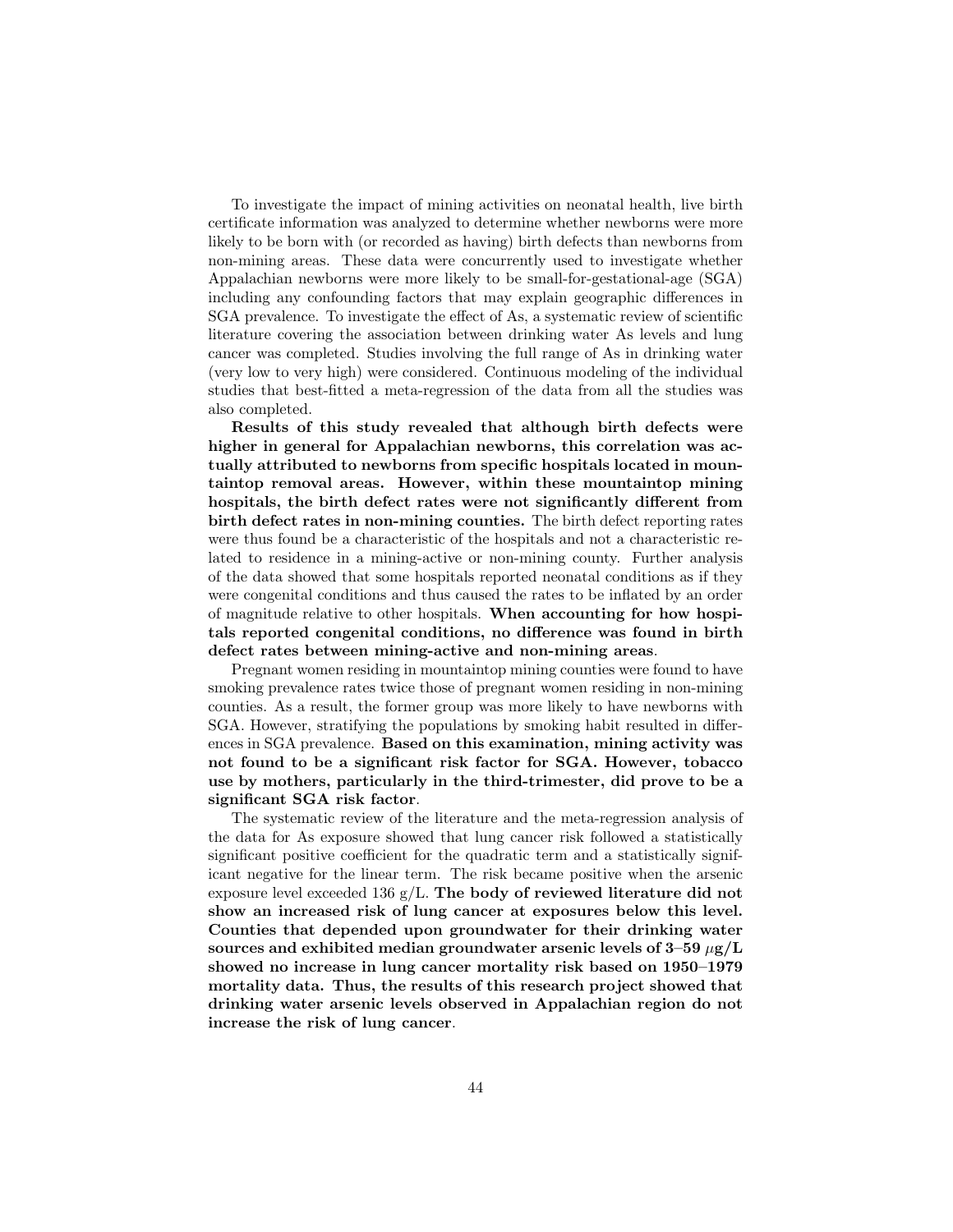# 4.4 Evaluation of Soil and Dust Exposure Pathways, and Potential Exposure Risk to Contaminants in Appalachian Coal Mining Communities

Nicholas Basta, Ohio State University

Shane Whitacre, Ohio State University

Recently concerns have increased about the health of Appalachian communities located near coal mining operations. An important consideration in community health is the physical health of residents. Several authors have reported that coal mining communities have a higher incidence of disease, including asthma, birth defects, black lung, cardiovascular disease, cardiopulmonary disease, hypertension, kidney disease, lung disease, and cancer. However, the authors identify a few, if any, toxic agents with alleged associations to mining. Pathways of exposure, which can be complex, must be established to identify the exact source of an issue and to design an effective remediation plan. Without exposure pathway identification, determining if and to what extent coal mining communities are affected by mining activities is impossible.

To address these deficiencies, the objectives of this research project included three areas of study: 1) toxic agents associated with coal mining to which communities are exposed, 2) physical exposure pathways, and 3) field site quantification of dust exposure on mine properties. To identify environmental and toxic agents linked to asthma, birth defects, cardiovascular disease, hypertension, kidney disease, lung disease, and cancer, a detailed literature review was conducted. This review was also used to identify potential exposure pathways associated with coal mining and to assemble an association matrix for analyzing health effects and identifying toxic agents potentially linked to coal mining.

Twenty-three toxic agents linked to coal mining were identified from the literature. The developed association matrices were successfully used to identify potential exposure routes. Given the toxic agents identified, the primary routes of exposure were ingestion/inhalation for soil/dust and ingestion for water. Major toxic constituents of interest in soil/dust were found to be arsenic (As), beryllium (Be), cadmium (Cd), chromium (Cr), copper (Cu), iron (Fe), lead (Pb), nickel (Ni), zinc  $(Zn)$ , and silica  $(Si_{02})$ . In particular, As, Cd, and Pb were associated with many of the health effects reported in coal mining communities. However, total agent concentration often overestimates exposure because various physiochemical properties of the soil/dust matrix can sequester the agent and reduce its transmission. A more accurate exposure assessment accounts for the bioavailability of the agent in a soil/dust matrix. In order to address this issue, oral ingestion and inhalation exposure pathways from potential source materials generated from coal mining activities were examined.

Characterization of 35 potential source materials from surface coal mines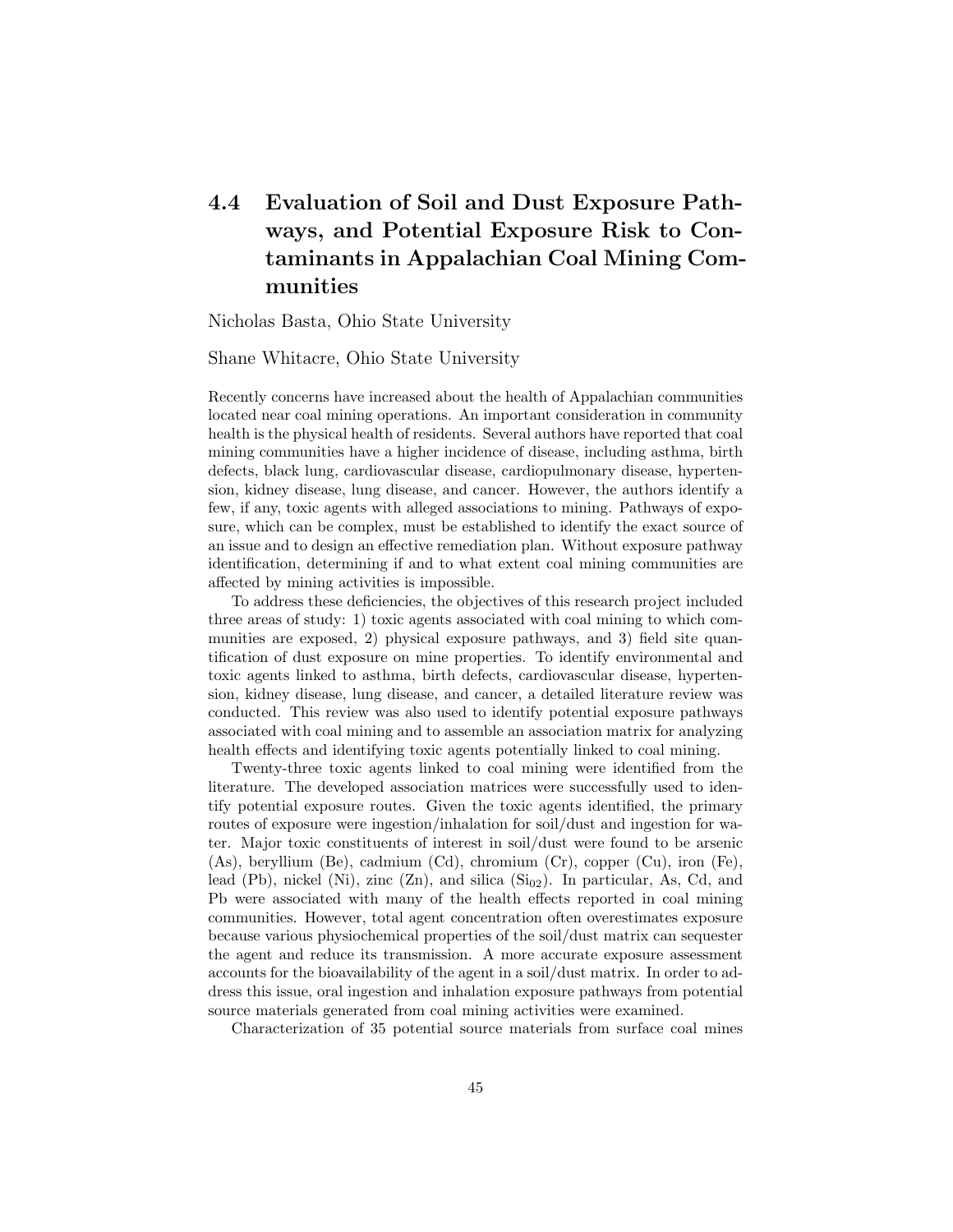in southwest VA, WV, and KY was conducted. Results from the WV valley fill indicated that increased exposure from oral ingestion is not likely because agent concentrations were similar to background levels and bioaccessibility was limited. Further, this outcome combined with the transport limitations of size fractions applicable to oral ingestion (100  $\mu$ m -250  $\mu$ m) provided evidence that oral ingestion is not a major pathway of concern to coal mining communities. Based on these results, the size fraction that is most likely to be transportable from the coal mining site to surrounding communities is in the respirable range (less than 10  $\mu$ m). In order to investigate exposure to respirable dust, a limited dust monitoring and sampling study was conducted at an active surface mine in WV. Real-time dust monitoring devices (i.e., DustTrak DRX Aerosol Monitor 8534) were used to measure total suspended particles (TSP) and particulate matter with diameters less than or equal to 10  $\mu$ m (PM<sub>10</sub>) and 2.5  $\mu$ m (PM<sub>2.5</sub>). Physical and chemical analyses were also used to calculate exposure to elemental constituents in the dust.

Dust monitoring results showed that material haulage by trucks have the potential to generate relatively large amounts of dust without the use of control measures, such as a water truck. Based on the scope of the field study in WV, only Cr found in  $PM_{10}$  haul roads was observed to be substantially above WV background concentrations. Only samples collected from the rope shovel yielded enough  $PM_{2.5}$  to obtain detectable elemental contents. Results from  $PM_{2.5}$ for trace elements As, Ba, Be, Cd, Cr, Co, Cu, Pb, Ni, V, and Zn were within 90% to 160% of  $PM_{10}$  indicating little enrichment going from the  $PM_{10}$  to  $PM_{2.5}$  size fraction. As such, the results of this monitoring study indicated that the dust generated from the monitored coal mine did not account for a significant increase in exposure to constituents that could potentially result in health effects. Rather, the default U.S. EPA values for calculating ingestion exposure suggest that for most elements, the exposure from various coal mining sources does not exceed everyday residential exposure to native WV soil.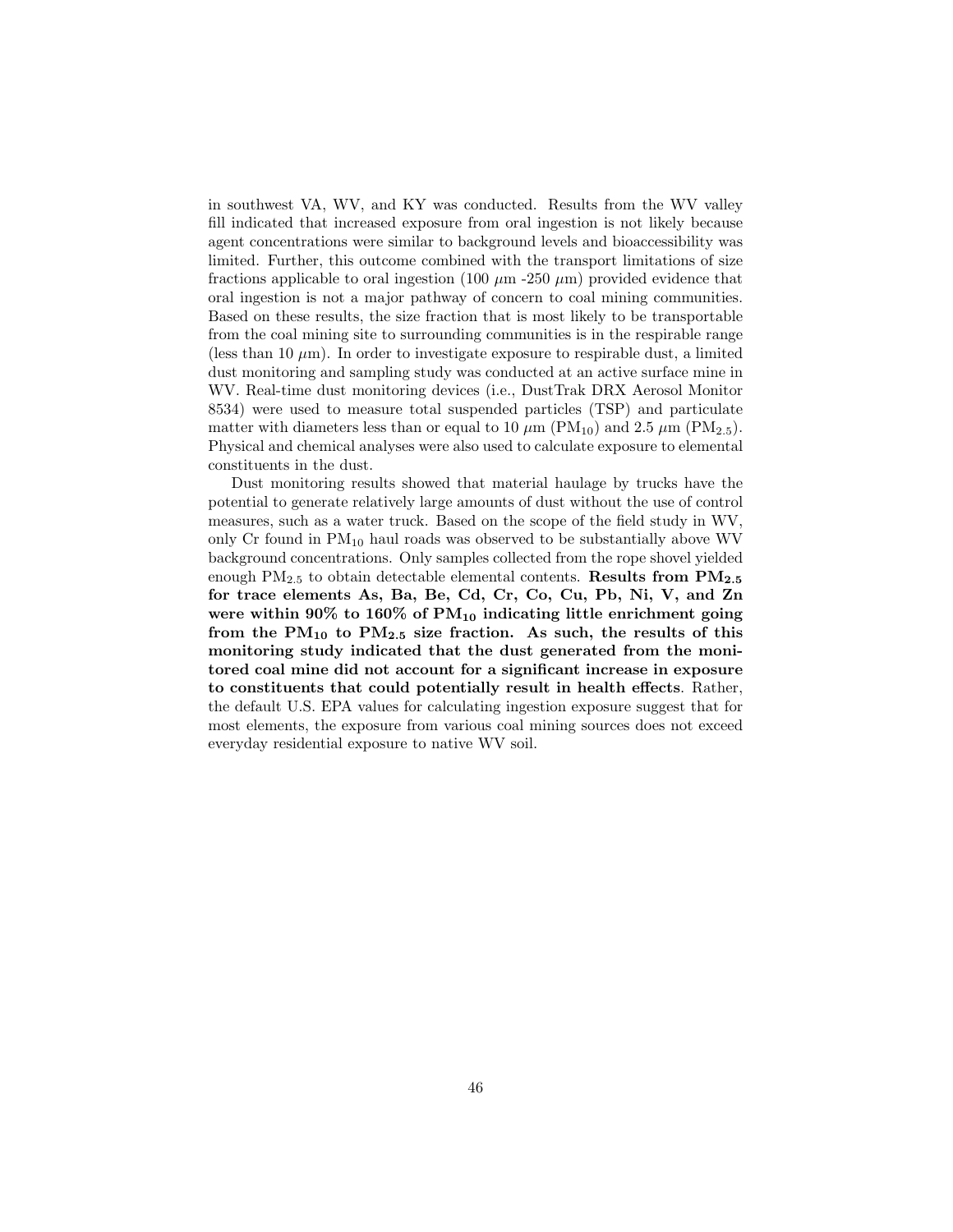# 4.5 Environmental Factors Affecting Chronic Health in Coal Dependent and Comparison Communities in Appalachia

Susan Meacham, Edward Via College of Osteopathic Medicine

Health disparity and poverty are prevalent in central Appalachian communities, which have been persistent issues first identified over 50 years ago with the creation of the Appalachian Regional Commission. Recent publications in peer-reviewed journals indicate an association between coal production in central Appalachia with the high prevalence of various health conditions. However, these publications do not present specific evidence of a direct cause-effect relationship. A three-phase study was initiated with the overall objective of identifying demographic, geographic, economic, and social determinants of health contributing to the persistently high prevalence rates for common chronic health conditions in regions of southern Virginia.

In the first phase, a detailed literature review was completed. A method for evaluating data and publication quality for publications on coal, health, and Appalachia was also developed. In the second phase, county health data were obtained from various agencies including the American Cancer Society, MUSA, the Robert Wood Johnson Foundation, and the Virginia Department of Health. These mortality records provided data on demographic, geographic, economic, and social determinants of health from the four disparity regions in southern Virginia. For the third phase, a cross-sectional study was used to capture de-identified electronic medical record information and recorded disease conditions, family histories, medical histories, clinical results, laboratory findings, and physician notes. The aim of these combined findings was to help improve health and well-being for communities experiencing prevailing disparity.

After completing the first phase, the number of independently authored publications on coal, health, and Appalachia was limited. Additionally, experimental methods were hampered by protocol design because human or environmental exposures were not addressed. Other concerns prompted subsequent review of the original data and conclusions. After review, evidence reported for the inferred cause-effect relationships associating coal production with chronic health conditions was found to be weak. In addition to the literature review, the Phase I research objective required the development of a tool to obtain primary level data from electronic medical records and to provide training for inter-rater reliability, efficient data extraction, and data recording. The PRECEDE-PROCEED framework included in the tool provided a comprehensive structure for assessing health and quality of life needs. Thus, this tool may be used for future designing, implementing, and evaluating health promotions and other public programs addressing health disparities in Central Appalachia.

In the second phase, research findings showed that coal counties did display higher rates of chronic health conditions and poverty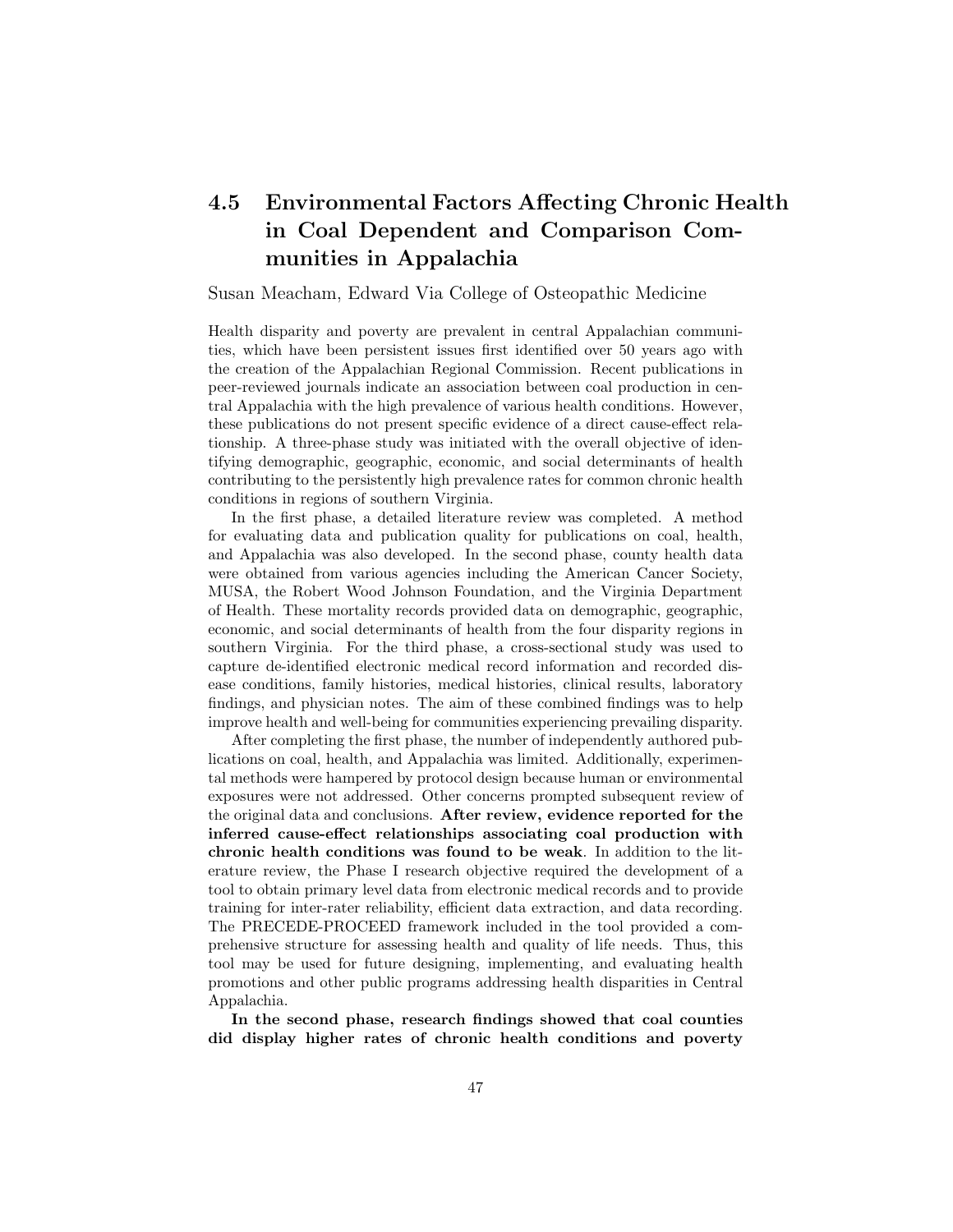rates in coal producing communities (i.e., unemployment, in WV and chronic disease mortality in VA). While positive trends in heart disease and strokes were apparent, rates of cancers and diabetes mellitus were especially troubling. In the WV-VA studies, coal producing counties did not differ from non-coal producing counties based on current measures of environmental factors. A lack of improvement and increased prevalence in some chronic health conditions have been attributed to income, unemployment, lack of access to care, lack of insurance, lower educational attainment, older population, substance abuse, rurality, and cultural barriers. The geographic specificity of these findings and professional inputs gathered from this research form the first steps for a theoretical framework for interventions and strategies for improving health disparities in central Appalachia.

Preliminary findings from the third phase served as probes into the compiled database of electronic medical records (EMR). These findings provided indicators to guide the final analysis, which is in-progress. Currently, meetings have been established with leading health professionals to communicate descriptive statistics and to gather input regarding what information will be helpful. The combined qualitative and quantitative review will fully utilize existing agency and VDH and EMR data that is specific to the catchment areas of these professionals. The full potential of the overall study is unfolding and beginning to yield data that will influence health outcomes in affected central Appalachian communities.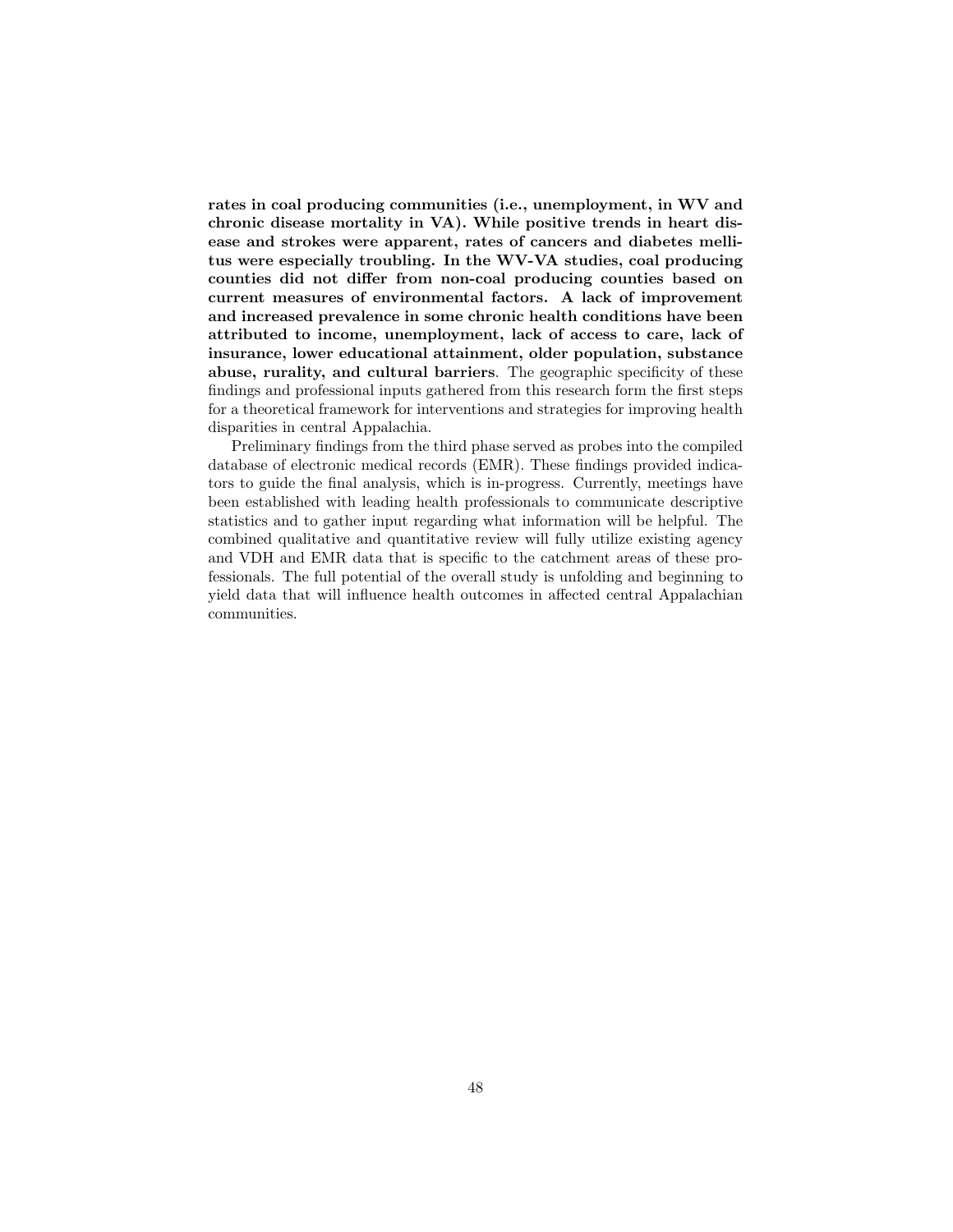# 4.6 Mortality Analysis of Coal Mining Counties in Appalachia including a Quantitative and Qualitative Analysis of Health Data in Appalachia

Jeanine Buchanich, University of Pittsburgh

Evelyn Talbott, University of Pittsburgh

LuAnn Brink, University of Pittsburgh

Ravi K. Sharma, University of Pittsburgh

Recent studies have indicated that adverse health outcomes, including mortality, occur at higher rates in the Appalachian region of the U.S. Many of these negative effects have been anecdotally attributed to coal mining activities. However, evidence regarding the specific effect of coal mines on Appalachian communities is conflicting. In an effort to determine the impact of mining, if any, an ecological evaluation of total and select cause-specific mortality rates in West Virginia (WV) coal mining communities was compared to mortality rates in non-coal mining Appalachian counties. Data for these analyses were drawn from the Mortality and Population Data System (MPDS) and the West Virginia Office of Miners Safety and Training. In addition to this examination of community well-being in terms of mortality, a description of demographic information, amount of coal production, the distribution of cardiovascular and respiratory hospitalizations, and environmental exposures by county in WV were also provided. Finally, the potential associations between age-adjusted, county-level, respiratory hospitalization rates in West Virginia were explored.

A descriptive and statistical analysis of the total cancer (i.e., all heart disease, all-cancer, and lung cancer) mortality was performed. Controls for potential confounding factors, such as age, time, race, sex, socioeconomic status (SES), and geographic area, were used to limit the impact of extraneous characteristics. Evidence of elevated total and cause-specific mortality rates when comparing coal-mining to non-coal mining counties in Appalachia was found. These elevations appeared to be highest in earlier periods (1950s and 1960s). Several coal mining counties had lower Standardized Morbidity Ratios (SMRs) than their non-coal mining counterparts, but the southern-most WV counties consistently exhibited statistically significant elevations. No associations with total or all-external cause mortality were found.

Coal production was found to have a statistically significant relationship for all cancer mortality. All-cause mortality rates for males and females were higher in coal counties across all time periods. Virginia coal counties had statistically significant excesses for many causes of death compared to VA non-coal and WV coal and non-coal mining counties. From this study,